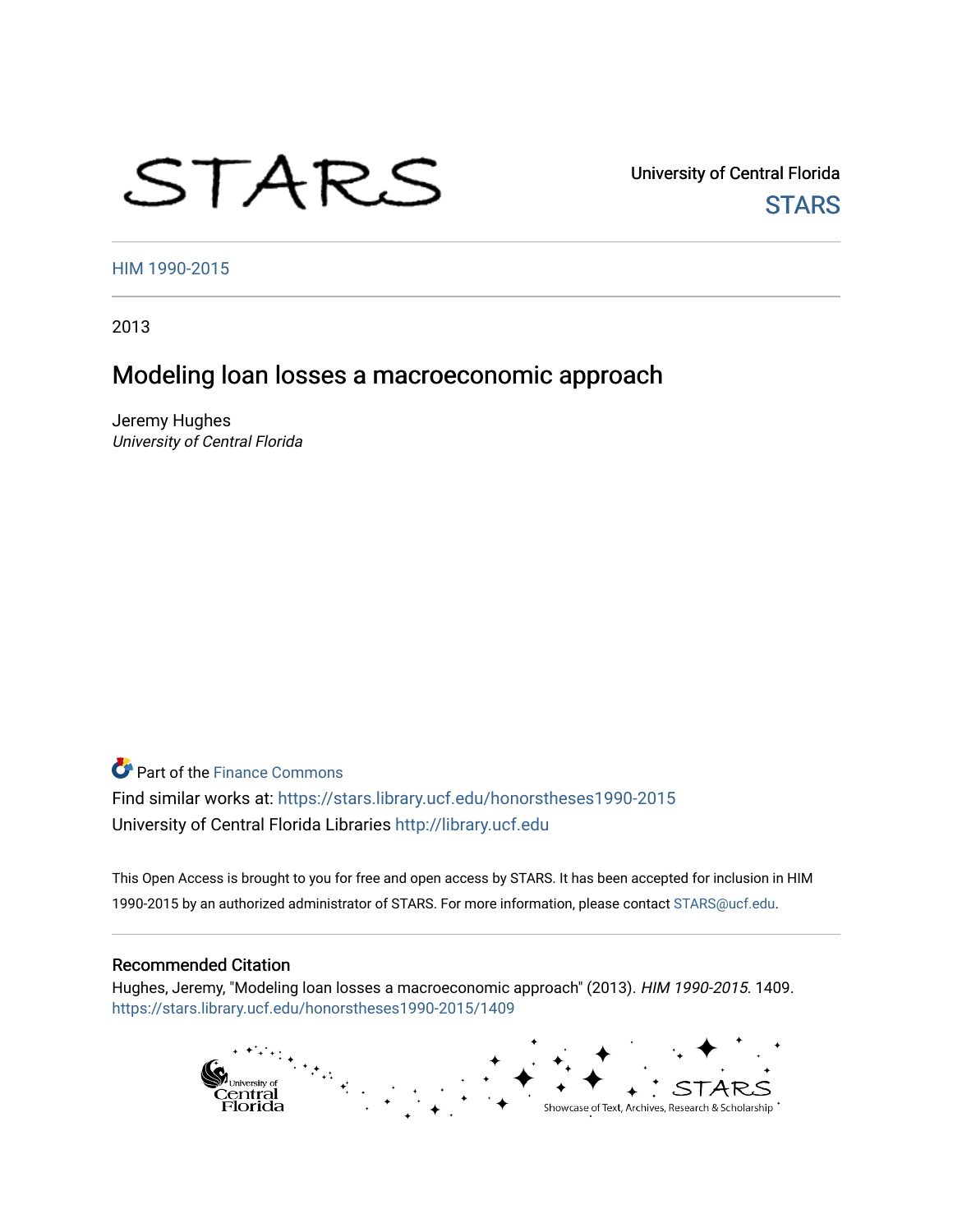# MODELING LOAN LOSSES: A MACROECONOMIC APPROACH

by

# JEREMY A. HUGHES

A thesis submitted in partial fulfillment of the requirements for the Honors in the Major Program in Finance in the College of Business Administration and in The Burnett Honors College at the University of Central Florida Orlando, FL

Spring Term 2013

Thesis Chair: Dr. Stanley D. Smith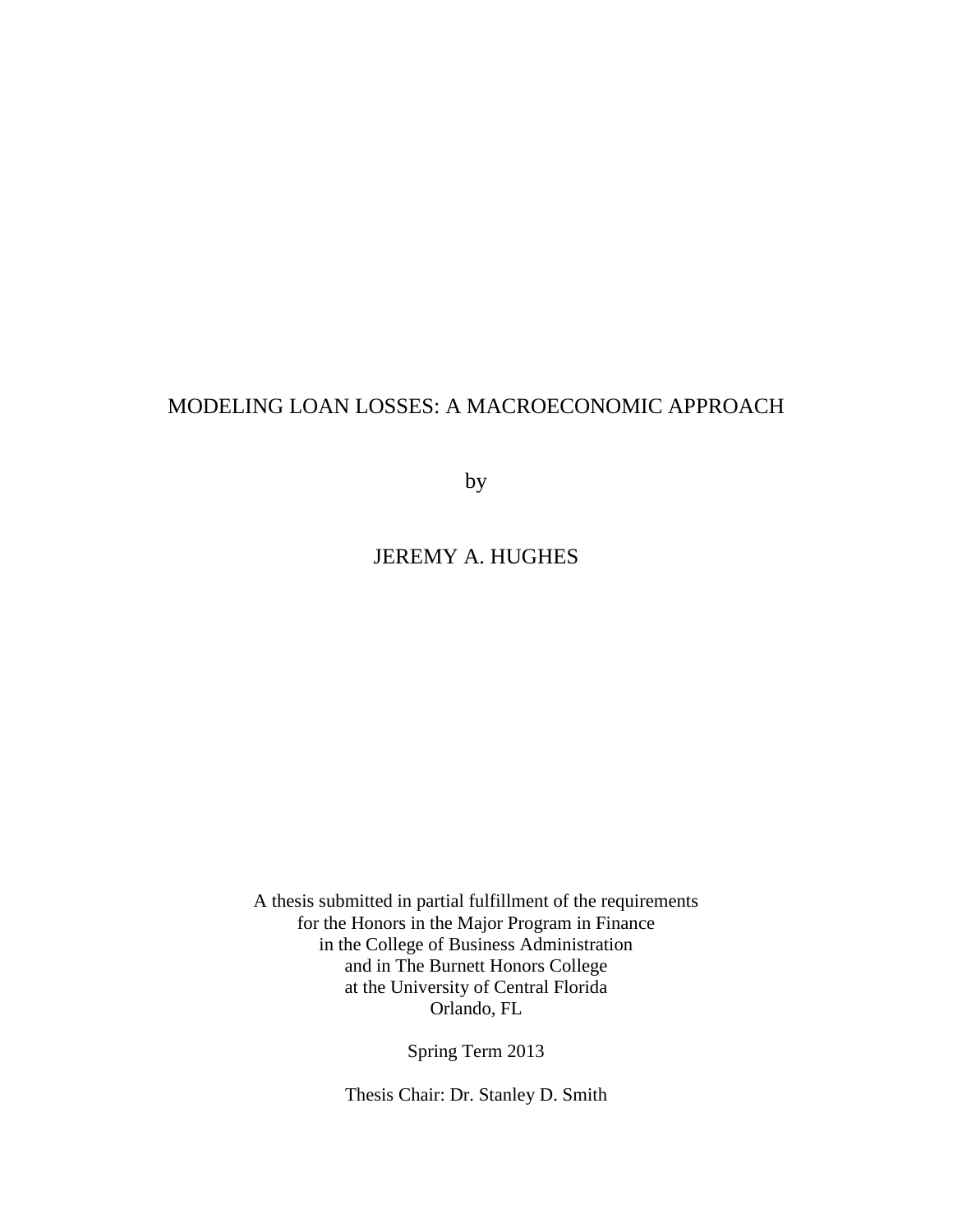© 2013 Jeremy A. Hughes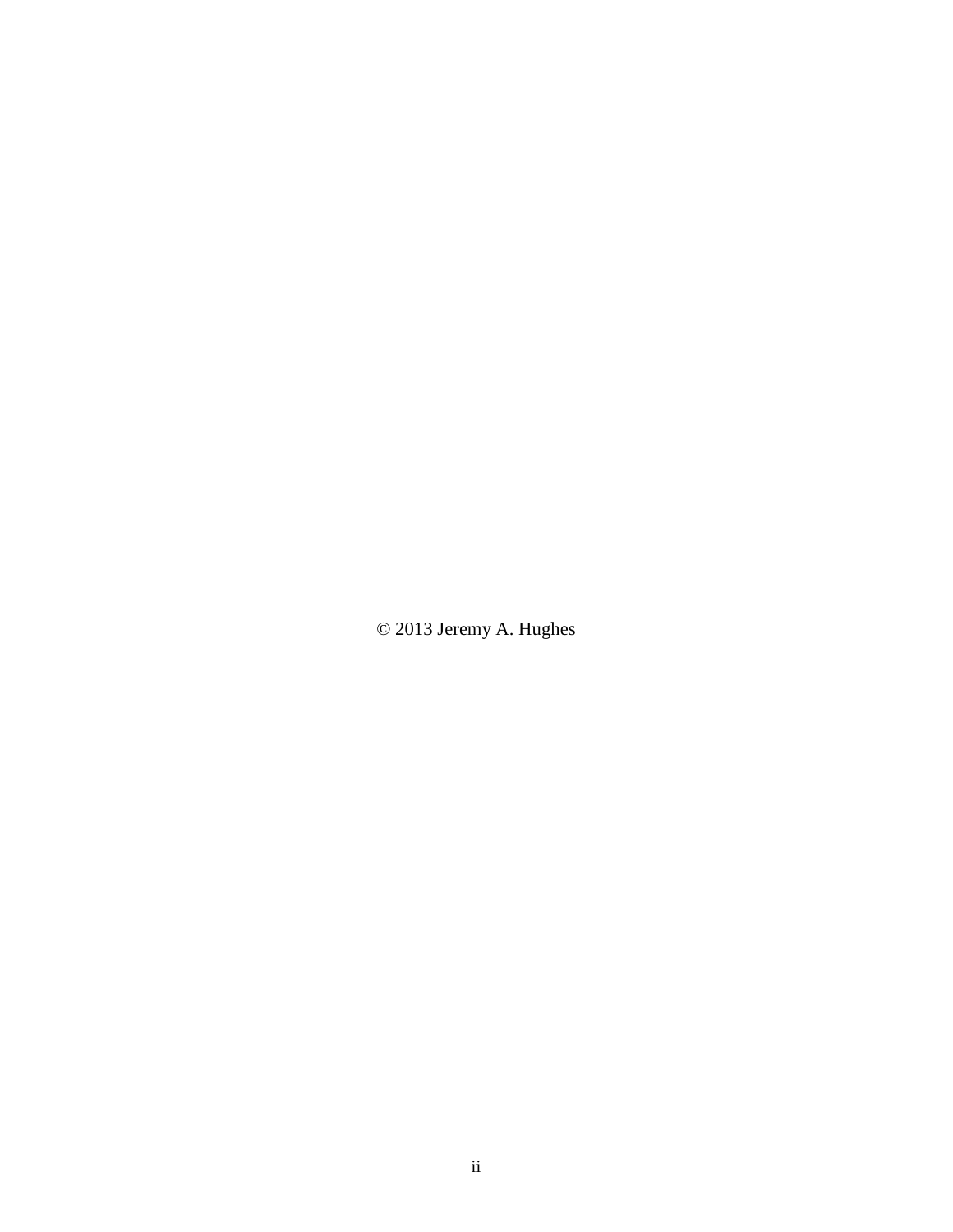## **ABSTRACT**

A sound banking system is essential to a well-functioning economy. With the financial crisis beginning in 2007, a renewed interest in the safety of financial institutions has dominated both the political and financial landscape. Mounting loan losses in real estate lending led to the failing of over 460 banks from 2008 to 2012. This crisis is not unique; in fact, the Savings & Loan Crisis of the 1980's to early 1990's led to the closure of 700 savings institutions. Both instances created a panic in financial markets and heavy losses to deposit insurance funds. These losses are ultimately borne by taxpayers and prudently managed banks, especially if the insurance fund requires re-capitalization. The focus of this paper is on explaining the contributing factors to different categories of loan losses. Namely, total loan losses, residential real estate loan losses, commercial real estate loan losses, and commercial and industrial loan losses are examined. A multivariate regression approach is taken in this paper to explain the four rates of loan losses for the period of 2001 to 2012. Aggregate macroeconomic data from 2001 to 2012 is used to explain loan losses across categories. It was found that the delinquency rate of loans, the consumer financial obligations ratio, and the financial crisis were all significant factors in explaining loan losses.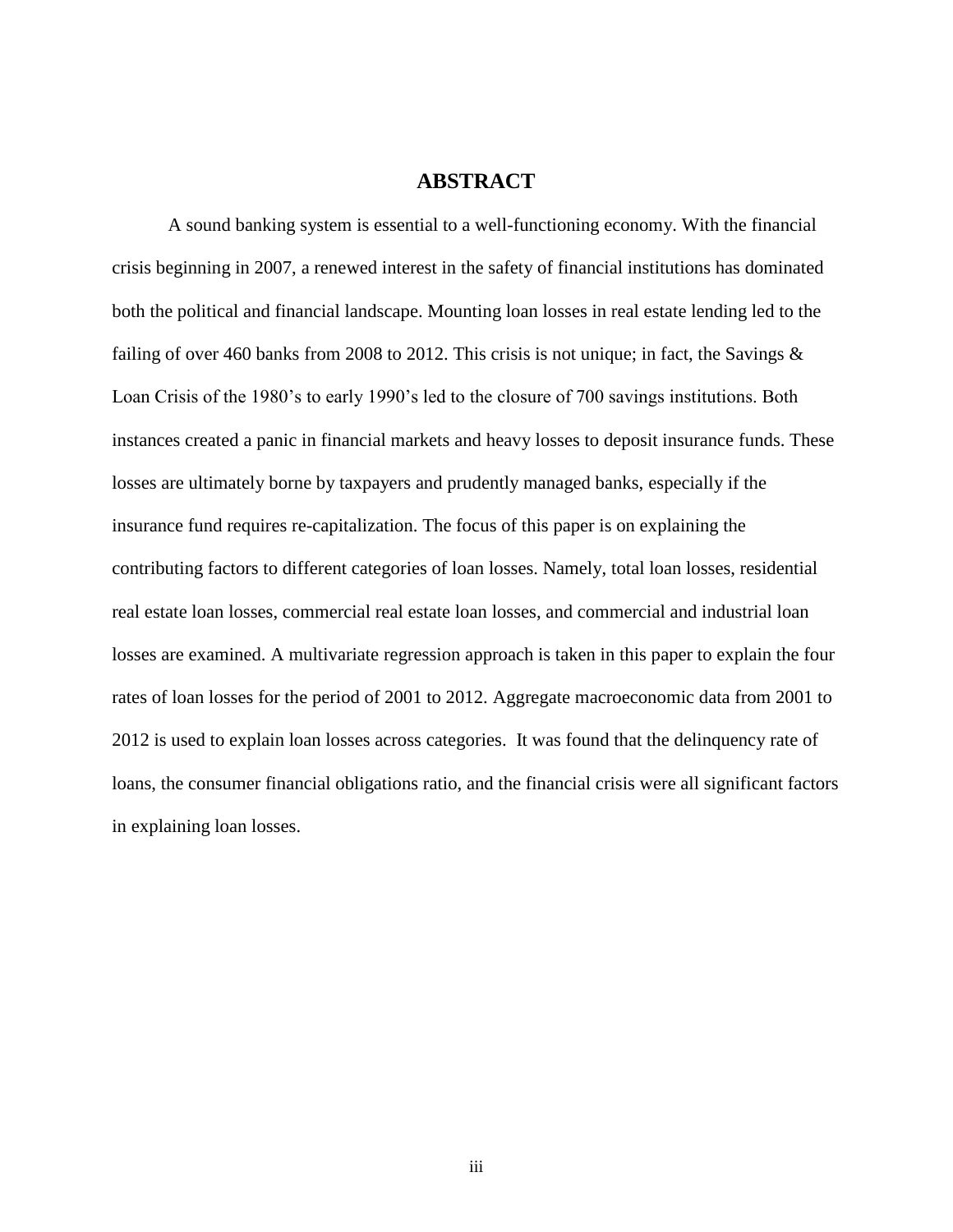# **DEDICATION**

To my mother and father, who shaped me into the person I am today,

To Marty and Evelyn, whose unwavering support and belief in me enabled me to succeed,

To my brother Garrett, your fight will be won.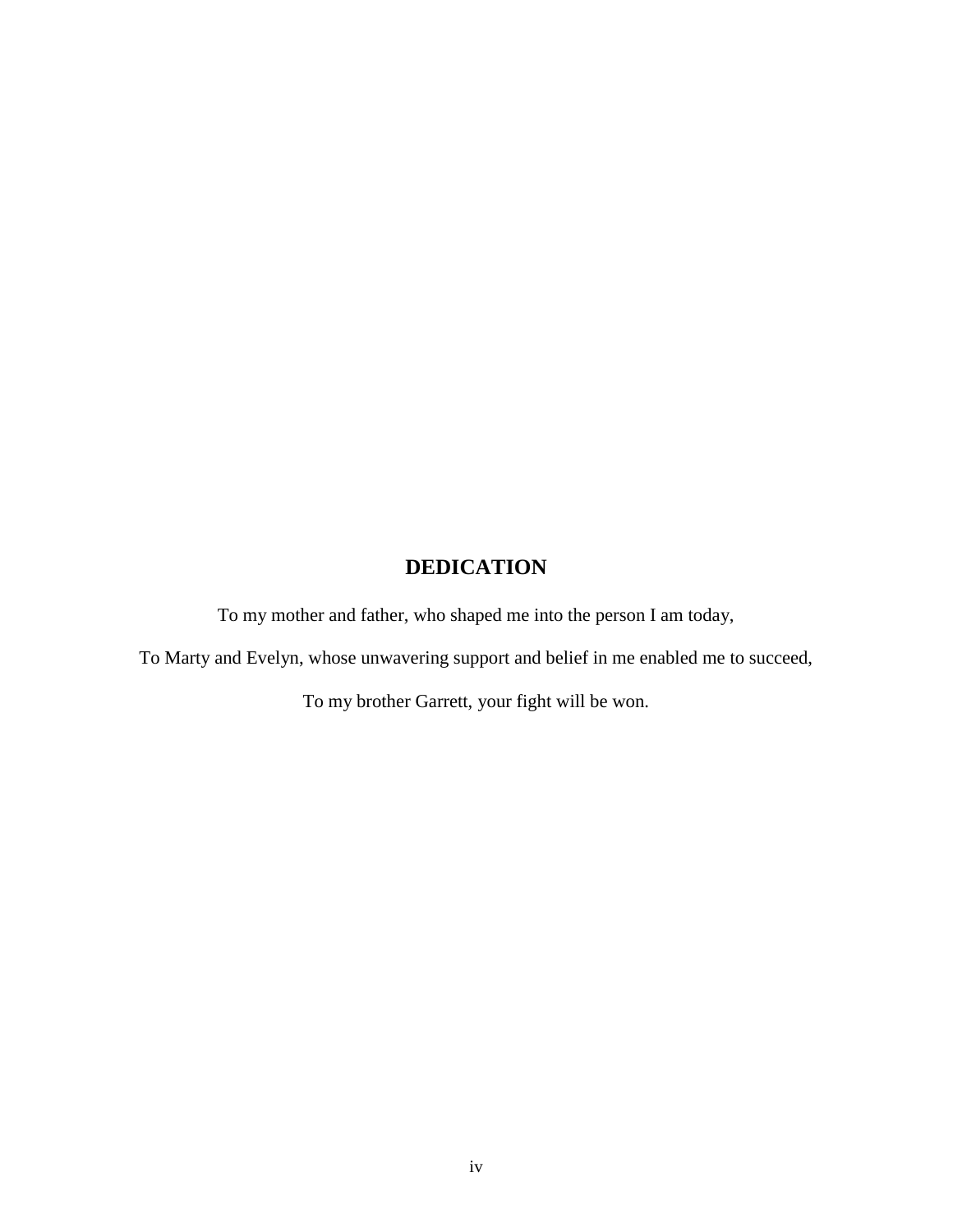# **ACKNOWLEDGEMENTS**

I wish to express my deepest appreciation to everyone who made this thesis possible. Thank you Dr. Stanley Smith, my thesis chair, for your dedication and work in making this paper possible. I have learned so much from you and I am deeply grateful for what you have done. Your insights and opinions have proven invaluable to me and my work. Dr. Smith, I cannot thank you enough. Thank you Dr. Michael Caputo and Dr. James Gilkeson for serving on my committee and providing me with guidance and insight. I have been a student of all three members of my committee and the knowledge I have gained from them will serve me for the rest of my life. I am truly grateful for what each of you has done for me. To Andrew Pitchford, your patience and support have made this possible; you are truly one of a kind. You have been a pillar of support and my de-stresser throughout this entire process. To Robert Lamont, you have been a true friend and trusted counsel. To Dr. David Scrogin, whose passion sparked my interest in econometrics and statistics. To Dr. Nora Underwood-Caputo, your principles of macroeconomics class swayed me to study economics and finance. To Ms. Susan Schott, your dedication to your students enabled me to excel in your statistics classes. To Dr. Michael Reid, your jokes and skillful instruction helped me to achieve more than I thought possible in mathematics. Finally, to Todd Letawa, your flexibility and understanding have allowed me to achieve my goals.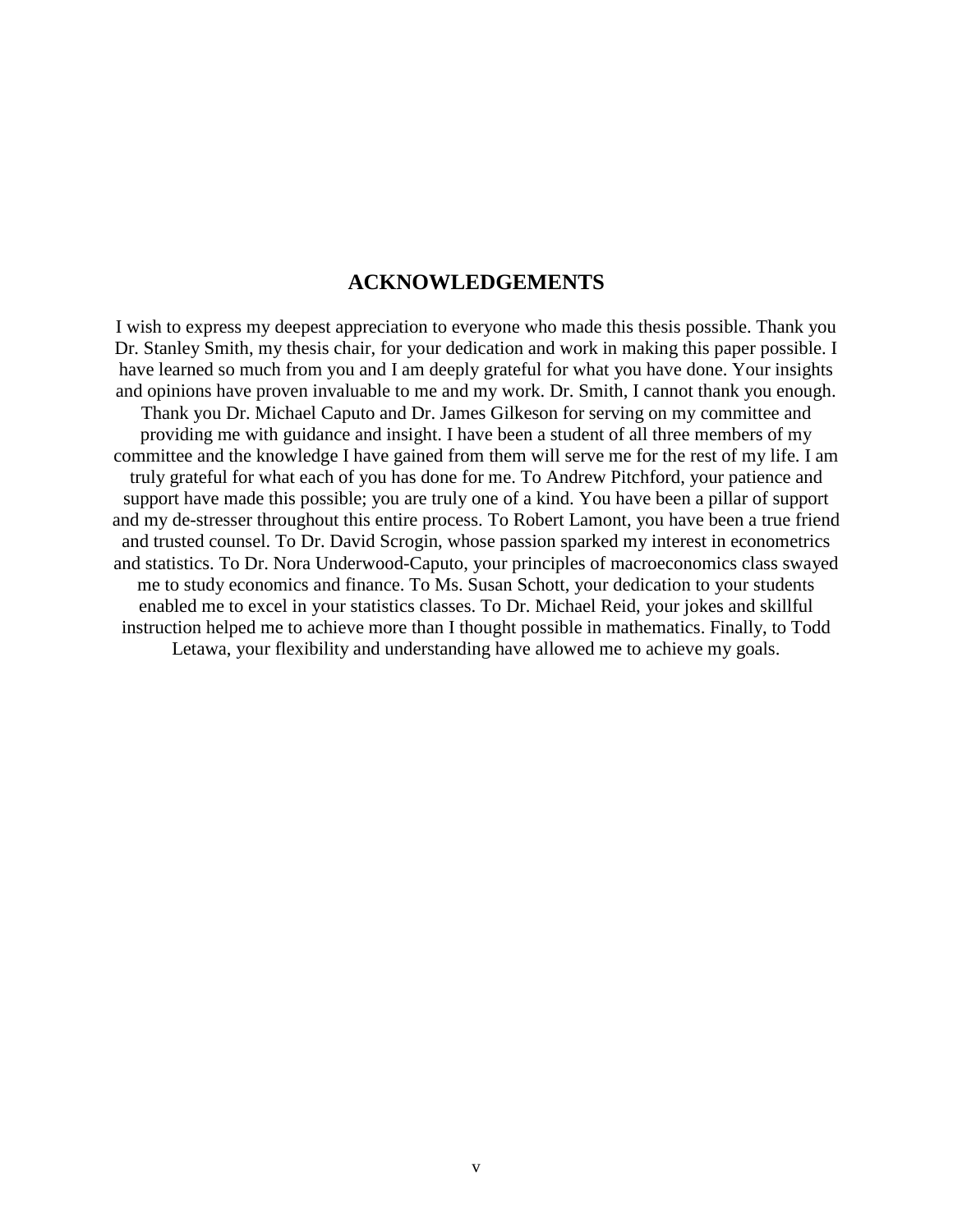# **TABLE OF CONTENTS**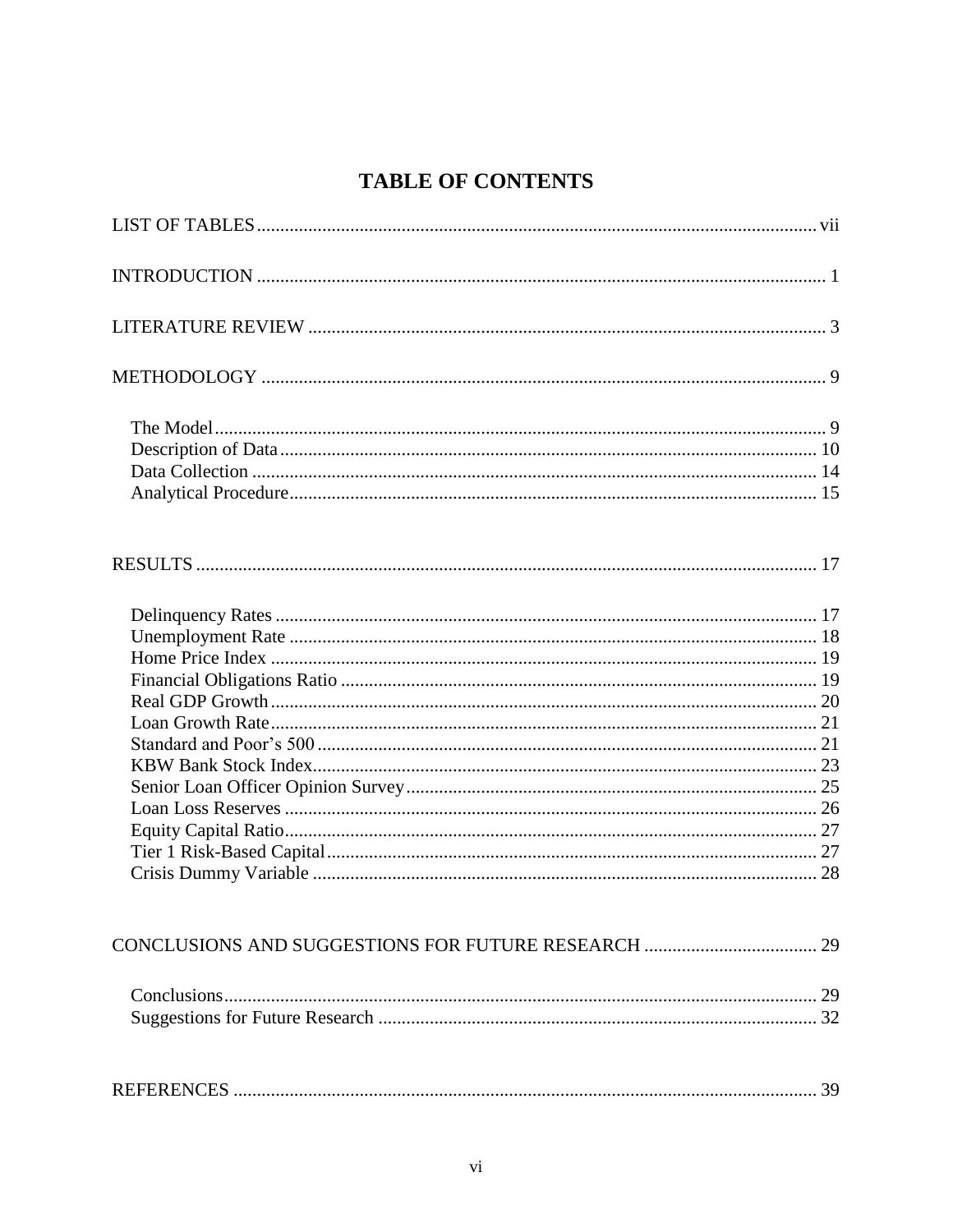# **LIST OF TABLES**

<span id="page-7-0"></span>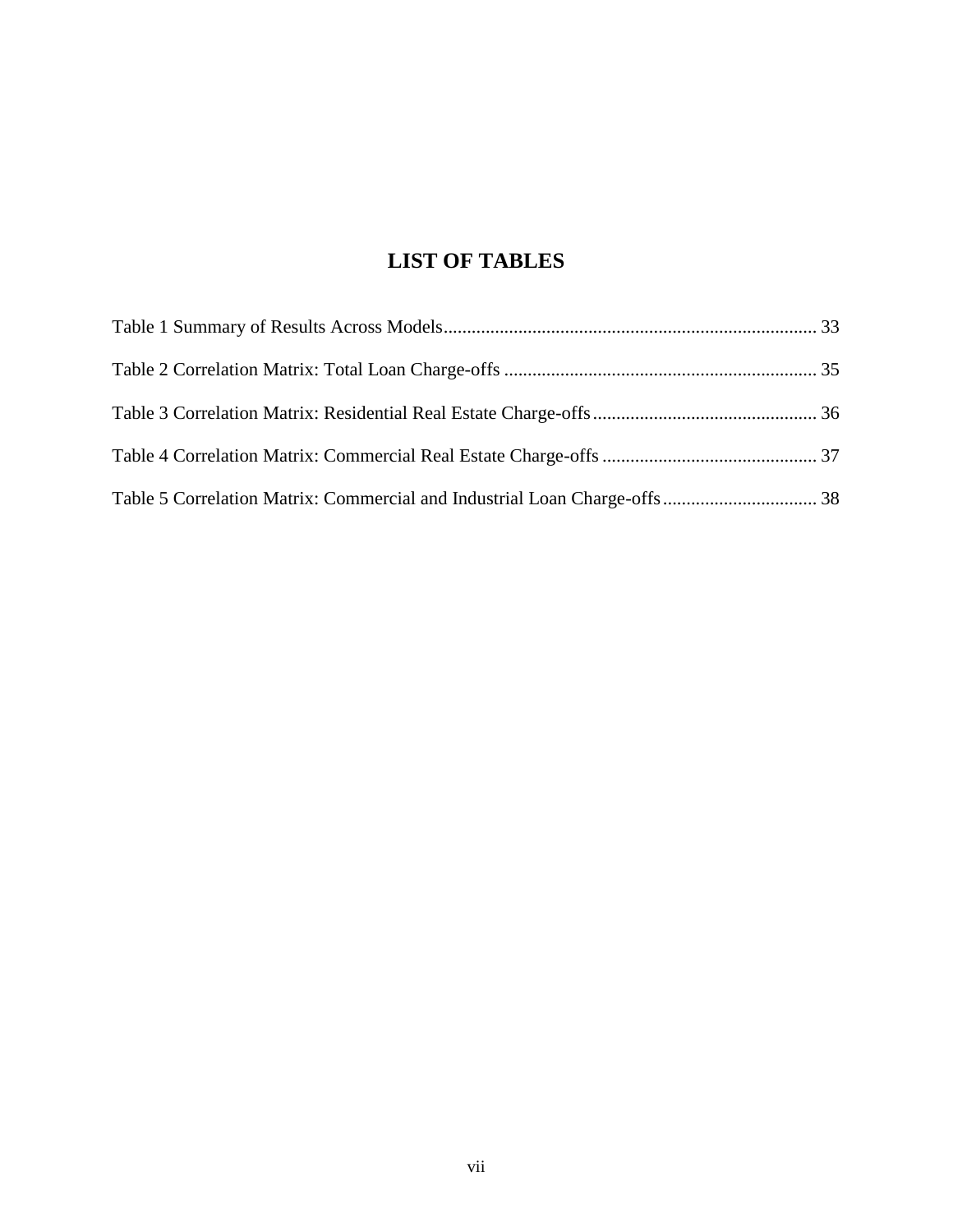# **INTRODUCTION**

<span id="page-8-0"></span>The financial sector of the United States is critical to a prosperous economy, as it serves as an intermediary between borrowers and savers; as such, its stability and welfare are essential to society. Indeed, over the last thirty years, economic growth in the United States and the world has been negatively impacted by numerous financial crises. For example, the Savings and Loan Crisis of the 1980s and early 1990s led to the failure of over 700 institutions at a cost of over \$160 billion to taxpayers. The Japanese banking crisis of the mid-1990s to the early 2000s resulted in the failure of 51 financial institutions by 2002. Most recently, the "Great Recession" was brought about by the financial crisis that started in 2007, which resulted in the failure of over 460 banks from 2008 to 2012. (Source: FDIC) A similar thread runs through these three crises: they were brought about primarily by mounting losses in banks' real estate loan portfolios.

When financial institutions fail, their deposit insurance fund typically arranges a merger with another financial institution and provides a payment to the acquiring firm. If no firm is willing to acquire the failing bank, then the failing institution will be liquidated by the deposit insurance fund. Either way, the deposit insurance fund absorbs at least some of the failing bank's losses. Due to its severity, the Savings and Loan Crisis required its deposit insurance fund (FSLIC) to be recapitalized by both the U.S. government and the private sector.

Similarly, the recent financial crisis created a severe strain on the Federal Deposit Insurance Corporation's bank insurance fund. Since the FDIC is funded with both taxpayers' money and prudent banks' insurance premiums, regulators and society all have a vested interest in minimizing the failure of financial institutions. Given that banks are in the business of lending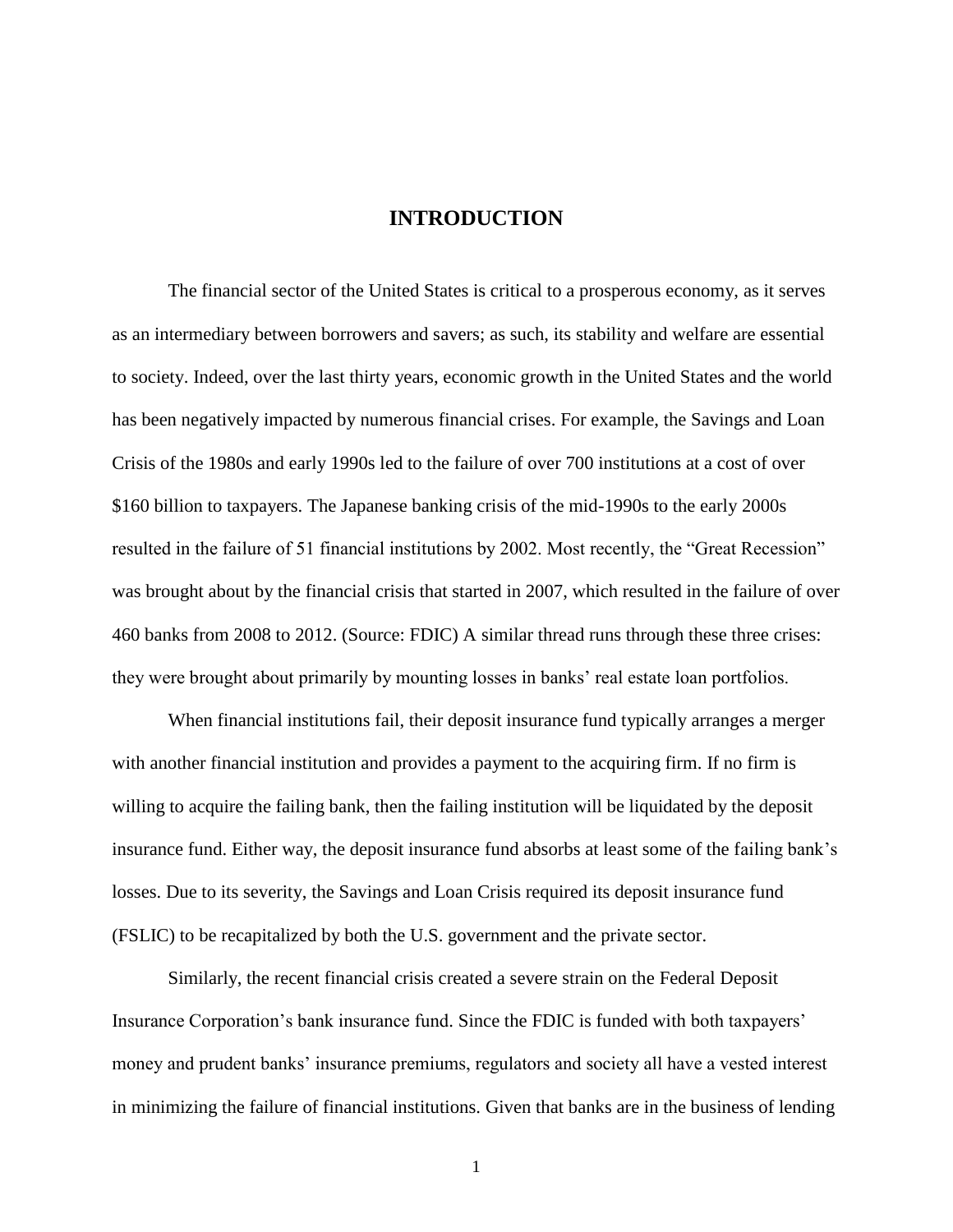funds, the performance of those loans is crucial to their profitability and their solvency. The subprime mortgage crisis stemmed from a boom in home prices fueled by optimistic and reckless lending behavior, but when these subprime mortgages began to default, the result was disastrous for economic activity in the U.S. and the world.

The consequences of a financial meltdown affect all economic participants through higher interest rates, a freezing of credit, higher unemployment, and decreased economic output. Since loan losses are the primary factor in bank failures, a better prediction of loan losses would be advantageous for banks and society as a whole. Consequently, the focus of this paper is on the determination of contributing factors to loan losses for total loans, residential real estate loans, commercial real estate loans, and commercial and industrial loans.

Focusing on loan losses presents an opportunity to study the influence of macroeconomic variables on loan performance. Previous research on the topic of predicting bank failures is extensive, but there is little research in the way of explaining loan losses. This focus is motivated by the fact that loan losses, both realized and unrealized, are the primary reason for bank failures and seems a natural point from which to conduct a study. If loan losses can be explained with some accuracy, then it stands to reason that the failure of some banks can be predicted. Therefore, the economic damage caused by their failure such as a higher unemployment rate and a freezing of lending can be, at least, partially mitigated as regulators may anticipate and prepare for the failure of certain banks. Previous research in this area primarily focused on the prediction of bank failures using a range of measures from stock market volatility to loan charge-offs to the unemployment rate. This paper seeks to build on that body of research by using macro-economic variables to explain the rate of loan losses in the United States for different loans types.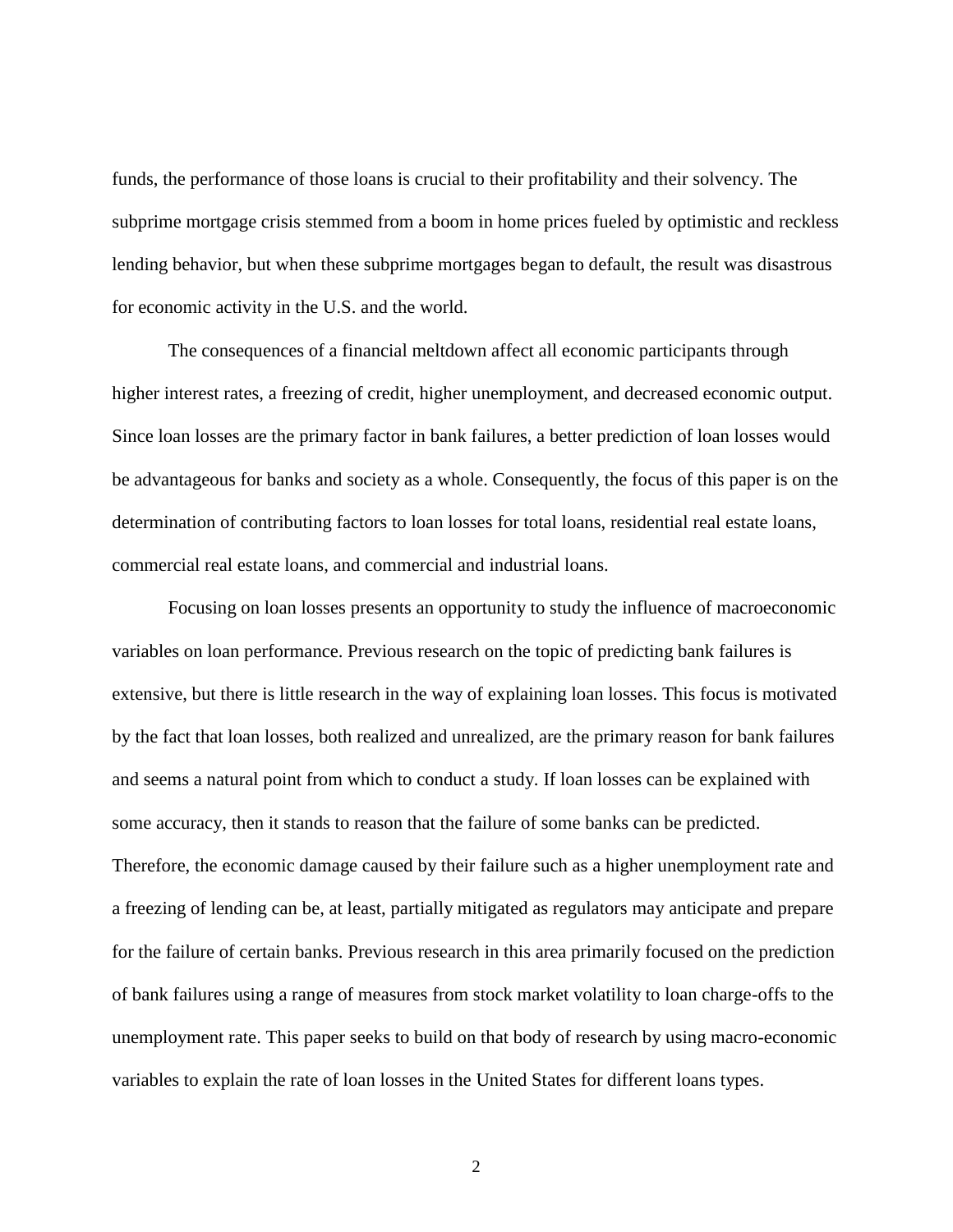## **LITERATURE REVIEW**

<span id="page-10-0"></span>According to Aubuchon (2010), from 2007 to 2010, 2.4% of all federally insured banks failed in the United States accounting for 6.5% of total U.S. deposits. Benston (2007) and Moosa (2010) have argued that the protection of the deposit insurance fund as administered by the Federal Deposit Insurance Corporation is a primary reason for the regulation of bank capital. Furthermore, since the deposit insurance fund needed to be recapitalized after the Savings and Loan Crisis of the mid-1980s and 1990s, the protection of taxpayers is of paramount concern in regards to bank capital regulation.

Much of the previous research on the topic of bank failures focused on the capital ratios of financial institutions; namely, the tier 1 capital ratio and the total capitalization ratio of financial institutions were examined. After the Savings and Loan crisis, capital ratios of financial firms were increasing due to regulatory emphasis on them, and few banks failed from the late 1990s until the new millennium. However, starting in 2007, the tranquility in the banking industry came to an end. The capital ratios of most financial institutions were well above the minimum regulatory requirements at this time and it appeared that the banking industry was well capitalized. According to Furlong (2011) as the financial crisis unfolded, the capital ratios of banks began to fall as losses mounted and the quality of bank assets was doubted.

The recent financial crisis has parallels with the Japanese banking crisis of the mid-1990s. In both cases, the decline of banks' capital ratios was recognized too slowly. This is in part because bank management exercises very broad discretion over when and if a loan is to be deemed non-performing or charged-off. The discretion on the part of management allows for a relatively large time lag in the realization of losses by the bank. It also enables the bank's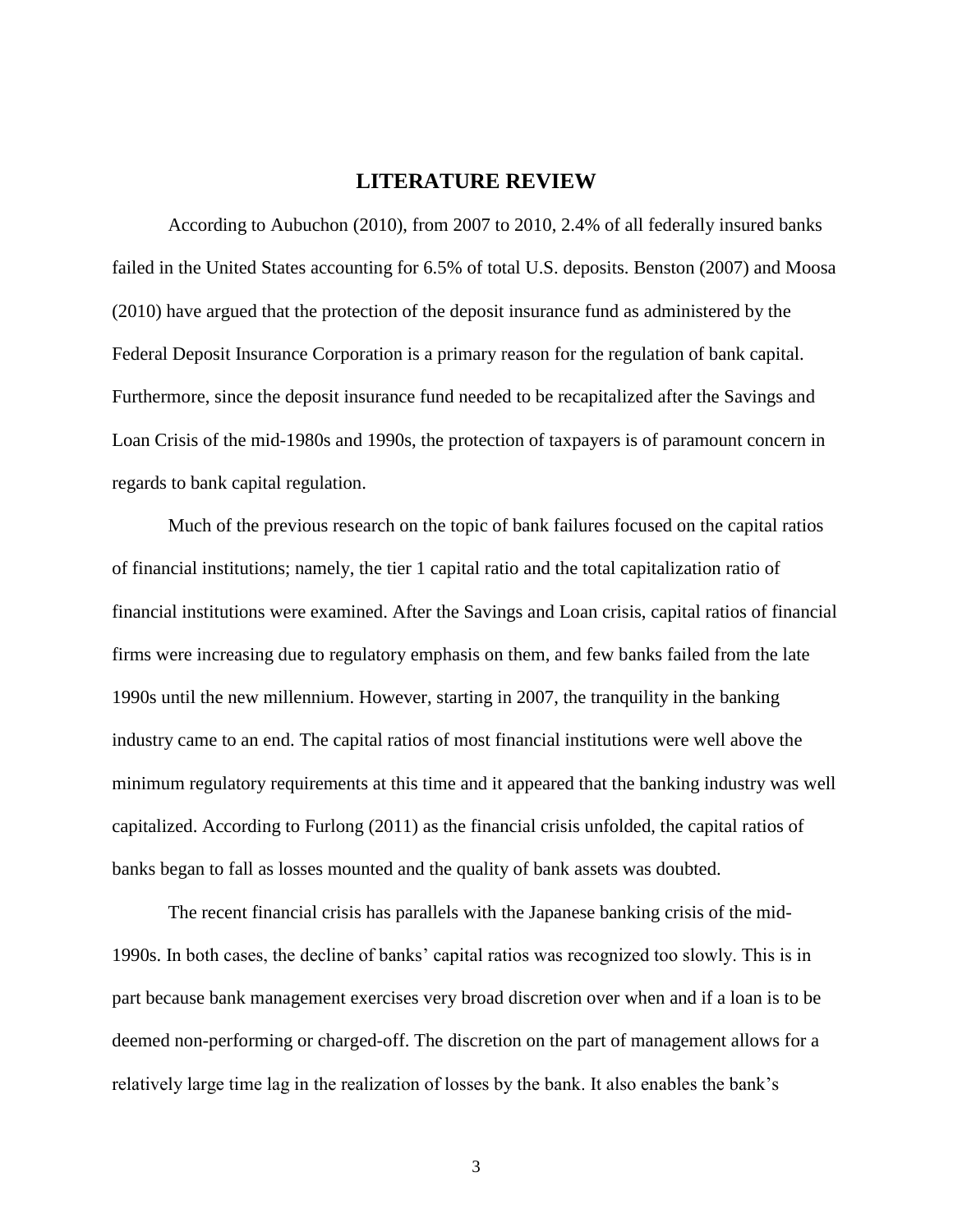management to delay charge-offs in a 'delay and pray' strategy that ultimately leads to large, bank-destroying losses. In fact, according to Linsmeier (2010), many banks that ultimately failed had been classified as "well capitalized" in the twelve-month period prior to failure, and as the year wore on, their capital ratios declined to "adequately capitalized." It was not until the quarter immediately before failure that the banks' capital deteriorated to the FDIC's "undercapitalized" category.

It is important to mention that bank failures, like business failures, are a normal and expected outcome in a capitalistic economy. Ineffective management and inefficient use of resources do not benefit society through increased economic output, so bank failures, per se, are not something to be eliminated; they should, however, be minimized with prudent lending practices and adequate capital cushions. More to the point, Moosa (2010) and Johnson & Mamun (2012) have argued that financial crises should be the target for elimination, not individual bank failures. Given that the financial crisis was caused by rising loan losses on primarily subprime mortgages, it is important that loan performance be improved or, equivalently, that loan losses be predicted as accurately as possible.

Cebula (2010) examined the determinants of bank failure and found that loan charge-off rates were positively related to the bank failure rate. He also found that the unemployment rate and net loan charge-offs were positively associated with the bank failure rate. In addition, Cebula (2010) examined the relation between the volatility in the S&P 500 stock index and found it to be positively associated with the bank failure rate.

In another paper by Cebula (1997), he found that the real growth rate of gross domestic product was negatively associated with the bank failure rate. This finding is to be expected, as an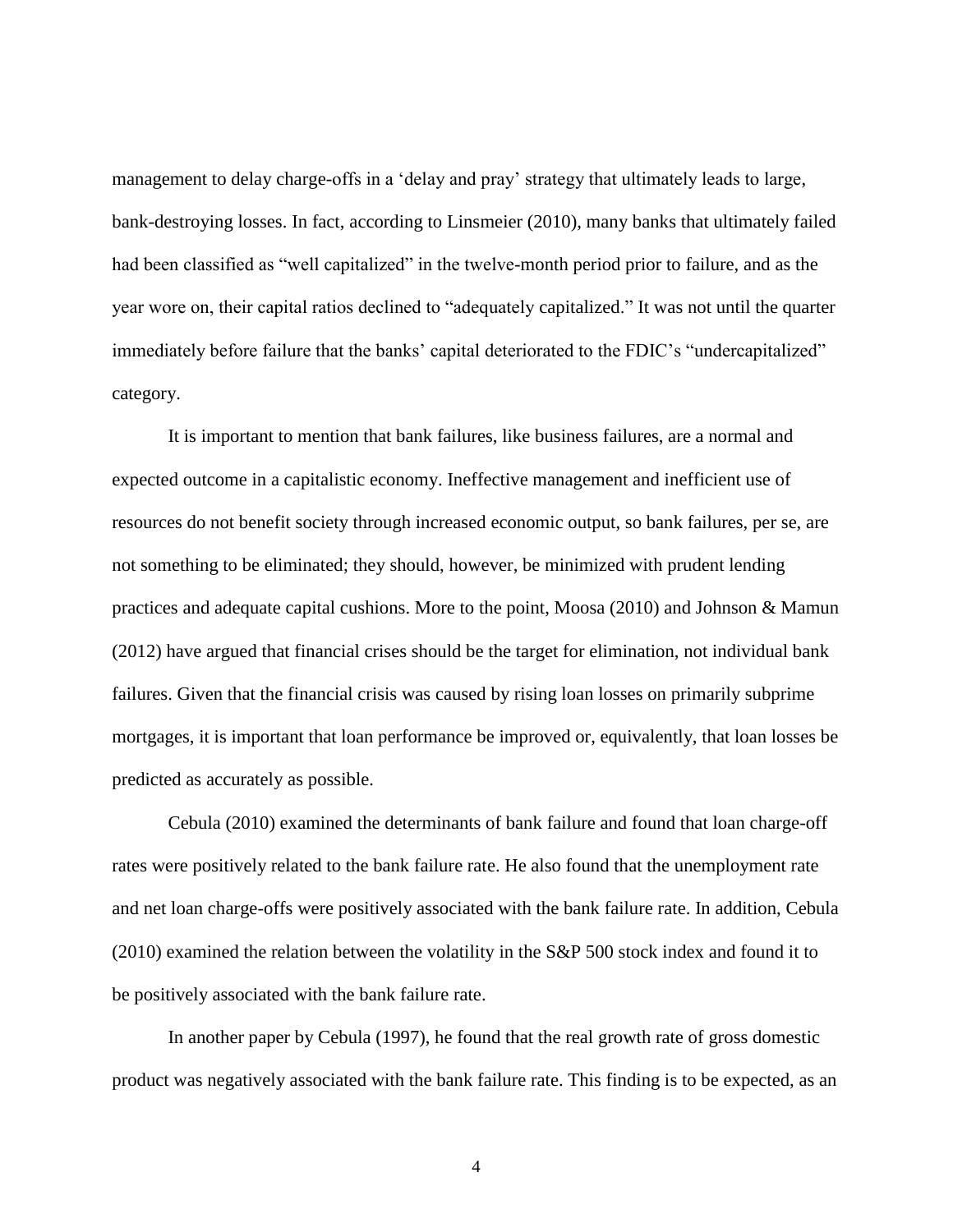expansion of economic activity is typically negatively associated with business failures. He also examined the effect of three legislative changes in banking, namely, the Riegle-Neal Interstate Branching Act, the Federal Deposit Insurance Corporation Improvement Act, and the Gramm-Leach-Bliley Act. Cebula (1997) found that the Federal Deposit Insurance Corporation Improvement Act worked to mitigate the rate of bank failures in some of his models. The Riegle-Neal Interstate Branching Act, however, appeared to increase the rate of bank failures. It was concluded that this is most likely due to the need to build and operate more branches in numerous states, which would increase operating costs for banks and lower profit. The last of the legislative changes examined by Cebula (1997) was the Gramm-Leach-Bliley Act of 1999, which was found to be unrelated to bank failures.

Jin, Kanagaretnam, and Lobo (2011) found that growth rates of loans helped to predict bank failures. They employed a mean differences test between failed and non-failed banks and found that the growth in residential real estate loans was positively related to bank failures. In addition, they found that the growth rate in commercial real estate loans was also positively associated with bank failures. In contrast, they found that the growth rate of all loans, whether residential, commercial, or consumer based, were negatively associated with bank failures. The mix of loan types in the bank sample was also found to be negatively associated with bank failures, implying that loan diversification tends to curb bank failure. The authors concluded that the real estate loans issued for residential and commercial properties from 2006 to 2007 were of lower quality and contributed to bank failures.

Kliesen, Owyang, and Vermann (2012) compared and contrasted financial condition indices (FCI) and financial stress indices (FSI). They found that FCIs and FSIs are highly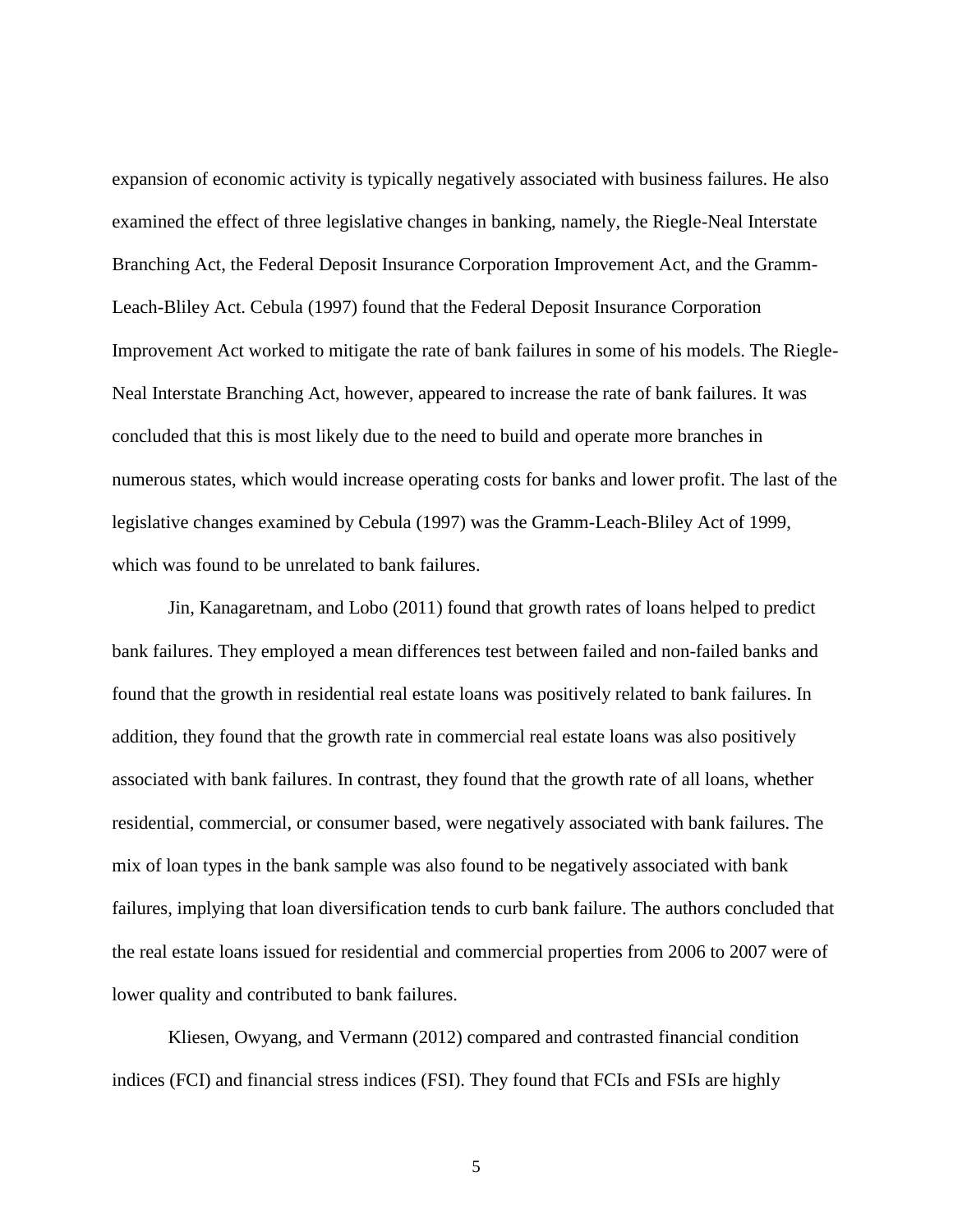correlated with one another, as expected, because the two measures have significant overlap in the components that comprise them. Of interest was the use of the Senior Loan Officer Opinion Survey (SLOOS). The survey is administered on a quarterly basis by the Federal Reserve and it quantifies the opinions of senior loan officers at the largest banks in the United States. The SLOOS is a useful measure for bank expectations of the next quarter because it indicates how credit conditions are changing at large banks relative to conditions in the previous quarter. Upon examination of the SLOOS, FCIs, and FSIs, it was found that all three are highly correlated with one another, as expected. Rising levels of financial stress or weakness are expected to foretell weaker economic and financial conditions.

Peni, Smith, and Vähämaa (2012), examined the effect of corporate governance on bank performance. Specifically, the relation between corporate governance, as measured by the Corporate Governance Quotient of Institutional Shareholder (ISS), and real estate loan losses was examined. It was discovered that banks that had stronger corporate governance were, on average, larger financial institutions and outperformed banks that had lower levels of corporate governance. This increase in profitability for higher levels of governance, as measured by return on assets, was accompanied by lower real estate loan losses in 2007 and 2008 but larger losses in 2009. In contrast, firms with lower levels of corporate governance had lower profitability before conditions deteriorated and fewer losses when conditions did deteriorate. Their research is supported by research conducted on the Japanese Banking crisis. For example, Horada, Takatoshi, and Takahashi (2010) found that banks that took more risk in residential real estate had abnormally high returns when compared to banks that took less risk. This is a doubled-edged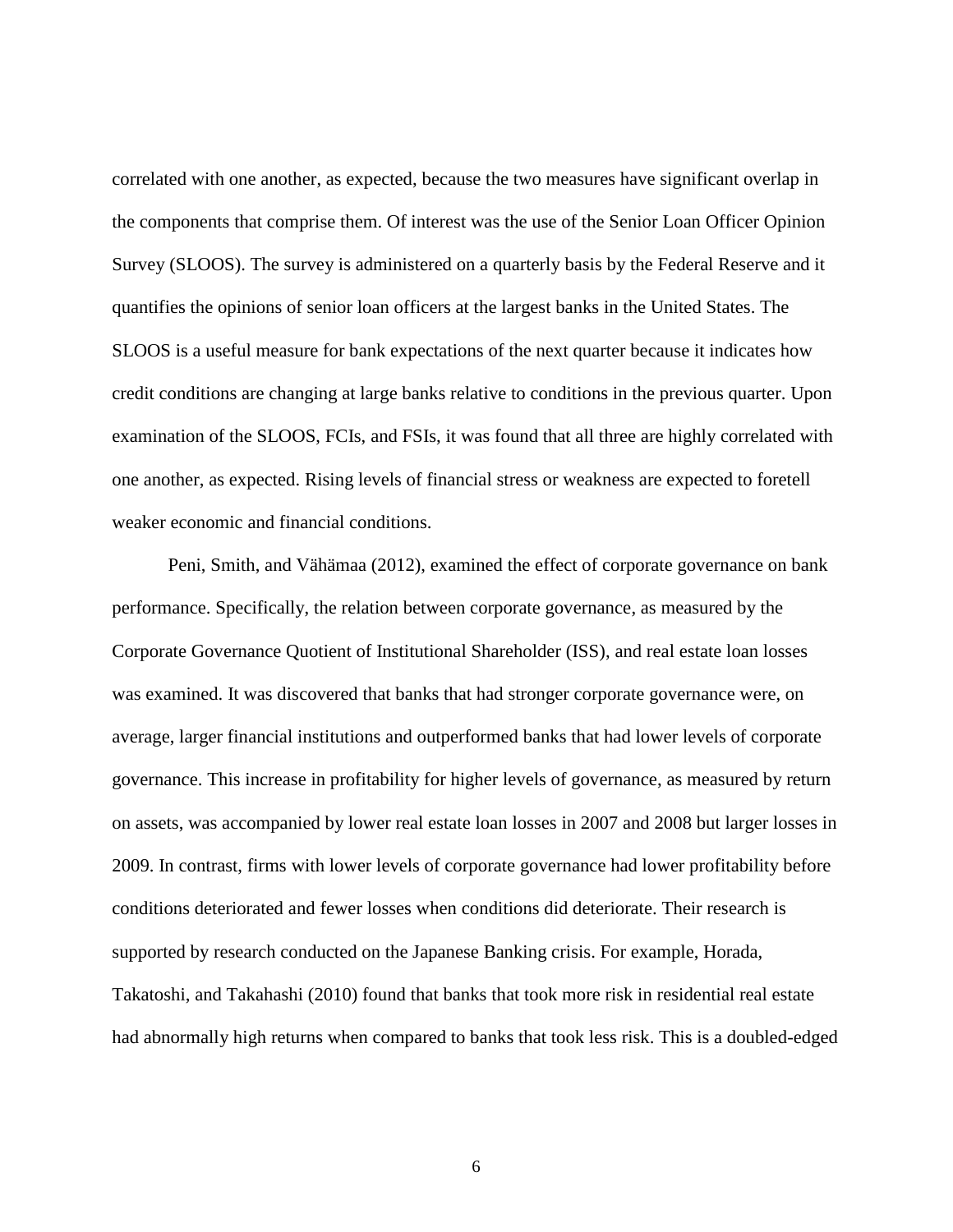sword, however, as those riskier banks incurred significantly higher losses when Japan's housing bubble burst.

The final piece of research by Goodman, Ashworth, Landy, and Yin (2010), centers on the effects of home prices on loan charge-offs and bank failures. The authors found that negative equity trumps unemployment as a primary predictor in loan defaults. They defined loan defaults as mortgages that became 60 or more days delinquent for the first time and measured the percentage of loans that transitioned each month from "always performing" to "non-performing" for the period 2006 to 2009 in the United States. They also found that higher combined loan to value ratios (CLTV) were associated with higher default rates for all classifications of borrowers, namely, prime borrowers, alt-a borrowers, option ARM borrowers, and subprime borrowers. While unemployment was important according to their research, it served more as a catalyst for default. That is, the unemployment rate amplified the default rate when coupled with high loanto-value ratios. For instance, with an unemployment rate of less than 8%, a CLTV of less than 80% has a transition to default rate of 0.23% for prime borrowers, while using the same unemployment rate, a CLTV of greater than 120% corresponds to a transition rate of 0.83% for prime borrowers. This paper illustrates the importance of home prices in predicting loan defaults and demonstrates the effect of unemployment when coupled with home price declines.

The body of research on bank failures ranges from legislative effects to macroeconomic variables to bank-specific factors. The common thread seems to be that the lack of loan performance at financial institutions is a primary factor in bank failure. It is important to mention that off balance-sheet activities of banks can amplify returns, both positive and negative, but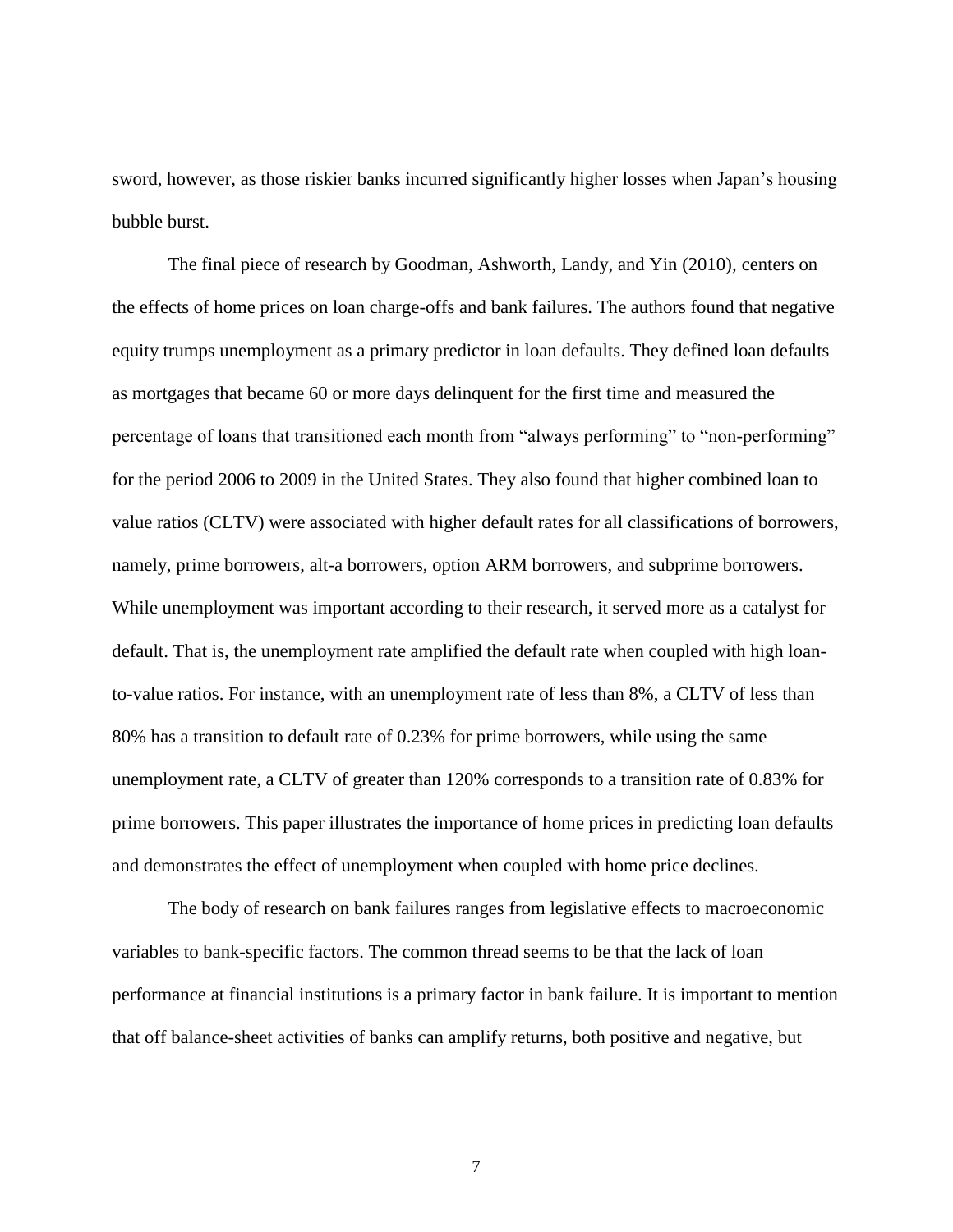most financial institutions fail due to the poor performance of their loan portfolios. For the reasons mentioned above, the explanation of loan defaults is the subject of this research.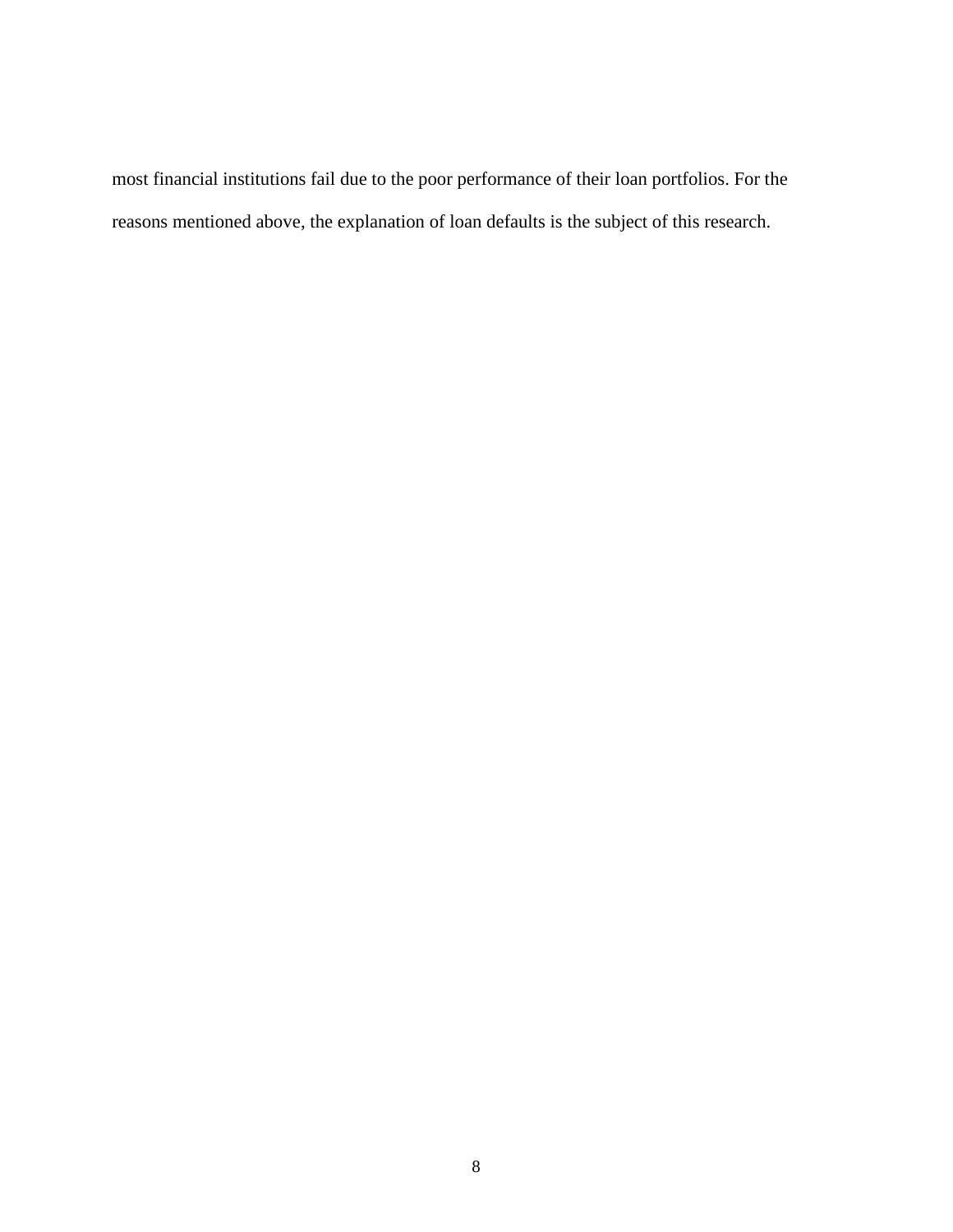## **METHODOLOGY**

<span id="page-16-0"></span>This paper focuses on whether charge-off rates for U.S. chartered and insured banks can be described using macroeconomic variables for the loan categories of (1) total loans, (2) residential real estate, (3) commercial real estate, and (4) commercial and industrial loans. The charge-off rate for each category is defined as the total value of loans removed from books of U.S. insured and chartered banks and charged against loan loss reserves, net of loan recoveries, as a percentage of average loans on an annualized basis. The dependent variable,  $Y_i$ , corresponds to each of the charge-off loan categories, with  $i = 1, 2, 3, 4$ . Technically, the paper focuses on attempting to explain the charge-off rates rather than predicting the losses. The relatively small sample of quarterly observations is due to the limited data for some variables. This restricts the ability to test how well a model developed with earlier data predicts the chargeoff rates.

#### <span id="page-16-1"></span>The Model

In this analysis, the Newey-West generalized least squares multiple regression model is employed. This multivariate statistical model was chosen to correct for heteroskedasticity and possible serial correlation in the independent variables. The model is of the form

$$
Y_i = \beta_0 + \beta_1 X_1 + \beta_2 X_2 + \beta_3 X_3 + \beta_4 X_4 + \beta_5 X_5 + \beta_6 X_6 + \beta_7 X_7 + \beta_8 X_8 + \beta_9 X_9 + \beta_{10} X_{10} + \beta_{11} X_{12} + \beta_{13} X_{13} + \mu_i,
$$

where  $\beta_0$ , ...,  $\beta_{13}$  are the coefficients to be estimated and  $\mu_i$  is the error term in the regression. The independent variables examined in the regression correspond to  $X_1, ..., X_{13}$ . A description of each independent variable follows.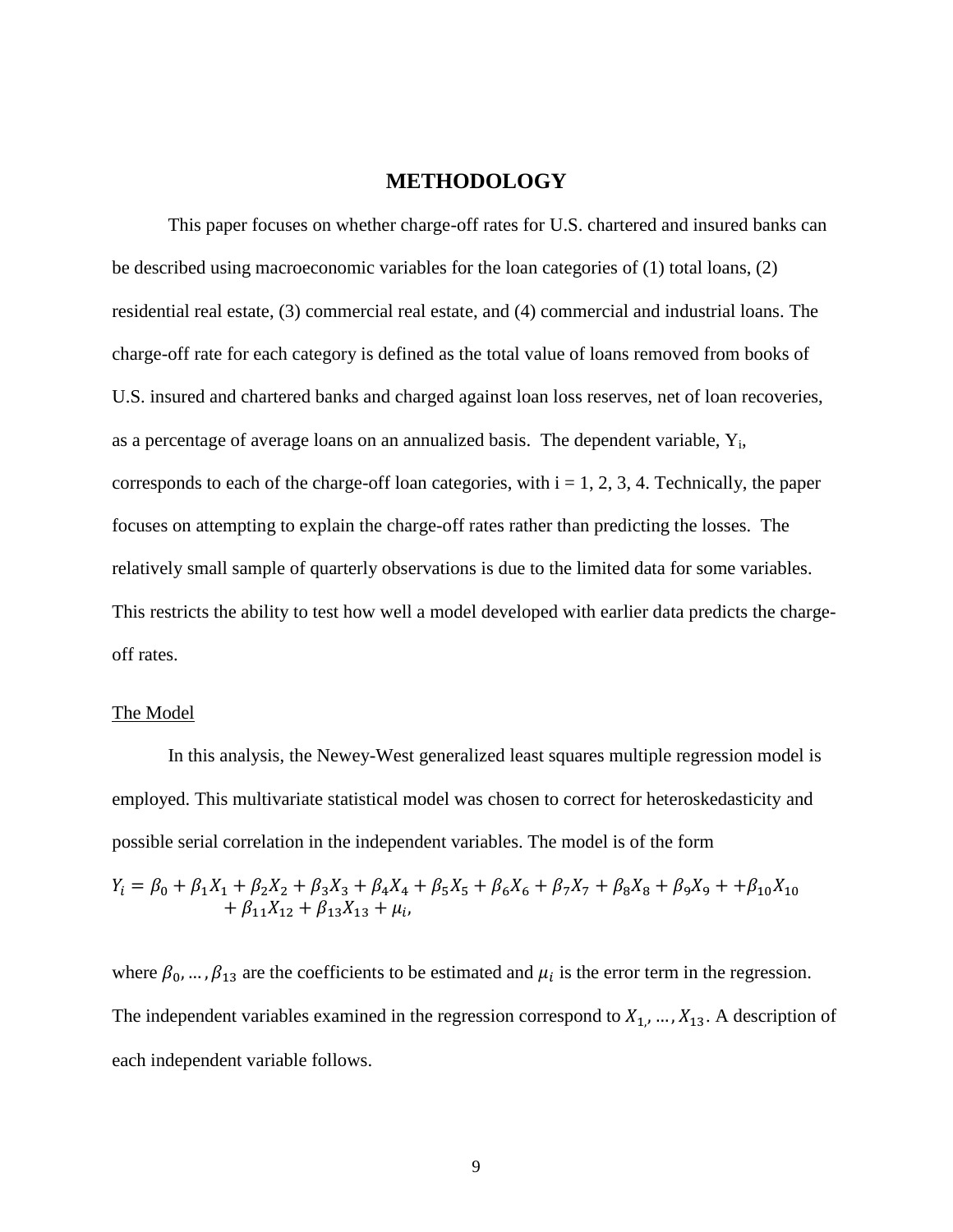#### <span id="page-17-0"></span>Description of Data

Each variable is an aggregate macroeconomic measure and data for all variables runs from quarter 1 of 2001 to quarter 3 of 2012 for a total of forty-seven observations. Some independent variables, such as the senior loan officer opinion survey, delinquency rates, and growth rates of loans, were specific to a dependent variable. In contrast, macroeconomic variables such as the unemployment rate, Standard & Poor's 500 stock index, KBW bank index, the consumer financial obligations ratio, and bank holding company financial ratios were included in all models.

There were four dependent variables in this study  $(Y_i, i=1, 2, 3, 4)$ , one for each of the four categories of loans types. The specific dependent variables are the (1) charge-off rate for all loans, (2) charge-off rate for single family residential real estate, (3) charge-off rate for commercial real estate, and (4) charge-off rate for commercial and industrial (C&I or business) loans.

The first independent variable is the delinquency rate  $(X<sub>1</sub>)$  for each type of loan. As with charge-offs, there were four delinquency rates, one for each dependent variable. Specifically, the delinquency rates are: (1) for total loans, (2) for single family residential real estate loans, (3) for commercial real estate loans, and (4) for commercial and industrial loans. The delinquency rate for each loan category is defined as loans thirty days or more past due still accruing interest as well as those in non-accrual status. This rate is measured as the percentage of end of period delinquent loans for U.S. chartered insured banks.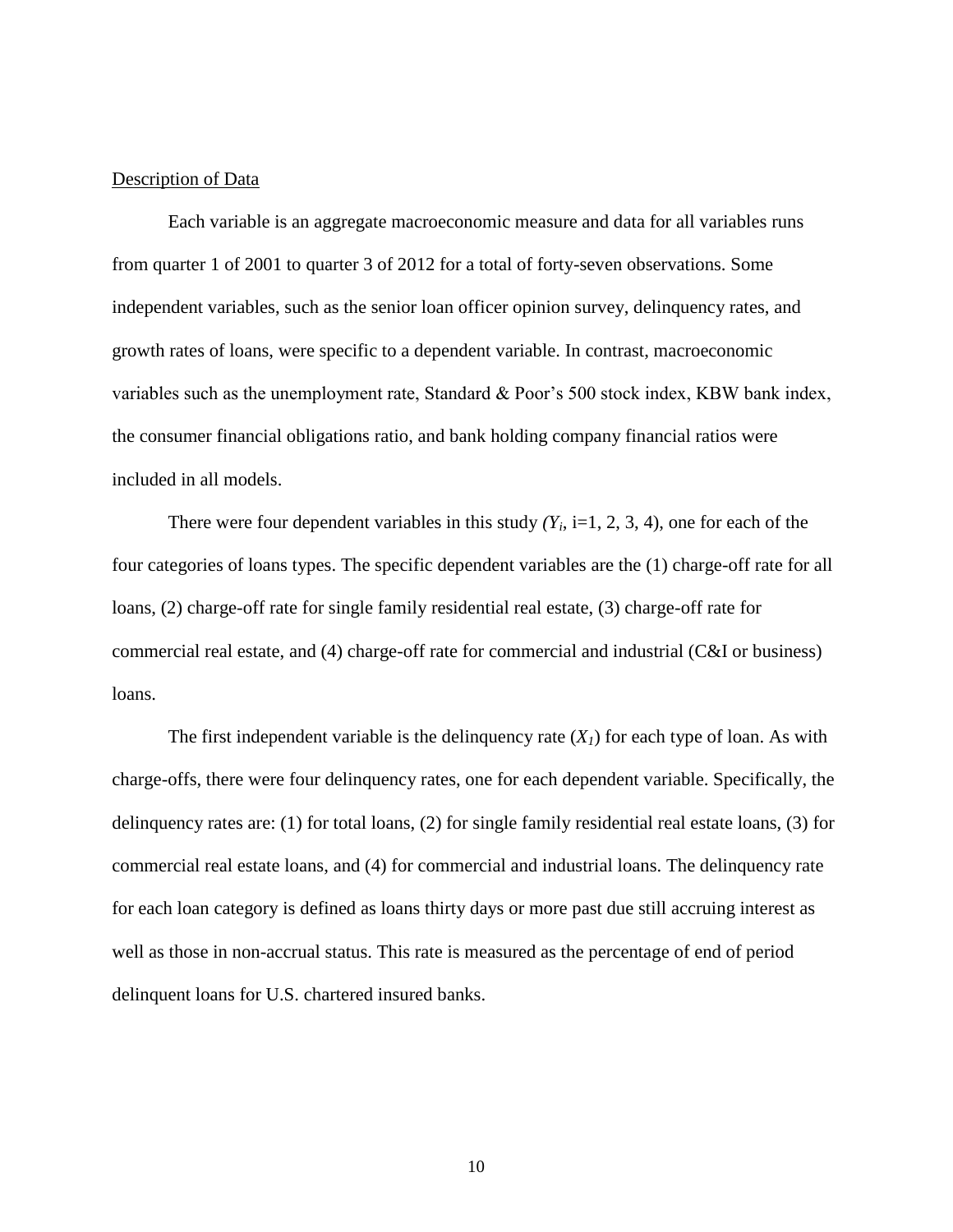The second independent variable is the U.S. end of quarter unemployment rate  $(X_2)$ , as defined by the Bureau of Labor Statistics. Unlike the previous independent variables, this measure is not specific to any one dependent variable; therefore, it was used in all four models.

The third independent variable is the Federal Housing Finance Agency's Purchase Only Home Price Index  $(X_3)$ . This index is a weighted, repeat sales index for single-family homes whose mortgages are conforming and have been purchased or securitized by Fannie Mae or Freddie Mac. The purchase only index reflects average price changes in repeat sales of homes on a quarterly basis since its inception in 1991.

The fourth independent variable is the consumer financial obligations ratio *(X4*). Two types of financial obligation ratios were gathered: one for all consumers and one specifically for homeowners. The first financial obligations ratio is defined as the sum of household debt obligations including revolving debt, tenant-occupied rental payments, homeowner's insurance, and automobile loan/lease payments, as a percentage of disposable income. The second is defined as the same sum but with mortgage payments in place of rental payments and with the addition of property tax payments, as a percentage of disposable income.

The fifth independent variable  $(X_5)$  is the growth rate of real gross domestic product (RGDP). This variable is defined as the annualized growth rate of RGDP, on a quarterly basis, based upon 2005-chained dollars. Like the unemployment rate, RGDP is a macroeconomic variable that is not specific to any one model so it is included in all four models.

The sixth independent variable is the growth rate of each loan type  $(X_6)$ . As before, this independent variable is specific to each dependent variable for a total of four growth rates. Specifically, the growth rates are: (1) for total loans, (2) for single family residential real estate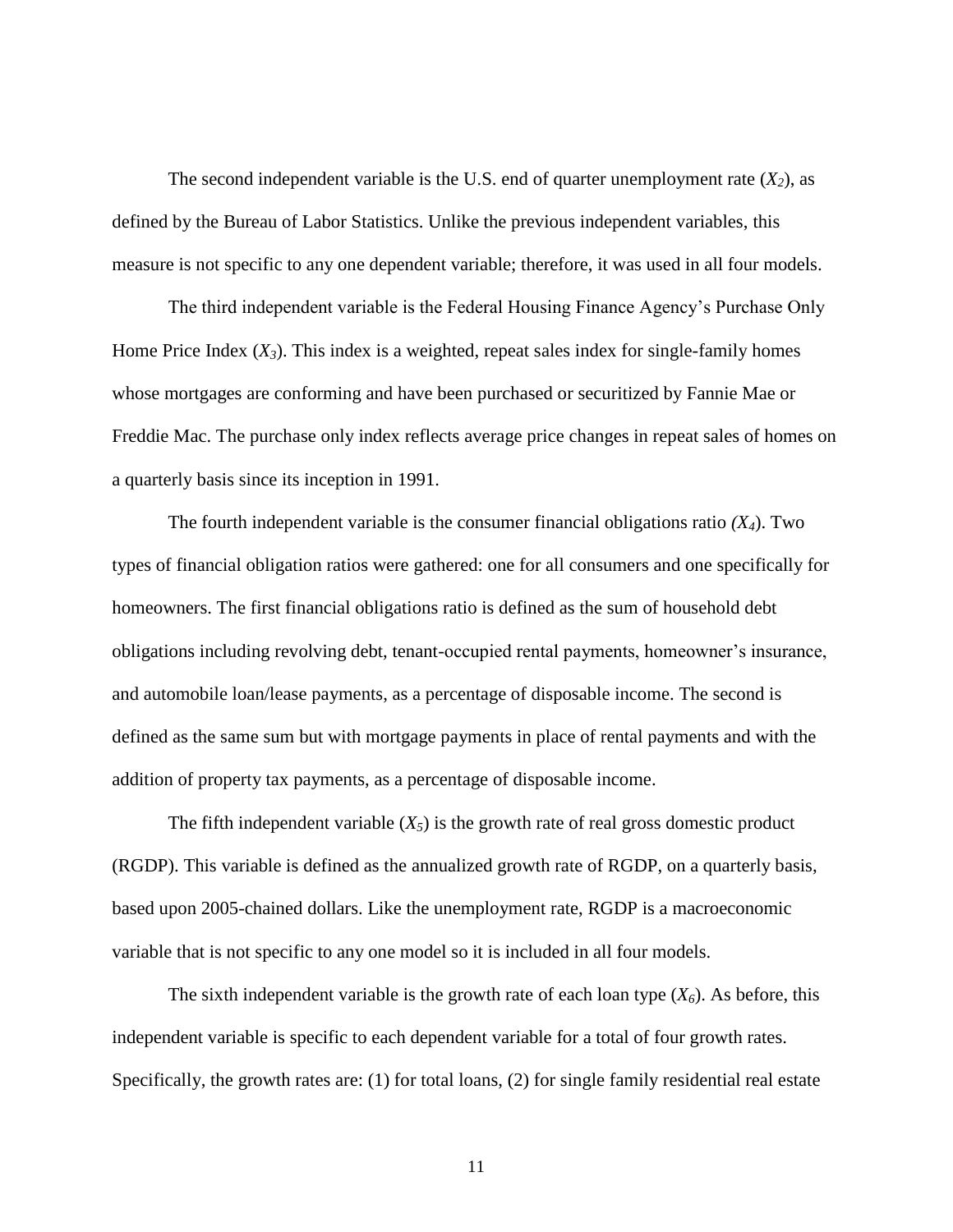loans, (3) for commercial real estate loans, and (4) for commercial and industrial loans. The growth rate for each loan type is defined as the end of period compounded annual rate of change in each loan category for U.S. chartered insured banks.

The seventh independent variable  $(X_7)$  is the Standard & Poor's 500 stock index (S&P) 500). The S&P 500 is a market value weighted index of 500 large capitalization U.S. equities. Of the 500 companies included in the index, all are typically "leading companies in leading industries" (Source: McGraw Hill Co.) for the U.S. economy. The index is generally regarded as an adequate gauge of U.S. broad market large capitalization equities.

The eighth independent variable  $(X_8)$  is the Keefe, Bruyette & Woods (KBW) bank stock index (Ticker: BKX). BKX is a float adjusted modified-market capitalization-weighted index that attempts to reflect the performance of companies doing business as banks or thrifts. The twenty-four financial institutions included in the index must be publicly traded in the United States and are selected to be representative of leading national money centers and regional banks.

The ninth independent variable  $(X_9)$  is the senior loan officer opinion survey (SLOOS). This independent variable is also specific to each of the charge-off rates. A total of three SLOOS measures are used: (1) percentage of respondent banks reporting a tightening of credit standards for single-family residential mortgages, (2) percentage of respondent banks reporting a tightening of credit standards for commercial real estate loans, and (3) percentage of respondent banks reporting a tightening of credit standards for commercial and industrial loans. The SLOOS is a survey of approximately sixty large domestic banks and twenty-four branches and agencies of foreign banks on a quarterly basis. The survey consists of the net percentage of surveyed banks reporting a tightening of credit standards, as measured from the previous quarter. A single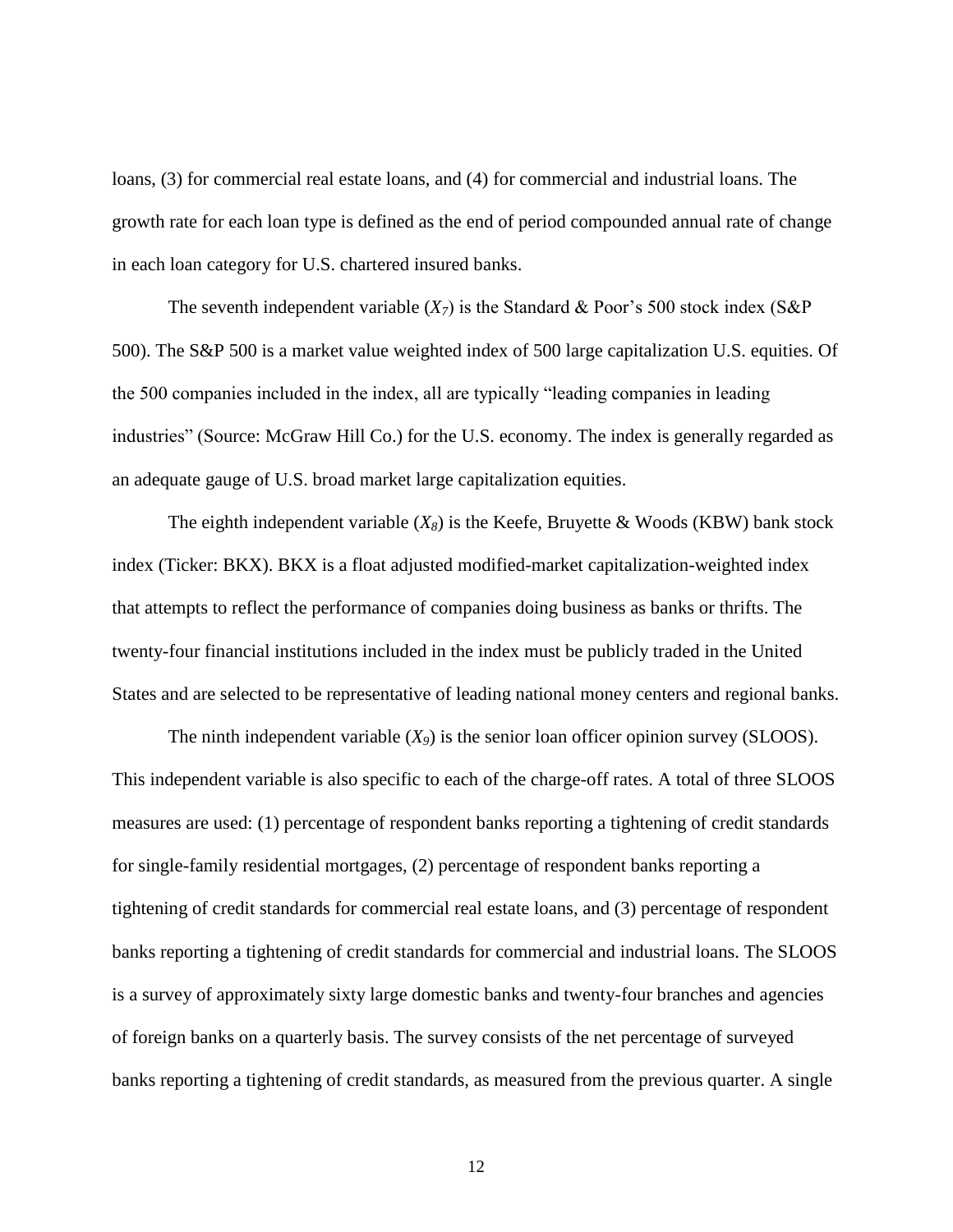SLOOS measure for all loans does not exist so a composite with a one-third weighting on each loan category is used for total loan charge-offs.

The tenth independent variable is the loan loss allowance to total outstanding loans and leases  $(X_{10})$ , expressed as a percent. This ratio is defined as the total loan loss allowance divided by total outstanding loans and leases for peer group one banks. Peer group one banks are defined as banks with assets greater than \$10 billion. This independent variable is not specific to any one dependent variable hence it is used in all four models.

The eleventh independent variable is the equity capital to total assets ratio  $(X_{11})$ , expressed as a percent. This measure is defined as tangible common equity to total bank assets for peer group one banks. As with loan loss reserves, this independent variable is not specific to any one dependent variable; therefore, it is included in all four models.

The twelfth independent variable is the Tier 1 risk-based-capital ratio of peer group one U.S. commercial banks  $(X_{12})$ . Tier 1 risk-based capital is defined as tangible common equity plus non-cumulative preferred stock as a percentage of risk-weighted assets. Risk-weighted-assets are assigned a weight, from zero to over one hundred percent, depending on the risk level of the asset. For example, cash is given a weight of zero, securities issued by government-sponsored enterprises are given a weight of twenty percent, and one-to-four family qualified residential mortgages are assigned a weight of fifty percent. More speculative assets, such as bonds rated BB or below, are assigned weights of over one hundred percent, reflecting the higher risk associated with them. As with the other two financial ratios, this independent variable is used in all four models.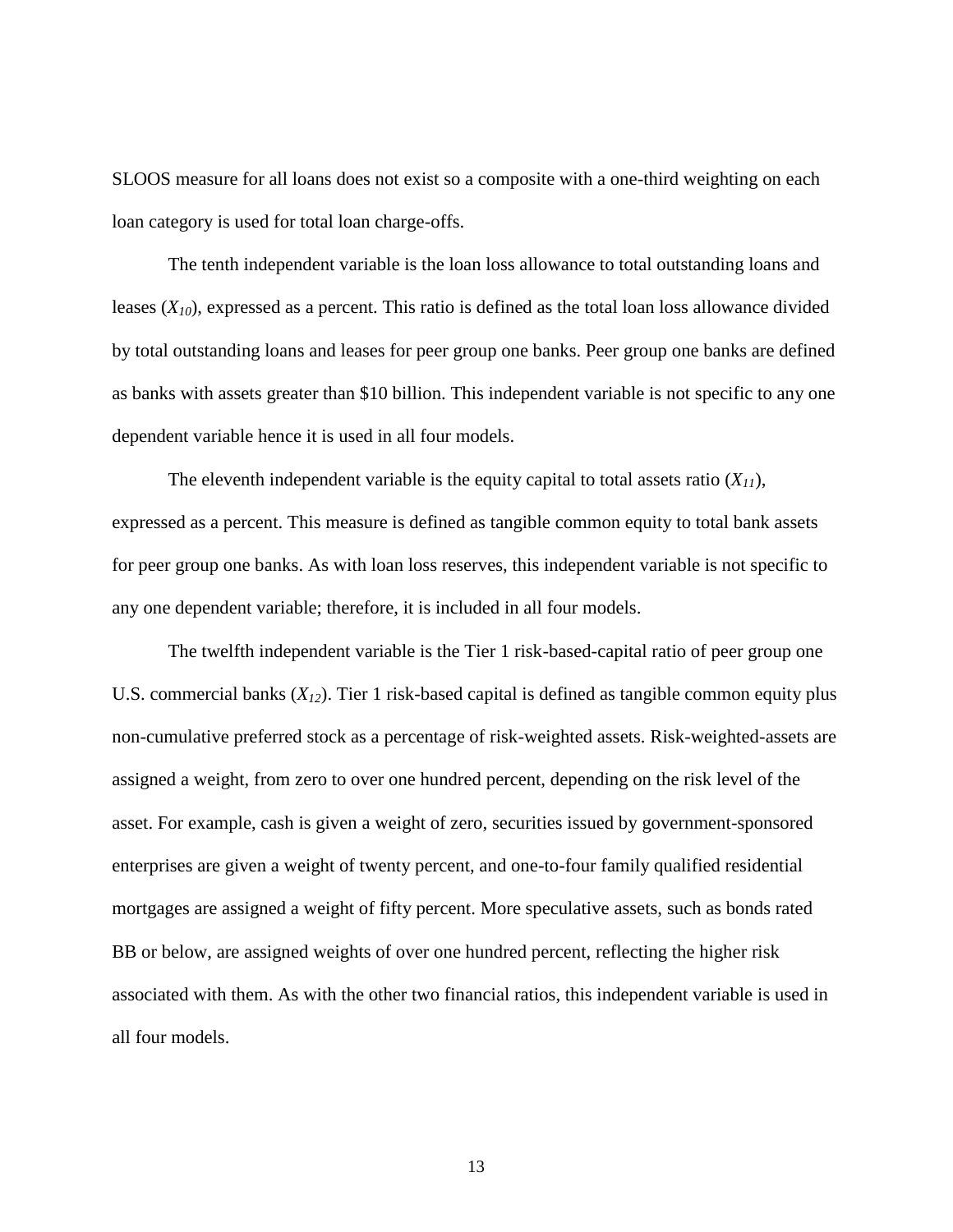The thirteenth, and final, independent variable is the crisis variable  $(X_{13})$ . The crisis variable was a dummy (binary) variable that had a value of one for quarter 1-2008 to quarter 4- 2010, for a total of twelve quarters. For all other time periods, the crisis variable had a value of zero. This independent variable is used in all four models in an attempt to examine the effects of the financial crisis beginning in 2008.

#### <span id="page-21-0"></span>Data Collection

Data was gathered from numerous sources. The dependent variables, i.e. charge-off rates, for all models were gathered from the Federal Reserve's statistical release H.8: Assets and Liabilities of Commercial Banks in the United States.

For the delinquency rate and growth rate of loan type, the data sources were also the Federal Reserve's statistical releases related to Assets and Liabilities of Commercial Banks in the United States. Data for the Senior Loan Officer Opinion Survey were gathered from the Federal Reserve Board's Senior Loan Officer Opinion Survey on Bank Lending Practices. Data on consumer financial obligation ratios were obtained from the Federal Reserve's Household Finance Statistical Release on Household Debt Service and Financial Obligations Ratios.

Data for the unemployment rate came from the Bureau of Labor Statistics, and the growth rate of real gross domestic product was gathered from the Bureau of Economic Analysis. For the home price index, data were obtained from the Federal Housing Finance Agency's purchase only home price index.

Data for the financial ratios Tier 1 Risk-Based Capital, Equity Capital to Total Assets, and Loan Loss Reserves to Total Loans Outstanding were gathered from the National Information Center of the Federal Reserve, as compiled by the Federal Financial Institutions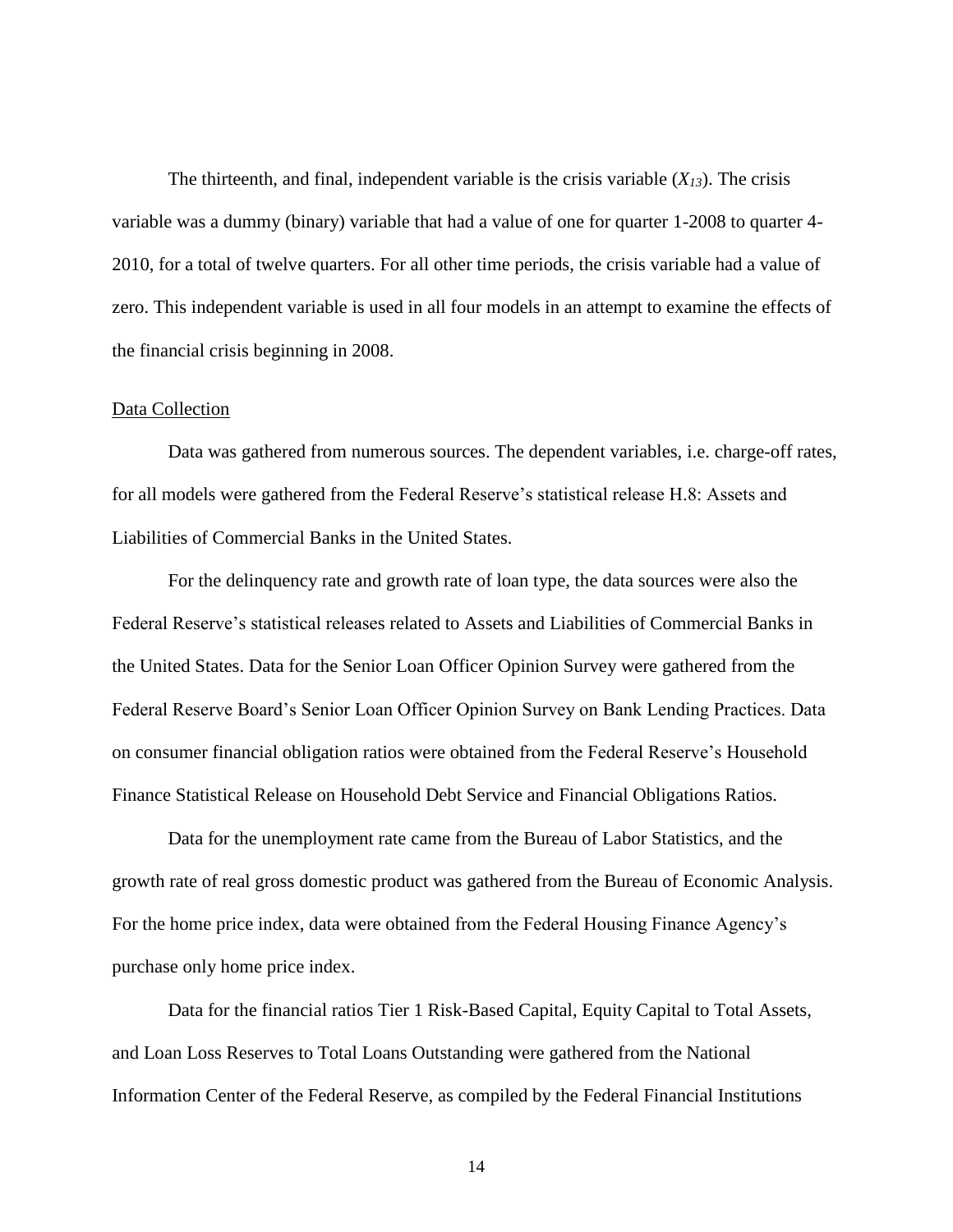Examination Council. This data was gathered for peer group one banks from the Bank Holding Company Performance Reports. Finally, the Standard & Poor's 500 stock index and the KBW bank index (Ticker: BKX) came from Yahoo! Finance.

#### <span id="page-22-0"></span>Analytical Procedure

A uniform procedure was adopted for analyzing each of the four models. First, a correlation matrix was generated and reviewed for each dependent variable and its associated independent variables. After reviewing the matrix, a standard ordinary least squares regression (OLS) was performed on variables exhibiting the strongest correlation with the dependent variable. Second, a forward stepwise regression was performed that included all independent variables. An alpha value of 10% was chosen as the minimum significance level for entry into the model. Independent variables that passed this significance test were retained for further analysis.

Third, lagged variables up to four quarters were generated for each retained variable in each of the four models. Another correlation matrix was generated to compare the specific dependent variable and the newly generated lagged variables. If significant changes in correlations with the dependent variable were observed, the strongest correlated lagged variable(s) is regressed in place of its contemporaneous counterpart. This is done to examine the effects of the lagged variables and to compare lagged versus non-lagged models' explanatory power. If the lagged variable is significant, it was retained and used in place of its non-lagged counterpart.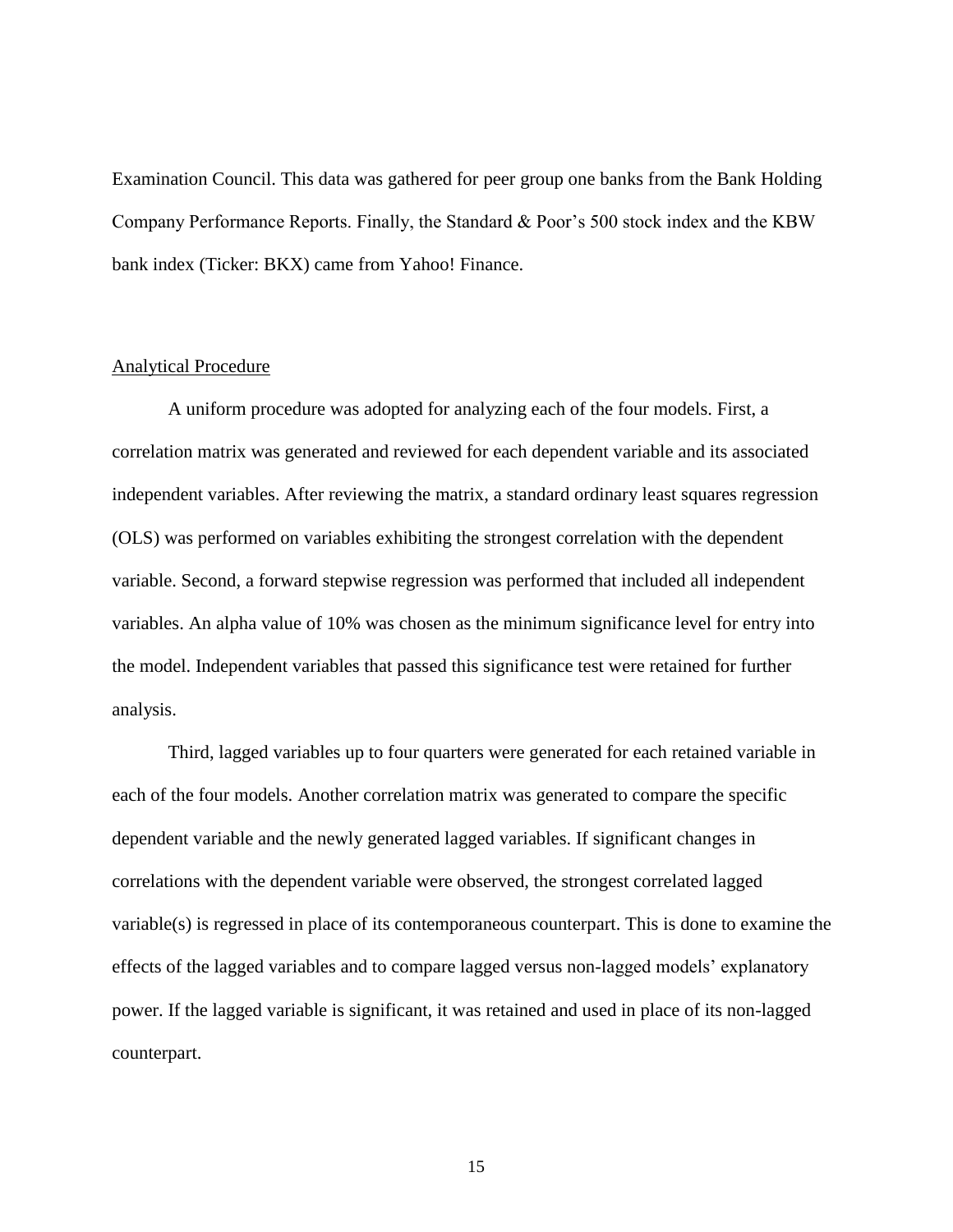Fourth, a dummy variable named "Crisis" was introduced into the analysis in an attempt to capture the effects of the financial crisis of 2008 to 2010. "Crisis" took a value of one for time periods 2008-quarter 1 to 2010-quarter 4; all other time periods received a value of zero. The fifth step entailed running an OLS regression based upon the variables of significance from the stepwise procedure but with "Crisis" inserted into the model. This model was then analyzed for the effects of the "Crisis" variable. If "Crisis" was significant, interactions with "Crisis" and the retained variables from the stepwise procedure were created. For example, if both "Crisis" and unemployment rate (UR) were significant, then an interaction term, "URxCrisis", was introduced to the model. In the sixth step, another OLS regression was performed on the retained variables, their associated interactions, and "Crisis".

The seventh step involved paring the model down to create a parsimonious statistical model. Variables that failed to pass a significance level of 5% were removed from the model. A final OLS regression was run on those variables that passed the 5% significance level. Assuming the previous variables continued to be significant, the model was then run as a time series model. The eighth, and final, step involved the Newey-West generalized least squares (GLS) procedure. The Newey-West procedure was utilized to correct for heteroskedasticity and possible serial correlation. A maximum lag of four periods was specified for this model. This final Newey-West model serves as the basis for analysis.

This procedure was followed for all four of the dependent variables: (1) total loan chargeoffs, (2) residential real estate charge-offs, (3) commercial real estate charge-offs, and (4) commercial and industrial loan charge-offs.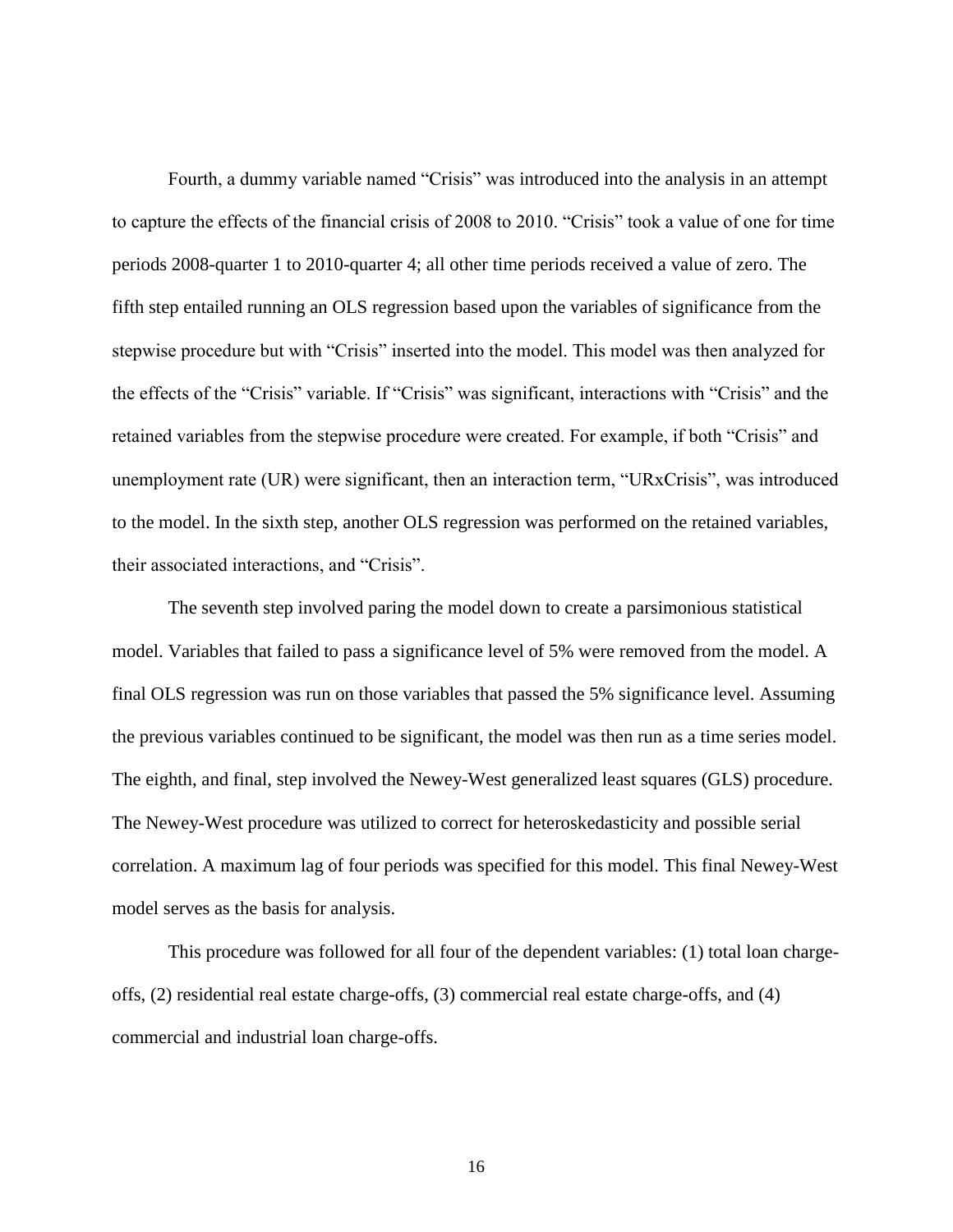## **RESULTS**

<span id="page-24-0"></span>The results of this analysis are presented in Table 1 Summary of Results Across Models. Additionally, a correlation matrix is provided for each of the four models.

Since this study examined four different models with thirteen independent variables, the discussion of results will not delineate each model. Rather, the results will focus on the significant independent variables across models. Given the similarities across models, this approach will provide a cohesive means to discuss results. Each significant independent variable is examined in turn.

### <span id="page-24-1"></span>Delinquency Rates

The estimated coefficient for the delinquency rate in each model was positive and significant at the 1% confidence level. This result was expected in each of the four models because a loan cannot be charged off until it first becomes delinquent. Since it is important in all four models, the delinquency rate is a statistically significant predictor of loan losses, regardless of loan category. An increase in the delinquency rate is indicative of higher charge-off rates.

In the total loan charge-off model, a one-percentage point increase in the delinquency rate, ceteris paribus, translates to an increase of over 29 basis points in the total charge-off rate. The interaction of the delinquency rate and the crisis variable is also significant at the 1% confidence level. It has the expected positive sign and demonstrates that during the crisis, charge-off rates were higher. Given the financial strain experienced during the crisis, higher delinquency rates were expected. The net effect of the delinquency rate and its associated interaction term is 0.7926; indicating that during the crisis, with all else held constant, a onepercentage point increase in the delinquency rate resulted in over a 79 basis point increase in the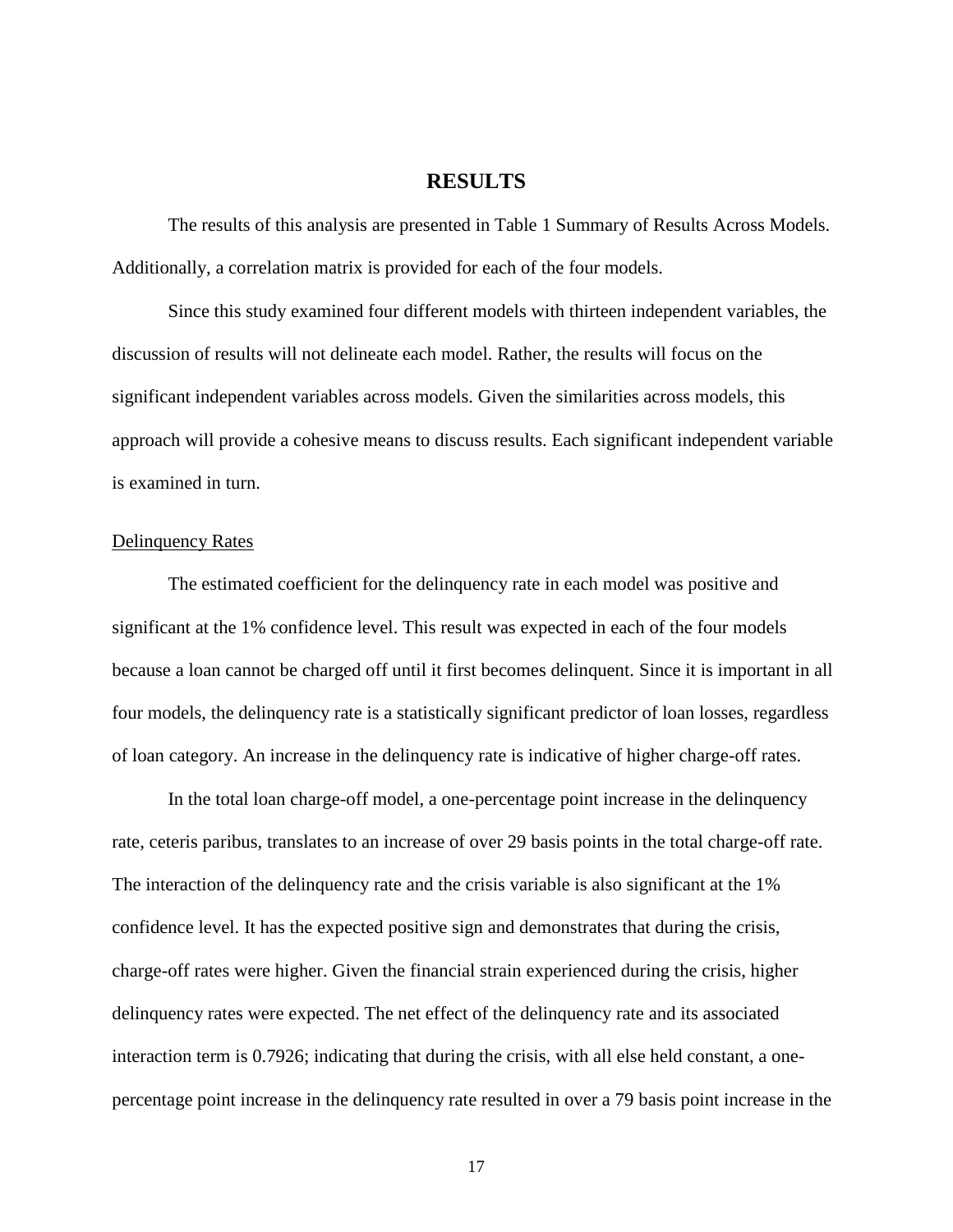charge-off rate. This finding illustrates the severity of the crisis on loan performance. Given the sizeable expansion of credit in the periods up to the crisis, it is not surprising that charge-off rates increased over 50 basis points during the crisis.

For the residential real estate model, the estimated coefficient implies that a one-percent increase in the residential delinquency rate, all else equal, would translate to an 18 basis point rise in the charge-off rate for residential real estate. In the commercial real estate model, the estimated coefficient suggests that, all else constant, a one-percent growth in the delinquency rate of commercial real estate produced an approximate 35 basis point rise in the charge-off rate of commercial real estate. Finally, the estimated coefficient in Commercial and Industrial Loan model suggests that a one-percent increase in the delinquency rate results in a 59 basis point increase in the loan charge-off rate, holding all else constant for this time period. It is interesting that the slope of the delinquency rate increased during the crisis for total loans charge-offs but not the other types of loans.

#### <span id="page-25-0"></span>Unemployment Rate

The estimated coefficient for unemployment rate was positive and significant only in the residential real estate model. It was significant at the 1% confidence level and suggests that if all else were held constant, a one-percentage point increase in the unemployment rate would result in a 16 basis point increase in the residential real estate charge-off rate. This finding was expected since most consumers' livelihoods come from current earnings. Without an income source, consumers must rely on alternative financial sources such as savings or relatives to meet their obligations. However, if those sources are completely drawn down, consumers will default on mortgages, driving up residential real estate charge-off rates.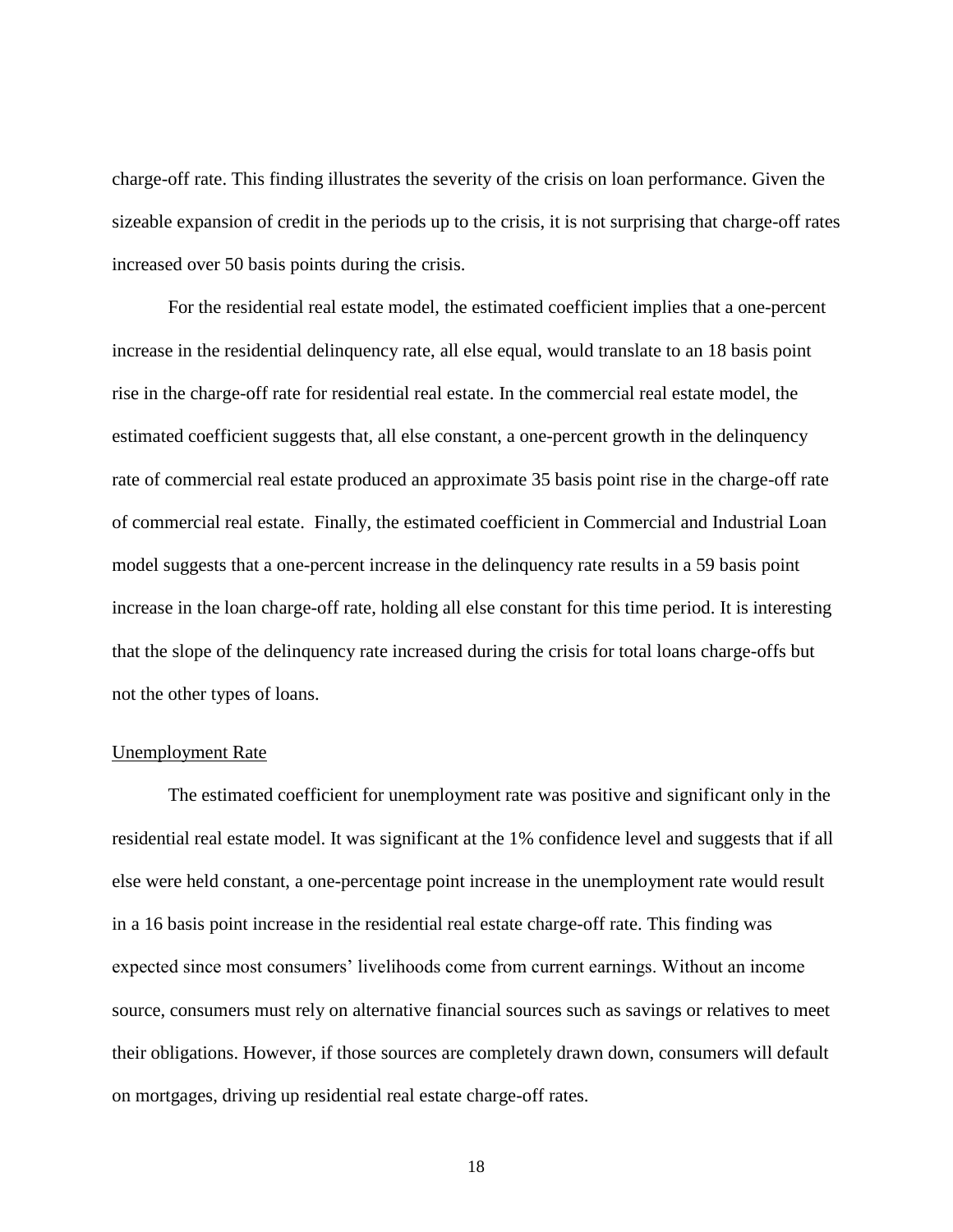#### <span id="page-26-0"></span>Home Price Index

The home price index was expected to be negatively associated with charge-offs. In this study it did not provide any significant additional explanatory power in any of the models.

#### <span id="page-26-1"></span>Financial Obligations Ratio

The consumer financial obligations ratio was positive and significant at the 2% confidence level in all models except the commercial real estate model. This finding was expected because as consumers' financial obligations increase, the ability to service their debt agreements should suffer, resulting in more loan defaults.

For the total loan charge-off model, the estimated coefficient for the financial obligations ratio implies that, all else equal, a one-percentage point rise in consumers' financial obligations leads to an increase of over 12 basis points in total loan charge-offs.

The interaction of the financial obligations ratio and the crisis dummy variable is also significant at the 1% confidence level. Its estimated coefficient was -0.2714. This unexpected negative sign may be a by-product of the housing bubble; as consumers secured loans that required little to no down payment and little to no documentation, higher financial obligations were expected. Additionally, some consumers were struggling to make mortgage payments for loans they could not possibly honor in the long term. That is, during this period, financial obligations were rising as loan originations increased and the increase in the amount of loans outstanding may have pushed the rate of charge-offs down, especially for this three-year period.

The crux of the preceding analysis is that during non-crisis periods, rising financial obligations foretell of higher total loan charge-off rates; yet, in periods of financial crisis, higher payment obligations may be associated with lower charge-offs rates, possibly because of rapidly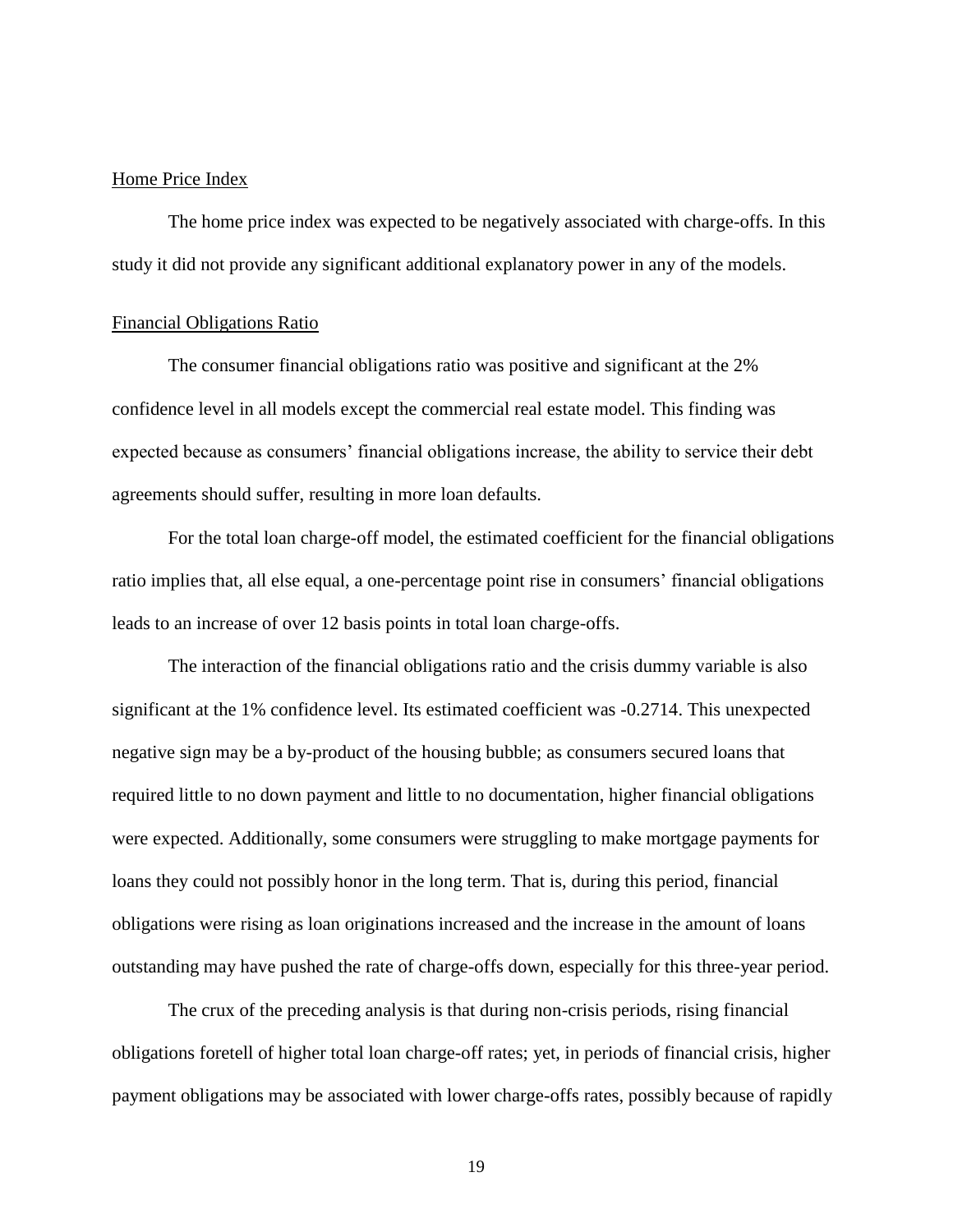expanding loan portfolios. However, the lack of significance for the crisis interaction variable with more specific types of loans causes one to question the generalizability of this result.

For the residential real estate model, it bears noting that the financial obligation ratio for all consumers was tested in addition to the financial obligation ratio for homeowners. The former was insignificant in the tested models so the latter was used in its place. Since the goal of this model was to explain specifically residential real estate charge-offs, the use the financial obligations ratio for homeowners was justified. A one-percent rise in the financial obligation ratio of homeowners would raise the residential charge-off rate over 5 basis points, all else constant.

In the commercial and industrial model, an increase of one percent in the financial obligations ratio, ceteris paribus, would result in an increase of 20.8 basis points in the charge-off rate of commercial and industrial loans. Commercial and industrial loans, also called business loans, are primarily originated to finance working capital needs and to finance capital investments. Consumer spending represents a source of business revenue, with the remainder coming from other enterprises or government spending. As consumers experience more financial strain, they will reduce spending in an attempt to meet these rising financial obligations. This cut in spending directly impacts businesses in the form of reduced revenues and a diminished capacity to service debt obligations. In turn, this adversely affects the performance of banks' commercial and industrial loan portfolios through increased charge-offs.

#### <span id="page-27-0"></span>Real GDP Growth

The real GDP growth rate was expected to be negatively associated with charge-offs. In this study it did not provide any significant additional explanatory power in any of the models.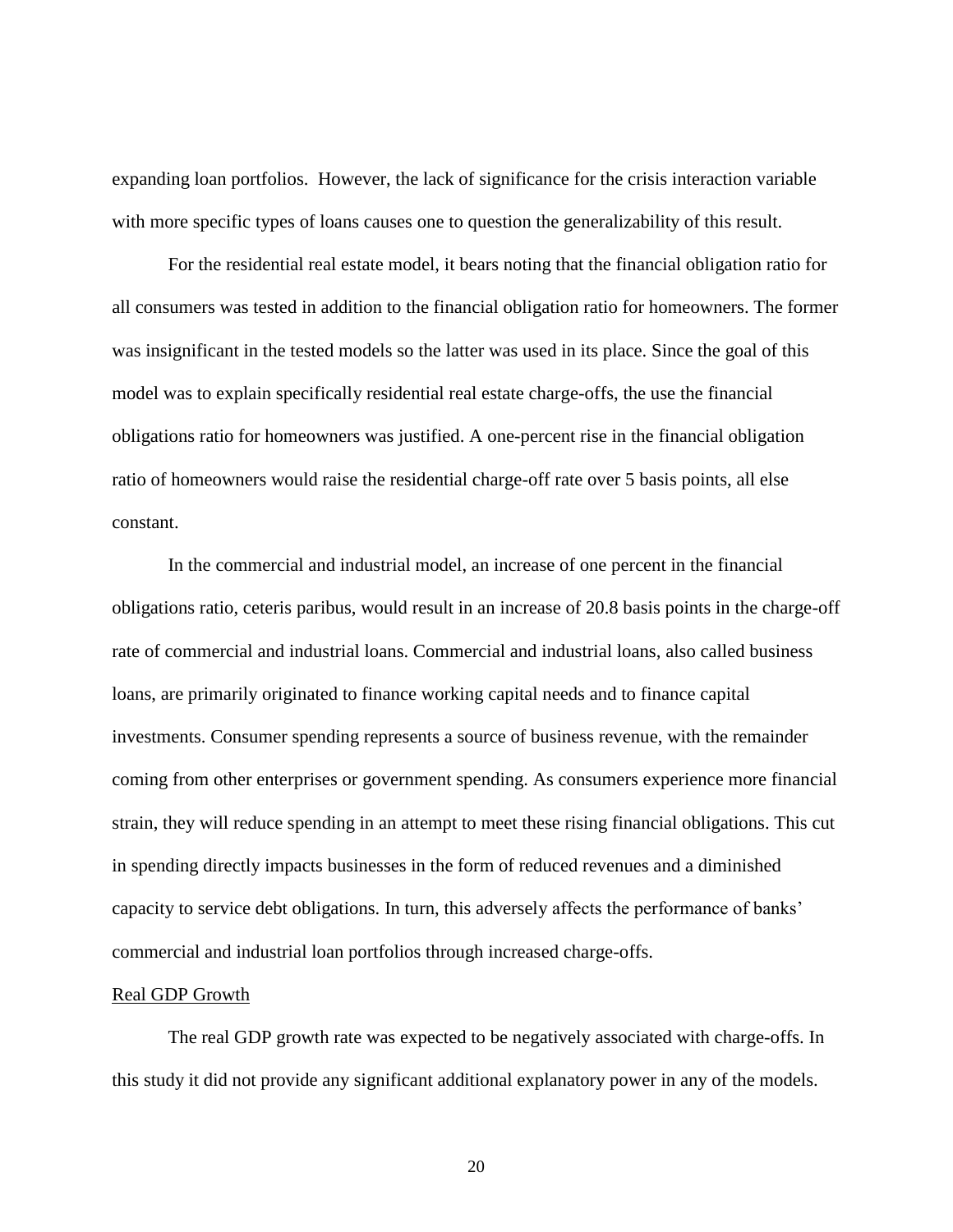#### <span id="page-28-0"></span>Loan Growth Rate

The estimated coefficient for the loan growth rate is significant only in the residential real estate model. It exhibited an unexpected negative sign and was significant at the 1% level. The sign of this coefficient was expected to be positive because high levels of loan growth were expected to contribute to higher levels of loan charge-offs. This result does not necessarily invalidate the expectation that excessively high growth rates may increase future charge-offs. Instead, it probably reflects the contemporaneous nature of the variable. As charge-offs increase, management is likely to decrease the level or growth rate of those loans. A one percent increase in the growth rate of residential real estate mortgages, ceteris paribus, denotes a decrease of half a basis point in the residential real estate loan charge-off rate.

#### <span id="page-28-1"></span>Standard and Poor's 500

The S&P 500 is significant in only the commercial real estate model and the commercial and industrial model. In the commercial real estate model, the estimated coefficient was negative, as expected, but in the commercial and industrial model, it was unexpectedly positive.

If the S&P 500 does in fact reflect future expectations, a higher index value should point to lower charge-off rates in the commercial real estate model. Furthermore, as investors envision an optimistic future, as reflected by rising stock prices, the charge-off rate should fall. The S&P 500 may serve as a leading indicator of economic performance while the charge-off rate acts as a lagging indicator. The estimated coefficient for this variable is small so its direct interpretation is almost trivial; however, the primary takeaway from this estimated coefficient is the relationship between it and the dependent variable. This negative relationship illustrates that as expectations of the future improve, charge-off rates fall.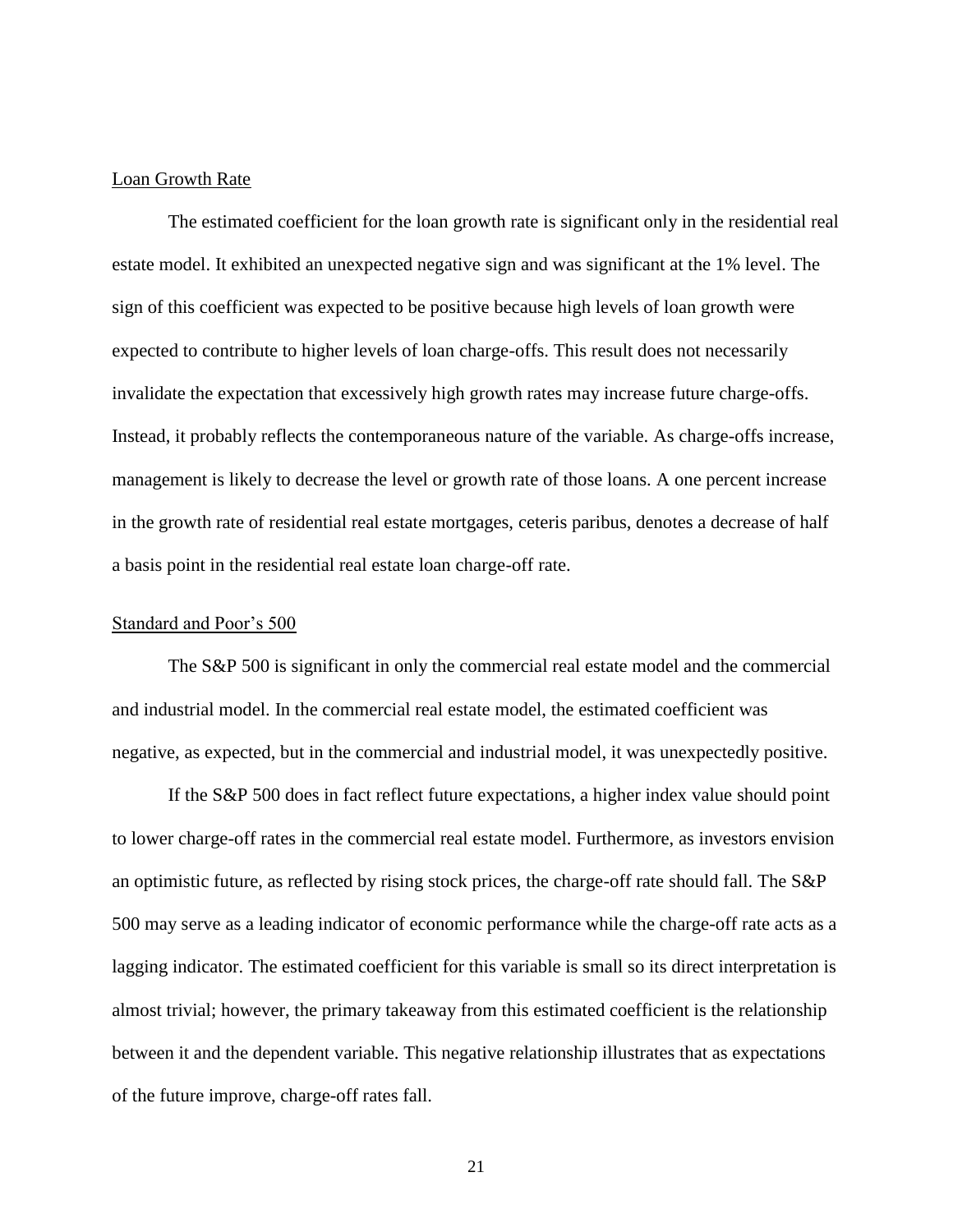In contrast, the S&P 500 exhibited an unexpected positive sign in the commercial and industrial charge-off model. The positive sign of this estimated coefficient is surprising since one would expect a negative relationship between commercial and industrial charge-offs and stock market performance. This observed positive relationship may be explained by the inclusion criteria for the S&P 500. The index is comprised of "leading companies in leading industries" (Source: McGraw Hill Co.) with market capitalizations in excess of \$4 billion. The S&P index committee makes its inclusion decisions based upon future profit expectations, liquidity requirements, and overall financial viability.

The composition of the index is biased toward financially successful companies while excluding poor performers. Typically, companies included in the S&P 500 are profitable, growing, and leading in their respective industry; they are not typically the type to default on debt agreements. Additionally, bank loans are an important source of funds for many firms but retained earnings are the primary source of funds for growth in most enterprises. It is plausible then, to argue that the S&P 500 could increase as loan charge-offs increased, especially since the index is composed of both financial and non-financial firms. The dependent variable for this model is the charge-off rate of commercial and industrial loans to non-financial firms. The combination of including financial firms and the tendency of the index to select viable firms may explain the observed positive relationship between the S&P 500 and the dependent variable. It is possible for stock values of leading companies in leading industries to appreciate while business loan charge-offs are rising. Essentially, the type of firm that defaults will not be a leader in its industry, and therefore, would not be included in the S&P 500 listing.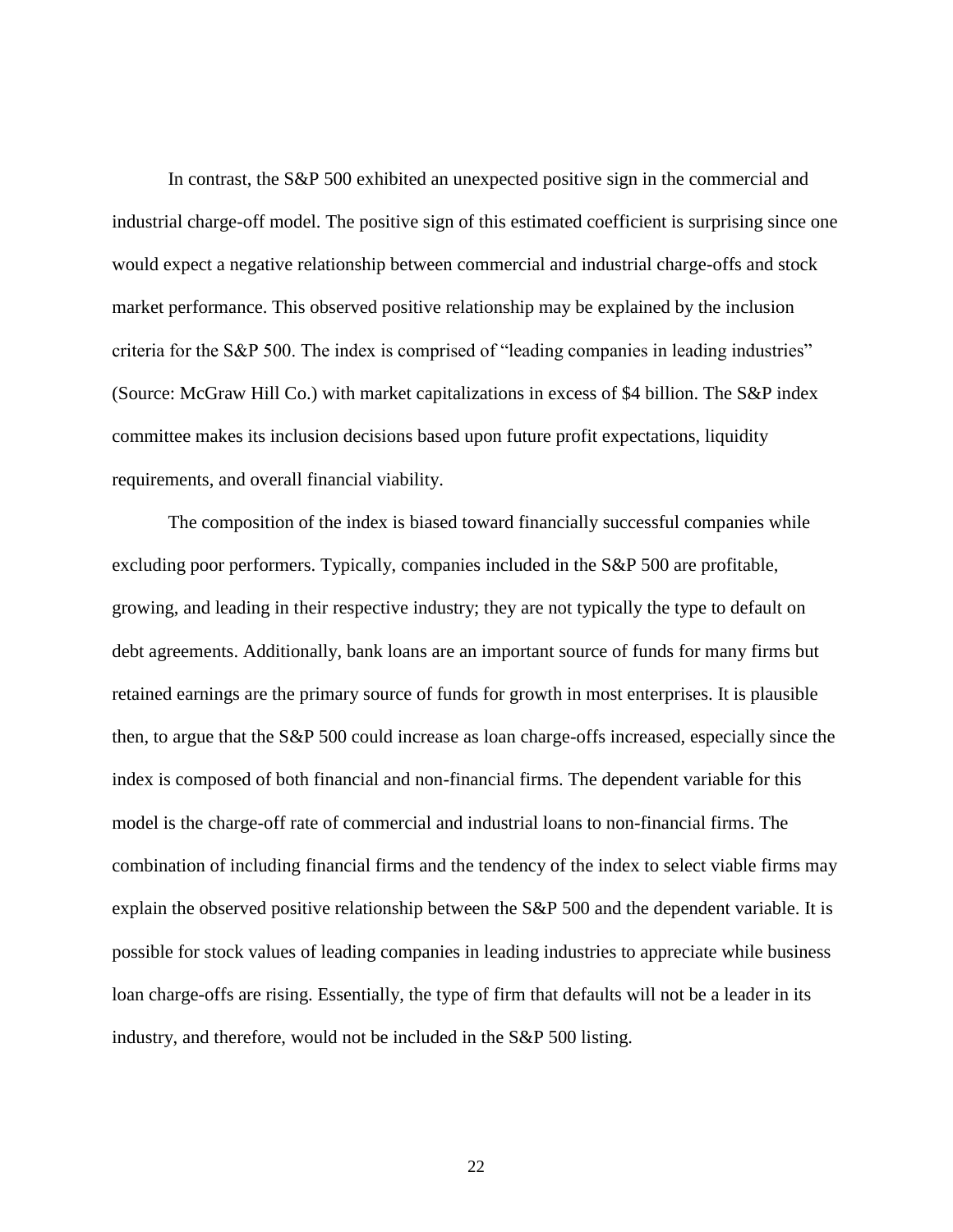The estimated coefficient of the S&P is small, so its direct effect translates to similarly small changes in the charge-off rate for commercial and industrial loans. The key take-away from this analysis is the likelihood that loan charge-offs rates are not necessarily reflected in this broad market index.

#### <span id="page-30-0"></span>KBW Bank Stock Index

Similarly, the KBW bank index (Ticker: BKX) is significant at the 2% confidence level in only the commercial real estate model and the commercial and industrial model. The estimated coefficient for the KBW index is negative, as expected, in the commercial and industrial model, but it is positive in the commercial real estate model.

The positive relationship between the KBW index and commercial real estate charge-offs was not anticipated. The positive sign of this estimated coefficient was unexpected because the index tracks 24 medium to large publicly traded banks in the United States. An appreciation of the underlying banks' stock value will cause the index to increase; therefore, one would expect a negative relationship between BKX and the dependent variable. Bank losses, such as chargeoffs, should be falling as stock prices increase but this was not reflected in the estimated coefficient.

One explanation for this unexpected result lies in the composition of the index itself. BKX is a float-adjusted market-capitalization weighted index of twenty-four medium-to-large U.S. publicly traded banks. The largest four banks in the index, Bank of America, J.P. Morgan Chase, Wells Fargo, and Citigroup, account for approximately 35% of the index's weight, with the remaining 65% coming from the other twenty banks. Since these four banks incurred heavy real estate loan losses, it is reasonable to argue that as charge-offs were increasing, the remaining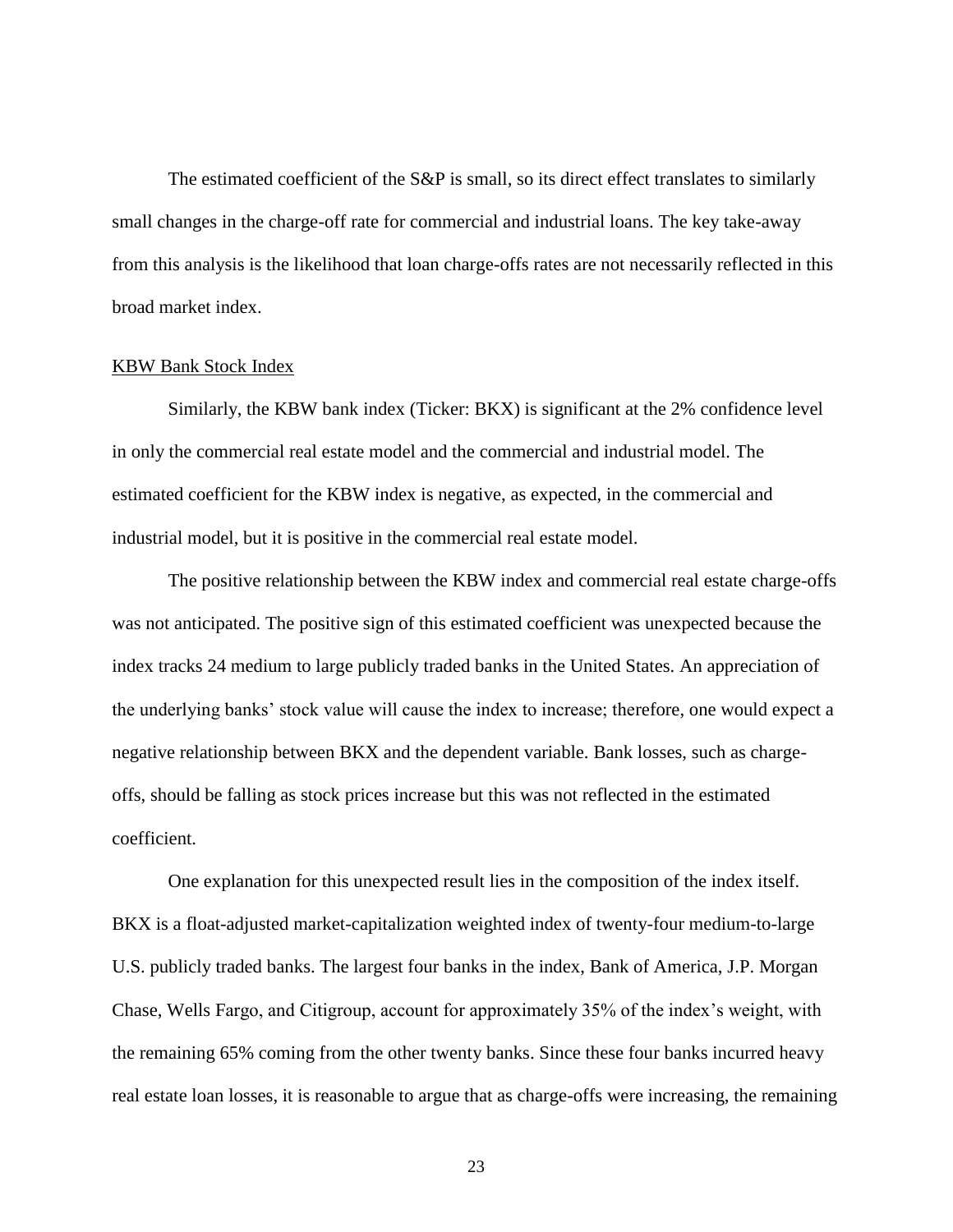twenty banks' stock appreciation dominated index performance. That is, the weight of the other twenty banks made it appear that as bank stocks appreciated, charge-off rates of commercial real estate increased. Obviously, this is not the case because stock prices reflect expectations of the future and investors will not respond positively to mounting loan losses. Therefore, it is reasonable to conclude the four large banks heavily contributed to commercial real estate chargeoffs while not contributing as heavily to the performance of the BKX index.

Conversely, in the commercial and industrial model, the estimated coefficient of BKX is negative. This negative relationship was expected since the index is comprised of bank equities. As banks incur loan losses, investors will adjust their expectations and bank stocks will decline. This seems to be in contrast to the outcome observed in commercial real estate charge-offs but this model studied commercial and industrial loan charge-offs.

Since business loans are sought for many reasons, including financing payrolls, inventory, working capital, and capital investments, they may or may not be collateralized. This suggests that commercial and industrial loans are of higher risk than real estate loans, and as a consequence, higher loan losses are to be expected. Furthermore, there are thousands of banks involved in business lending in the United States. As economic conditions deteriorate, higher risk business loans are likely to default, especially for small to medium sized businesses. Given the vast number of small businesses in U.S., these default effects are likely to be felt industrywide. As a result, the KBW index should move inversely with the charge-off rate of commercial and industrial loans. Stated another way, bank stock appreciation is indicative of positive loan performance. This outcome would increase the index value and point to lower loan charge-off rates.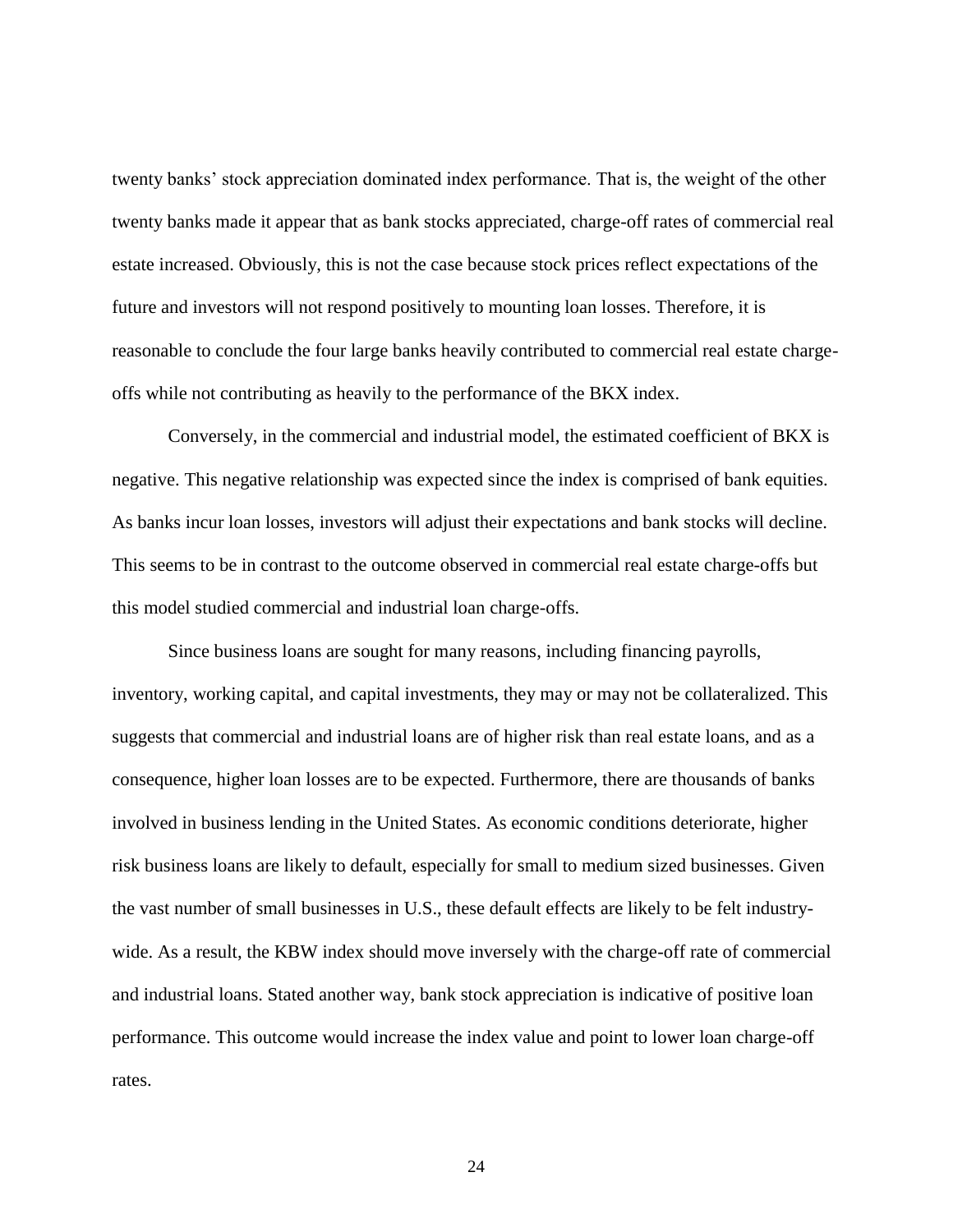Because the estimated coefficient for the KBW index is small in both models, it effects translate to nearly insignificant changes in the dependent variables. The key point of this analysis is the tendency of the largest banks to drive charge-offs while having a smaller effect on index value.

The unexpected positive coefficients for the S&P 500 and KBW may be related to each other. See Tables 4 and 5. Both are negatively correlated with the charge-offs. KBW has correlations of -0.816 with commercial real estate loan charge-offs and -0.595 with C&I loan charge-offs. The S&P 500 has correlations of -0.220 with commercial real estate loan chargeoffs and -0.663 with C&I loan charge-offs. The correlation coefficient between S&P 500 and KBW is 0.373. These variables are also correlated with other variables in the model. Therefore, one should be careful about generalizing the effect of these variables when viewed in isolation, i.e., a simple correlation with the charge-offs versus their additional effect in a multiple regression model.

#### <span id="page-32-0"></span>Senior Loan Officer Opinion Survey

The only model in which the senior loan officer opinion survey is significant is in the commercial and industrial model. Since the survey quantifies the net percentage of respondent banks reporting a tightening of credit conditions, this independent variable should be directly related to the charge-off rate for business loans. Senior loan officers report how credit requirements are changing from quarter to quarter; hence a tightening of standards indicates worsening expectations for loan performance. Banks will tighten credit standards as expectations about the future become more pessimistic; therefore, the survey provides an insight into the expectation of both future loan performance and existing loan performance. That is, the survey is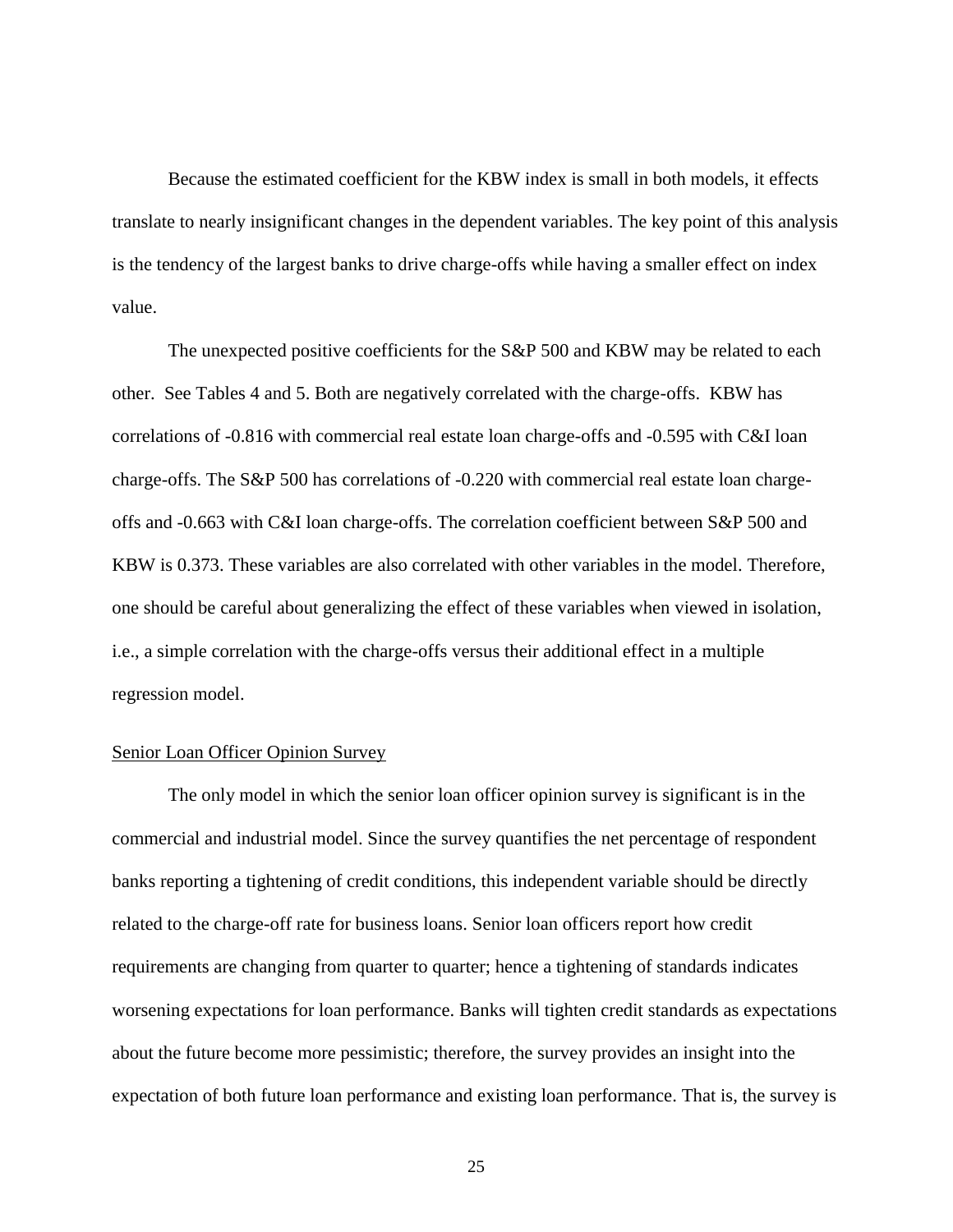suggestive of senior loan officers' beliefs about future economic conditions. Taken this way, it is not surprising that tightening credit conditions are associated with increasing loan losses. The positive association between the survey and charge-off rates indicates that a one-percent increase in the survey (reflecting a tightening of lending standards) leads to a 0.2 basis point increase in charge-off rate for commercial and industrial loans.

#### <span id="page-33-0"></span>Loan Loss Reserves

The estimated coefficient of loan loss reserves for peer group one banks is positive and significant only in the total loan charge-off model. Additionally, the coefficient estimate for the crisis interaction term is negative and significant. Both estimates are significant at the 1% confidence level.

The expected sign of this coefficient was uncertain prior to the analysis. On one hand, higher loan loss reserves could indicate riskier lending practices, necessitating a larger provision for loan losses and therefore a higher level of loan loss reserves. However, on the other hand, higher loan loss reserves could be a trait of cautious banks. Higher levels of loan loss reserves enable banks to absorb more loan losses without affecting equity capital. During normal noncrisis periods, it appears that higher loan loss reserves serve as signal that loan portfolios may be of higher risk, and to protect equity, banks boost those reserves. Specifically, a gain of one percent in loan loss reserves, ceteris paribus, suggests an increase of over 45 basis points in the total loan charge-off rate.

The estimated coefficient of the crisis interaction term for loan loss reserves is negative. The net effect of this interaction term and the loan loss reserve term is -0.9112. During the crisis, higher loan loss reserves served to mitigate loan losses by nearly 91 basis points for each percent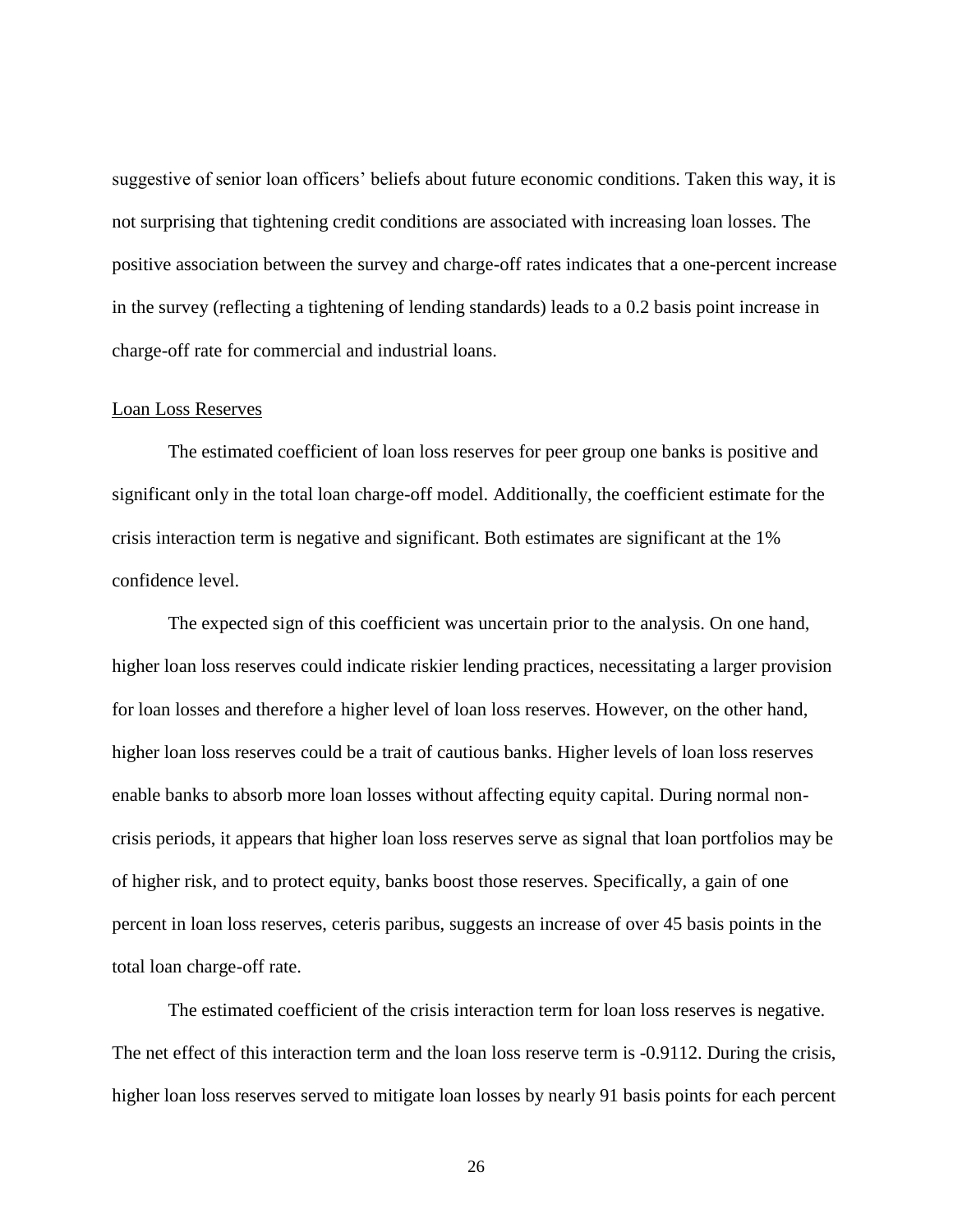in loan loss reserves. This is in contrast to the effects of loan loss reserves during non-crisis periods. It is possible that as the crisis approached, banks increased their loan loss reserves in anticipation of mounting losses. The explanation may be that the much higher charge-offs during the crisis period is causing the loan loss reserves to decrease. In other words, if the loan loss provisions are less than the charge-offs, the loan loss reserves will decrease. This "releasing of reserves" has the effect of increasing net income.

#### <span id="page-34-0"></span>Equity Capital Ratio

The equity capital ratio is significant only in the total loan charge-off model. Its estimated coefficient is negative, as expected, and is significant at the 1% level. This suggests that banks with higher equity capital ratios experienced lower loan charge-offs. It also may imply that banks with higher loan charge-offs had lower levels of equity capital as charge-offs reduced loan loss reserves. This outcome is expected because if loan loss reserves are exhausted, equity capital will begin absorbing losses, resulting in this inverse relationship. Additionally, higher equity capital may signal lower risk in a bank's loan portfolio, explaining the mitigating effects of equity capital on loan losses. In either case, a one-percent increase in the equity capital ratio translates to a 17 basis point decrease in total loan charge-offs, all else constant.

#### <span id="page-34-1"></span>Tier 1 Risk-Based Capital

The estimated coefficient for Tier 1 risk-based capital is significant at the 1% confidence level only for the residential real estate model. It is negative, as expected, and implies that banks with higher levels of risk-adjusted capital experienced fewer residential real estate losses. Since Tier 1 RBC is a risk-weighted measure of bank assets, a higher ratio signifies better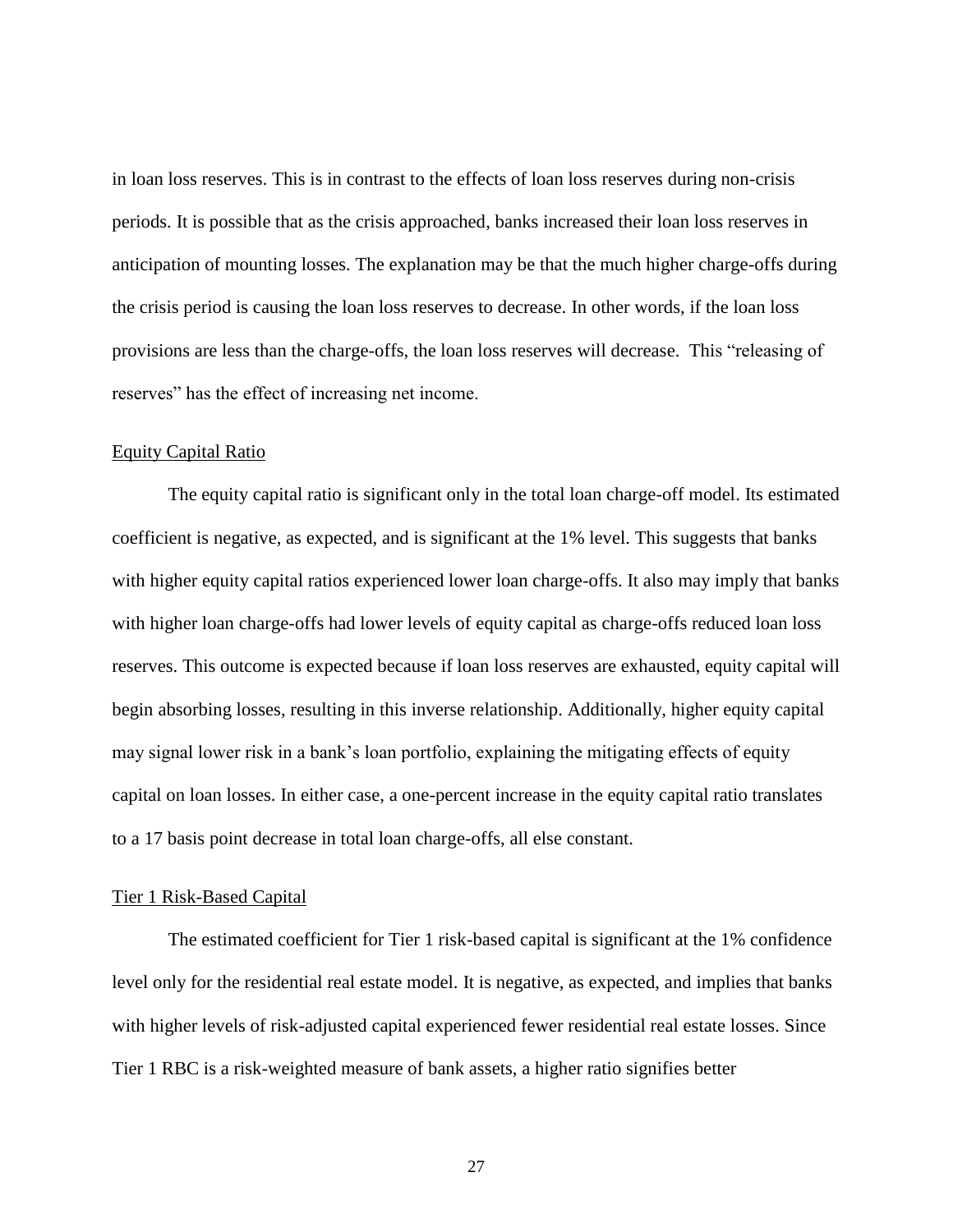capitalization. A more capitalized bank can better withstand losses and an adverse economic environment. Similar to the equity capital ratio, lower levels of Tier 1 risk-based capital could also indicate that banks with higher charge-offs had lower levels of Tier 1 risk-based capital. It is likely that higher levels capital will serve as a signal for lower risk assets. With all else held constant, a one percent rise in Tier 1 risk-based capital results in nearly an 18 basis point decrease in residential real estate charge-offs.

#### <span id="page-35-0"></span>Crisis Dummy Variable

The final variable is the crisis dummy variable. It is significant at the 5% or less level for all models except the commercial and industrial model. For three models, its estimated coefficient exhibits the expected positive sign and this implies that during the crisis period of 2008 to 2010, loan losses were higher. This positive effect results in raising the baseline level of charge-offs in three of the four models. For the total loan charge-off model, losses are nearly 7 basis points higher, on average. Finally, in the residential real estate charge-off model and the commercial real estate model, this base level of charge-offs is higher by over 0.2 basis points, on average.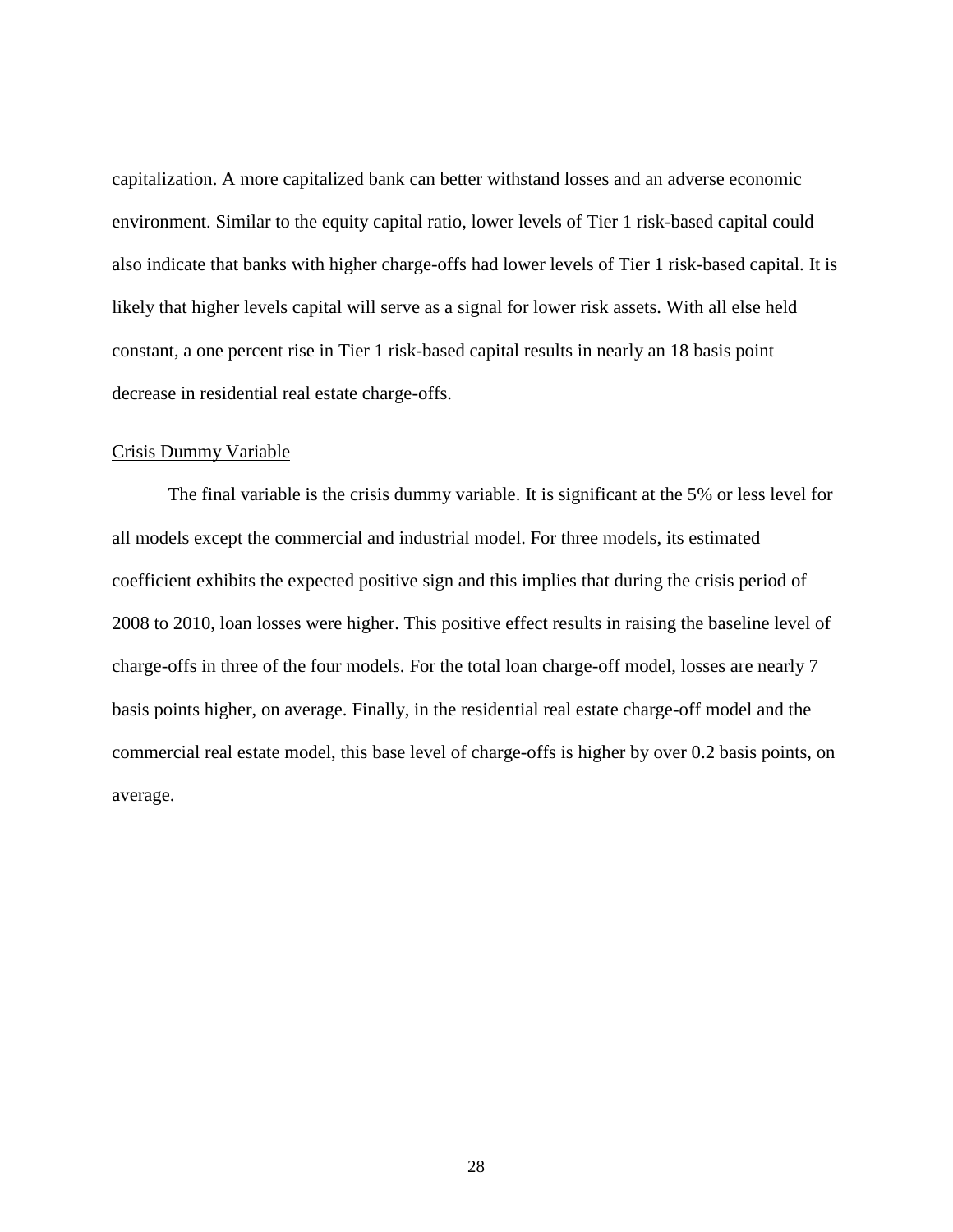# <span id="page-36-0"></span>**CONCLUSIONS AND SUGGESTIONS FOR FUTURE RESEARCH**

#### <span id="page-36-1"></span>**Conclusions**

Table 1 presents an overview of the models and significant explanatory variables. Overall, each of the four models explained its associated charge-off rate well. The delinquency rate is of particular interest because this variable was significant in all four models. This suggests that this variable is useful in explaining loan losses. Since a loan must become delinquent before it can be charged-off, this result is not surprising and this suggests that rising delinquency rates are indicative of higher loan losses in the sample period. A higher level of delinquencies may serve as a signal to bank management and regulators that higher loan losses need to be anticipated and prepared for. Although one might consider this a leading indicator of chargeoffs, lags of up to four quarters did not improve its explanatory power.

The financial obligations ratio was also significant in all models except the commercial real estate model. This suggests that as consumers assume more debt, their ability to service that debt suffers. Again, this result is expected but it does show that loan performance is sensitive to consumers' financial obligations. A rising financial obligations ratio may function as an indicator of rising loan losses in future periods.

It is interesting to note that the KBW index and the S&P 500 index were significant only in the commercial real estate and the C&I models. This reflects the commercial nature of both these dependent variables; also, the signs for KBW and S&P 500 were reversed for each model. This likely illustrates the differences in scope and composition of these two indices. The generalizability of these results is also questionable.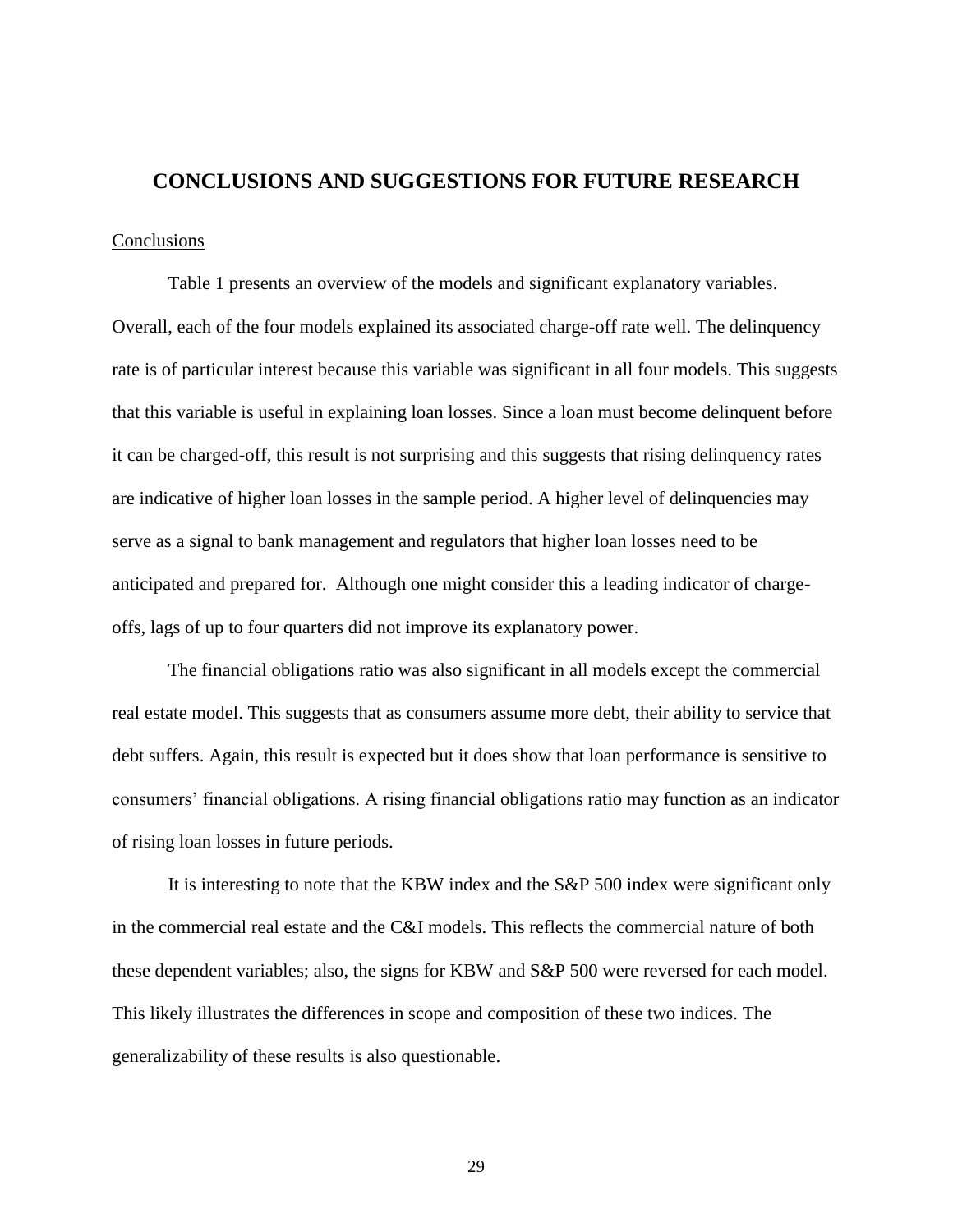Growth in loans and the unemployment rate were significant only in the residential real estate model. While it was expected that both variables would be important in the said model, it was surprising that neither were significant in any other. This suggests that a rising unemployment rate may impact banks' residential real estate loan portfolios. The lack of explanatory power for the unemployment rate for non-residential real estate loans may reflect that while the unemployment rate was increasing the productivity and profitability of businesses may have been increasing, offsetting the negative effect of lower employment. With respect to the growth rate of residential loans, the negative coefficient indicates that on a contemporaneous basis, as charge-offs increase banks cut back on their growth. One might expect growth rates to be a leading indicator, i.e., current above average growth rates may lead to higher future chargeoffs; however, lags in this variable up to four quarters did not provide additional explanatory power.

Financial ratios were significant only in the total loan charge-off and the residential charge-off models. The total charge-off model had loan losses reserves and equity capital significant, while tier 1 risk-based-capital was insignificant. The opposite was observed for residential charge-off model. All three financial ratios are used a proxy for bank prudence so it is not surprising that two of the ratios were significant in total loan charge-offs. Similarly, banks with higher levels of risk-adjusted capital seemed to experience fewer losses in residential real estate. Since residential real estate loans comprise a substantial portion of banking assets, some similarity in the models was expected. Overall, it appears that higher levels of equity are associated with lower levels of loan losses.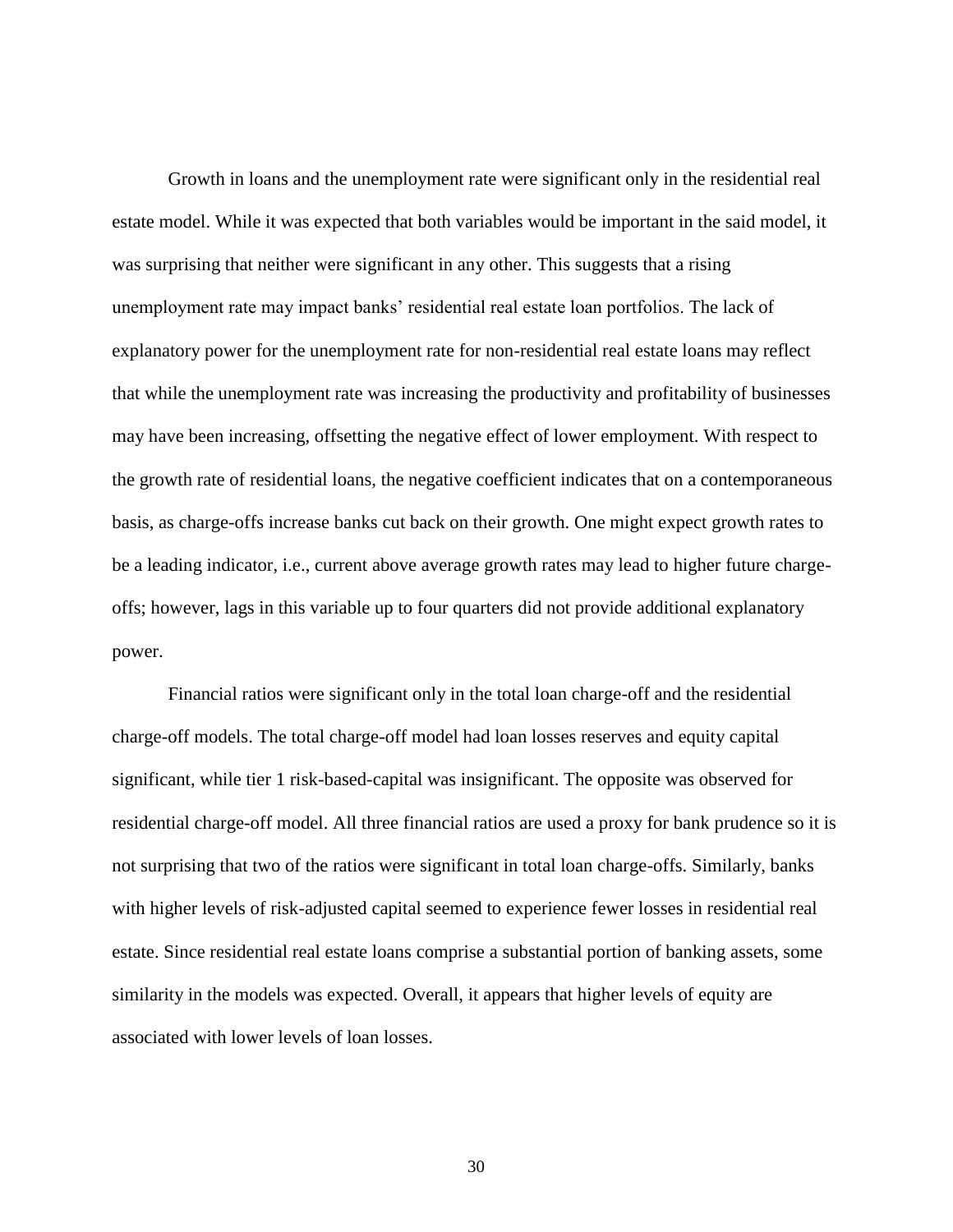The senior loan officer opinion survey was significant only in the commercial and industrial model. Banks tighten credit standards as loan performance deteriorates. The credit standards may have had an effect with C&I loan charge-offs and not the other loan types because the C&I loans deteriorated in a more normal or slower rate than the real estate loan losses. The crisis dummy variable was significant in all models except the commercial and industrial model. It was expected to be significant in all four models but it may indicate that commercial and industrial loans were not sensitive to the financial crisis. Since the crisis was primarily driven by real estate loan losses, this may explain the insensitivity of commercial and industrial loans to the crisis. For total loan losses, residential real estate loan losses, and commercial real estate loan losses, the significance of the crisis variable indicates that during that three-year period, loan losses were higher.

The home price index and real GDP were found to be insignificant in all four models. The insignificance of the home price index was unexpected in the residential real estate model because one would expect rising home prices to be inversely related to residential real estate charge-offs. Real GDP was also found to be insignificant in four models; this outcome was surprising too because improving economic conditions (i.e., rising GDP) should lead to lower charge-off rates across all loan categories. The insignificance of both variables may indicate that each one is more of a lagging indicator of loan losses or is being captured by other variables in the model.

It bears noting that the growth rate of residential real estate loans and commercial real estate loans were gathered for large, domestically chartered insured banks, not for all commercial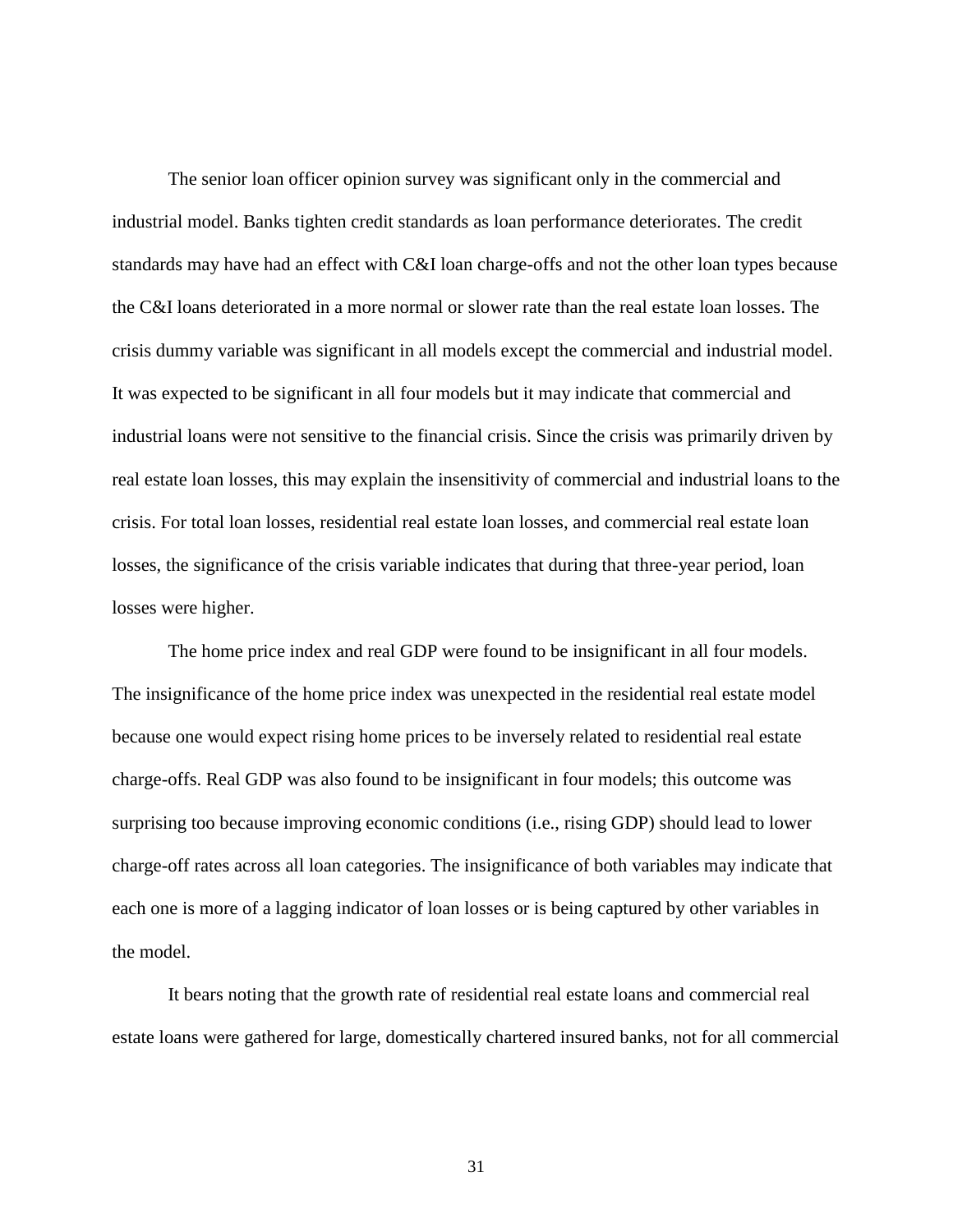banks. This substitution was made because data for all commercial banks was unavailable and this change was not anticipated to be substantial.

Finally, lagged variables up to four quarters were included in each in the four models, but were found to be insignificant at the 5% level. Given the results, the total loan charge-off model had the most significant variables and was the only model to have significant interaction terms. This implies that aggregate loan charge-offs are more easily explained than individual categories of loan charge-offs, at least in a macroeconomic sense.

#### <span id="page-39-0"></span>Suggestions for Future Research

This study relied on data from quarter 1-2001 to quarter 3-2012. The availability of the financial ratios was the bottleneck in this analysis as they were only available from 2001. The relatively few observations were the primary limiting factor in this analysis. As time passes and more data becomes available, this model could be retested to see if its results are similar.

A broader measure of stock market performance, such as the Wilshire 5000, may better reflect economic conditions than the S&P 500. Additionally, the inclusion of a transaction-based home price index may also better reflect changes in home prices and assist in explaining loan losses because it includes refinancing along with sales.

Finally, the inclusion of some type of credit standard index may help in explaining loan losses across categories. This could be accomplished by weighting some financial ratios into a single measure or surveying the credit criteria used by banks of different sizes. In any case, a larger sample size would likely improve the reliability of all four models.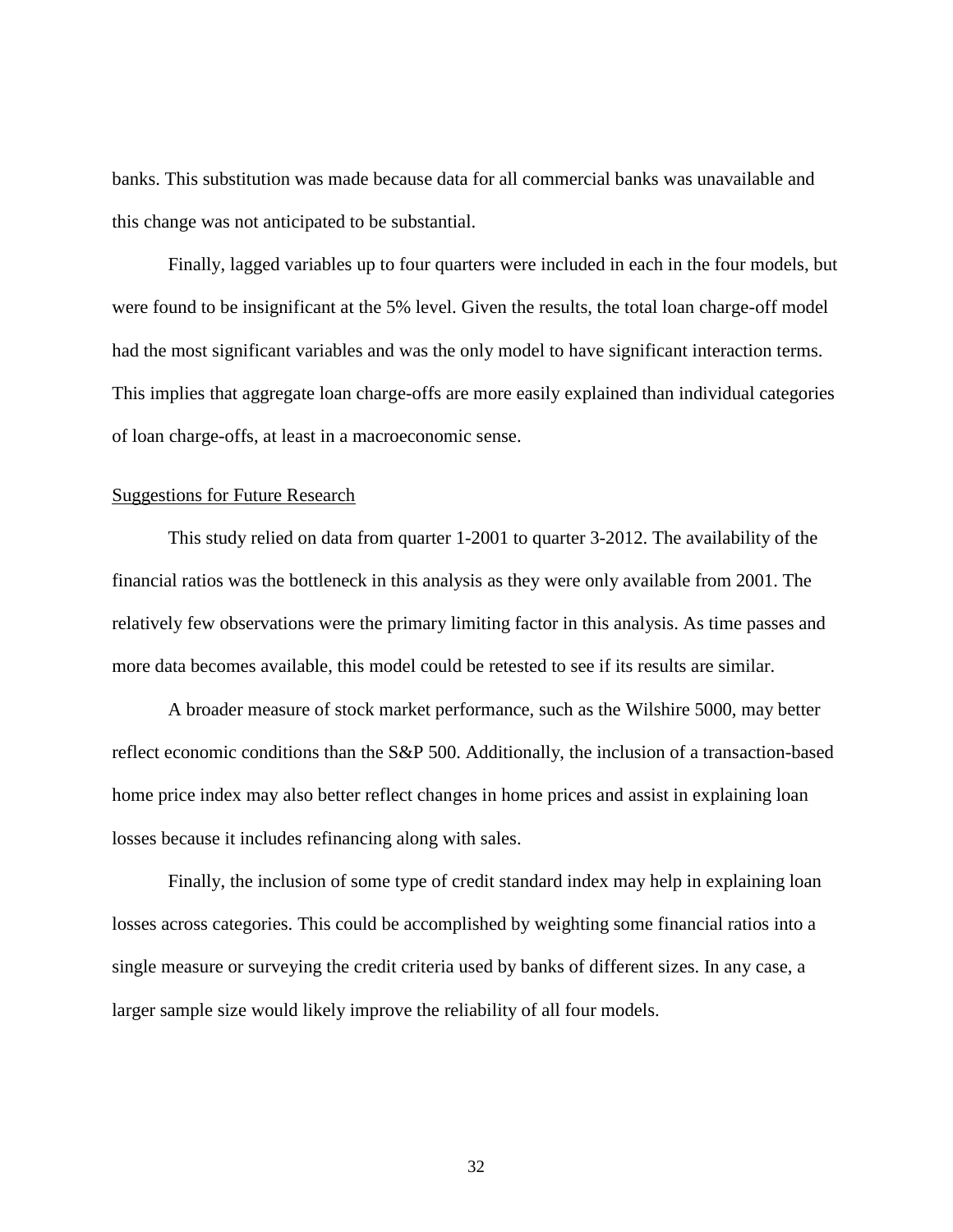<span id="page-40-0"></span>

| Table 1 Summary of Results Across Models |  |  |  |  |  |
|------------------------------------------|--|--|--|--|--|
|------------------------------------------|--|--|--|--|--|

|                                                      | <b>Total Loan</b><br><b>Charge-offs</b> | <b>Residential</b><br><b>Real Estate</b><br><b>Charge-offs</b> | <b>Commercial</b><br><b>Real Estate</b><br><b>Charge-offs</b> | <b>C&amp;I</b> Loan<br><b>Charge-offs</b> |
|------------------------------------------------------|-----------------------------------------|----------------------------------------------------------------|---------------------------------------------------------------|-------------------------------------------|
| <b>Delinquency Rate</b>                              | 0.2924                                  | 0.1806                                                         | 0.3448                                                        | 0.5909                                    |
| $(X_1)$                                              | $(0.000)^1$                             | (0.000)                                                        | (0.000)                                                       | (0.000)                                   |
| <b>Delinquency Rate During Crisis</b>                | 0.5002<br>(0.000)                       |                                                                |                                                               |                                           |
| <b>Unemployment Rate</b><br>$(X_2)$                  |                                         | 0.1621<br>(0.000)                                              |                                                               |                                           |
| <b>Home Price Index</b><br>$(X_3)$                   |                                         |                                                                |                                                               |                                           |
| <b>Financial Obligations Ratio</b>                   | 0.1232                                  | $0.0545^2$                                                     |                                                               | 0.2078                                    |
| $(X_4)$                                              | (0.001)                                 | (0.011)                                                        |                                                               | (0.000)                                   |
| <b>Financial Obligations Ratio During</b>            | $-0.2714$                               |                                                                |                                                               |                                           |
| <b>Crisis</b>                                        | (0.010)                                 |                                                                |                                                               |                                           |
| <b>Real GDP Growth</b><br>$(X_5)$                    |                                         |                                                                |                                                               |                                           |
| <b>Loan Growth Rate</b><br>$(X_6)$                   |                                         | $-0.0050$<br>(0.001)                                           |                                                               |                                           |
| <b>S&amp;P 500</b>                                   |                                         |                                                                | $-0.000006$                                                   | 0.000001                                  |
| $(X_7)$                                              |                                         |                                                                | (0.001)                                                       | (0.00)                                    |
| <b>KBW Bank Index</b>                                |                                         |                                                                | 0.000069                                                      | $-0.00011$                                |
| $(X_8)$                                              |                                         |                                                                | (0.011)                                                       | (0.000)                                   |
| <b>Senior Loan Officer Opinion Survey</b><br>$(X_9)$ |                                         |                                                                |                                                               | 0.00196<br>(0.023)                        |
| <b>Loan Loss Reserves</b>                            | 0.4535                                  |                                                                |                                                               |                                           |
| $(X_{10})$                                           | (0.002)                                 |                                                                |                                                               |                                           |
| <b>Loan Loss Reserves During Crisis</b>              | $-1.3646$                               |                                                                |                                                               |                                           |
|                                                      | (0.000)                                 |                                                                |                                                               |                                           |
| <b>Equity Capital Ratio</b>                          | $-0.1721$<br>(0.001)                    |                                                                |                                                               |                                           |
| $(X_{11})$                                           |                                         |                                                                |                                                               |                                           |
| <b>Tier 1 Risk-Based Capital</b>                     |                                         | $-0.1760$                                                      |                                                               |                                           |
| $(X_{12})$<br><b>Crisis</b>                          |                                         | (0.001)                                                        |                                                               |                                           |
| $(X_{13})$                                           | 0.0691                                  | 0.0024                                                         | 0.0021<br>(0.010)                                             |                                           |
|                                                      | (0.030)                                 | (0.013)                                                        |                                                               |                                           |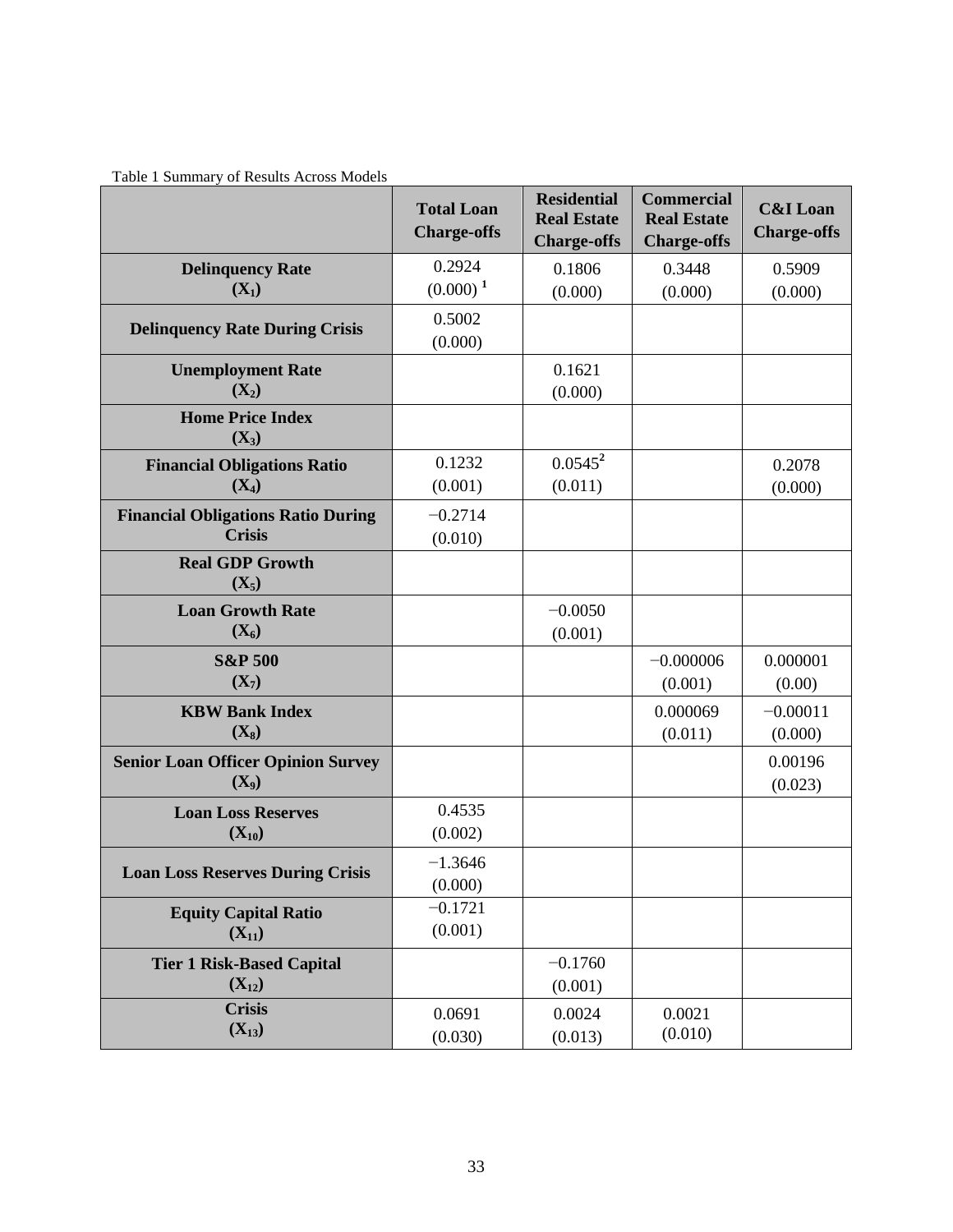| <b>Constant</b>         | $-0.0122$                                | $-0.0018$                | $-0.0134$                  | $-0.0442$                |
|-------------------------|------------------------------------------|--------------------------|----------------------------|--------------------------|
| Adjusted $\mathbb{R}^2$ | 0.9906                                   | 0.9804                   | 0.9791                     | 0.9655                   |
| <b>F-Statistic</b>      | 2628.23<br>(0.000)<br>$[4]$ <sup>3</sup> | 844.07<br>(0.000)<br>[4] | 821.11<br>(0.000)<br>$[3]$ | 263.39<br>(0.000)<br>[1] |

**The charge-off rate for each category is defined as the total value of loans removed from books of U.S. insured and chartered banks, net of loan recoveries, and charged against loan loss reserves as a percentage of average loans on an annualized basis. The delinquency rate is the percentage of outstanding loans /leases that are thirty days or more past due in accrual and non-accrual status. Unemployment rate is defined as the percentage people looking for work divided by the labor force. The home price index is a purchase only index for repeat sales of homes owned or securitized by Fannie Mae or Freddie Mac. The financial obligations ratio is sum of consumer payment obligations divided by disposable income, expressed as a percent. The real GDP growth rate is quarterly rate of change in Real GDP. The loan growth rate is the annualized compounded growth rate of loans. The S&P 500 and the KBW bank stock indices are the adjusted closing values at the end of each quarter. The senior loan officer opinion survey quantifies the net percentage of respondent banks reporting a tightening/loosening of credit standards versus previous quarter's credit standards. The loan loss reserve ratio is the level of loan loss reserves divided by average outstanding loans/leases for peer group one banks, expressed as a percent. The equity capital ratio is tangible common equity divided by total assets for peer group one banks, expressed as a percent. Tier 1 risk-based capital is tangible common equity plus noncumulative preferred stock divided by risk-weighted assets. Crisis is dummy variable that received a value of 1 for 2008:Q1 to 2010:Q4 and a value of 0 for all other periods.** 

#### **Notes:**

**1 P-values are reported in parentheses**

**<sup>2</sup>Indicates term was significant for the financial obligations ratio of homeowners**

**<sup>3</sup> Maximum serial correlation correction is reported in brackets for the F-Statistic**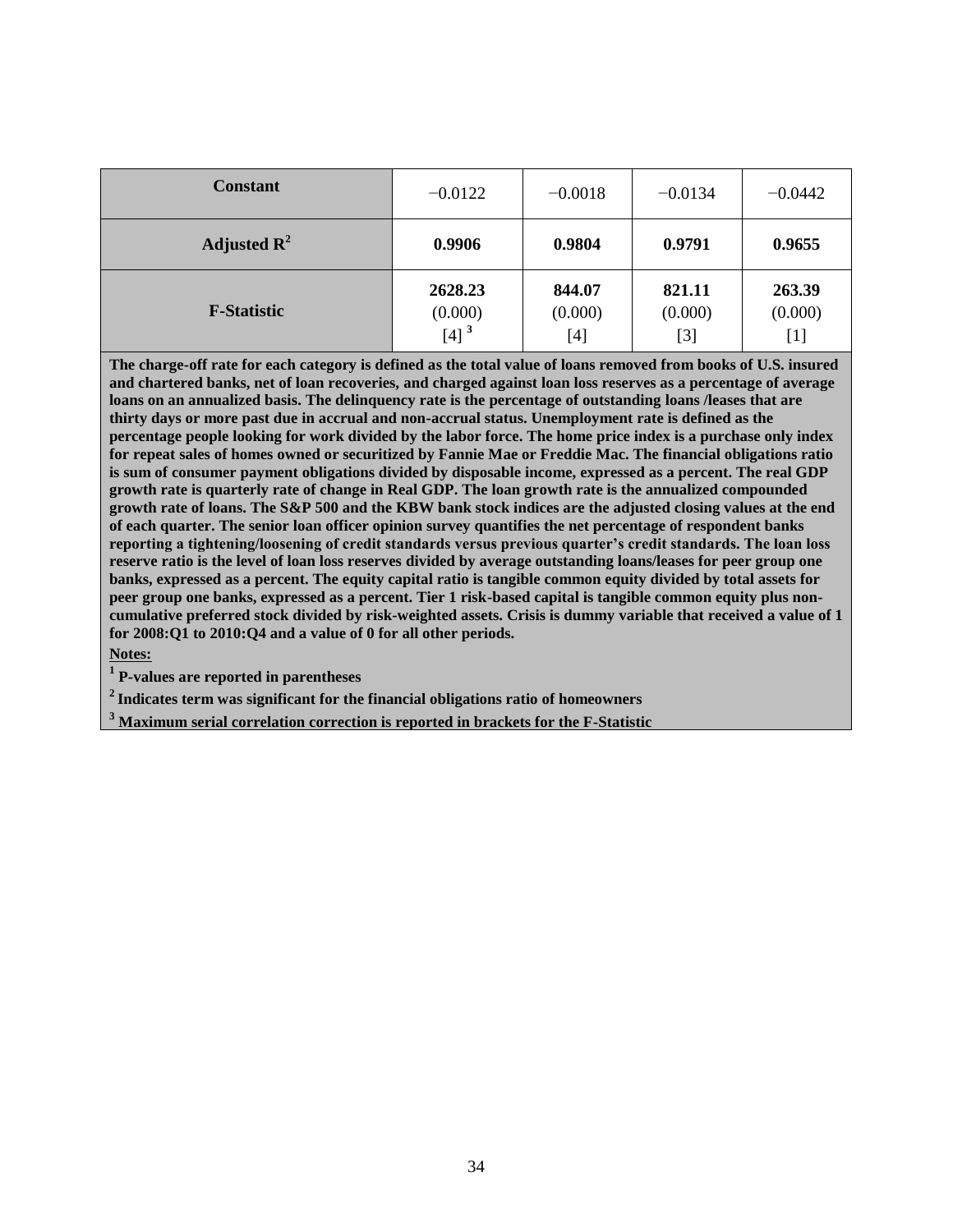|                    | co           |              |          |            |            |             | Loan     | <b>S&amp;P</b> |            |              |            |       | <b>Tier 1</b> |               |
|--------------------|--------------|--------------|----------|------------|------------|-------------|----------|----------------|------------|--------------|------------|-------|---------------|---------------|
|                    | <b>Total</b> | <b>DRALL</b> | UR       | <b>HPI</b> | <b>FOR</b> | <b>RDGP</b> | Growth   | 500            | <b>KBW</b> | <b>SLOOS</b> | <b>LLR</b> | EQ/TA | <b>RBC</b>    | <b>Crisis</b> |
| <b>CO Total</b>    | 1.000        |              |          |            |            |             |          |                |            |              |            |       |               |               |
| <b>DRALL</b>       | 0.949        | 1.000        |          |            |            |             |          |                |            |              |            |       |               |               |
| <b>UR</b>          | 0.909        | 0.966        | 1.000    |            |            |             |          |                |            |              |            |       |               |               |
| <b>HPI</b>         | $-0.177$     | $-0.173$     | $-0.182$ | 1.000      |            |             |          |                |            |              |            |       |               |               |
| <b>FOR</b>         | $-0.311$     | $-0.537$     | $-0.580$ | 0.452      | 1.000      |             |          |                |            |              |            |       |               |               |
| <b>RDGP</b>        | $-0.231$     | $-0.194$     | $-0.093$ | $-0.010$   | $-0.161$   | 1.000       |          |                |            |              |            |       |               |               |
| Loan<br>Growth     | $-0.842$     | $-0.789$     | $-0.736$ | 0.137      | 0.233      | 0.191       | 1.000    |                |            |              |            |       |               |               |
| <b>S&amp;P 500</b> | $-0.358$     | $-0.210$     | $-0.324$ | 0.492      | $-0.044$   | 0.202       | 0.219    | 1.000          |            |              |            |       |               |               |
| <b>KBW</b>         | $-0.854$     | $-0.919$     | $-0.934$ | 0.336      | 0.582      | 0.254       | 0.687    | 0.422          | 1.000      |              |            |       |               |               |
| <b>SLOOS</b>       | 0.305        | 0.176        | 0.033    | $-0.113$   | 0.369      | $-0.694$    | $-0.353$ | $-0.210$       | $-0.230$   | 1.000        |            |       |               |               |
| <b>LLR</b>         | 0.953        | 0.970        | 0.960    | $-0.265$   | $-0.533$   | $-0.105$    | $-0.780$ | $-0.322$       | $-0.887$   | 0.089        | 1.000      |       |               |               |
| EQ/TA              | 0.593        | 0.788        | 0.775    | 0.168      | $-0.663$   | $-0.059$    | $-0.457$ | 0.221          | $-0.681$   | $-0.180$     | 0.698      | 1.000 |               |               |
| <b>Tier 1 RBC</b>  | 0.606        | 0.796        | 0.845    | $-0.151$   | $-0.844$   | 0.080       | $-0.460$ | $-0.023$       | $-0.756$   | $-0.340$     | 0.774      | 0.903 | 1.000         |               |
| <b>Crisis</b>      | 0.790        | 0.672        | 0.592    | 0.159      | 0.073      | $-0.435$    | $-0.695$ | $-0.255$       | $-0.574$   | 0.555        | 0.640      | 0.365 | 0.222         | 1.000         |

Table 2 Correlation Matrix: Total Loan Charge-offs

<span id="page-42-0"></span>**The charge-off rate for total loan (CO Total) is defined as the total value of loans removed from books of U.S. insured and chartered banks, net of loan recoveries, and charged against loan loss reserves as a percentage of average loans on an annualized basis. The delinquency rate of total loans (DRALL) is the percentage of outstanding loans /leases that are thirty days or more past due in accrual and non-accrual status. Unemployment rate (UR) is defined as the percentage people looking for work divided by the labor force. The home price index (HPI) is a purchase only index for repeat sales of homes owned or securitized by Fannie Mae or Freddie Mac. The financial obligations ratio (FOR) is sum of consumer payment obligations divided by disposable income, expressed as a percent. The real GDP growth rate (RGDP) is quarterly rate of change in Real GDP. The loan growth rate (Loan Growth) is the annualized compounded growth rate of loans. The S&P 500 and the KBW bank stock indices are the adjusted closing values at the end of each quarter. The senior loan officer opinion survey (SLOOS) quantifies the net percentage of respondent banks reporting a tightening/loosening of credit standards versus previous quarter's credit standards. The loan loss reserve**  ratio (LLR) is the level of loan loss reserves divided by average outstanding loans/leases for peer group one banks, expressed as a percent. The equity capital ratio (EQ/TA) is tangible **common equity divided by total assets for peer group one banks, expressed as a percent. Tier 1 risk-based capital (Tier 1 RBC) is tangible common equity plus non-cumulative preferred stock divided by risk-weighted assets. Crisis is dummy variable that received a value of 1 for 2008:Q1 to 2010:Q4 and a value of 0 for all other periods.**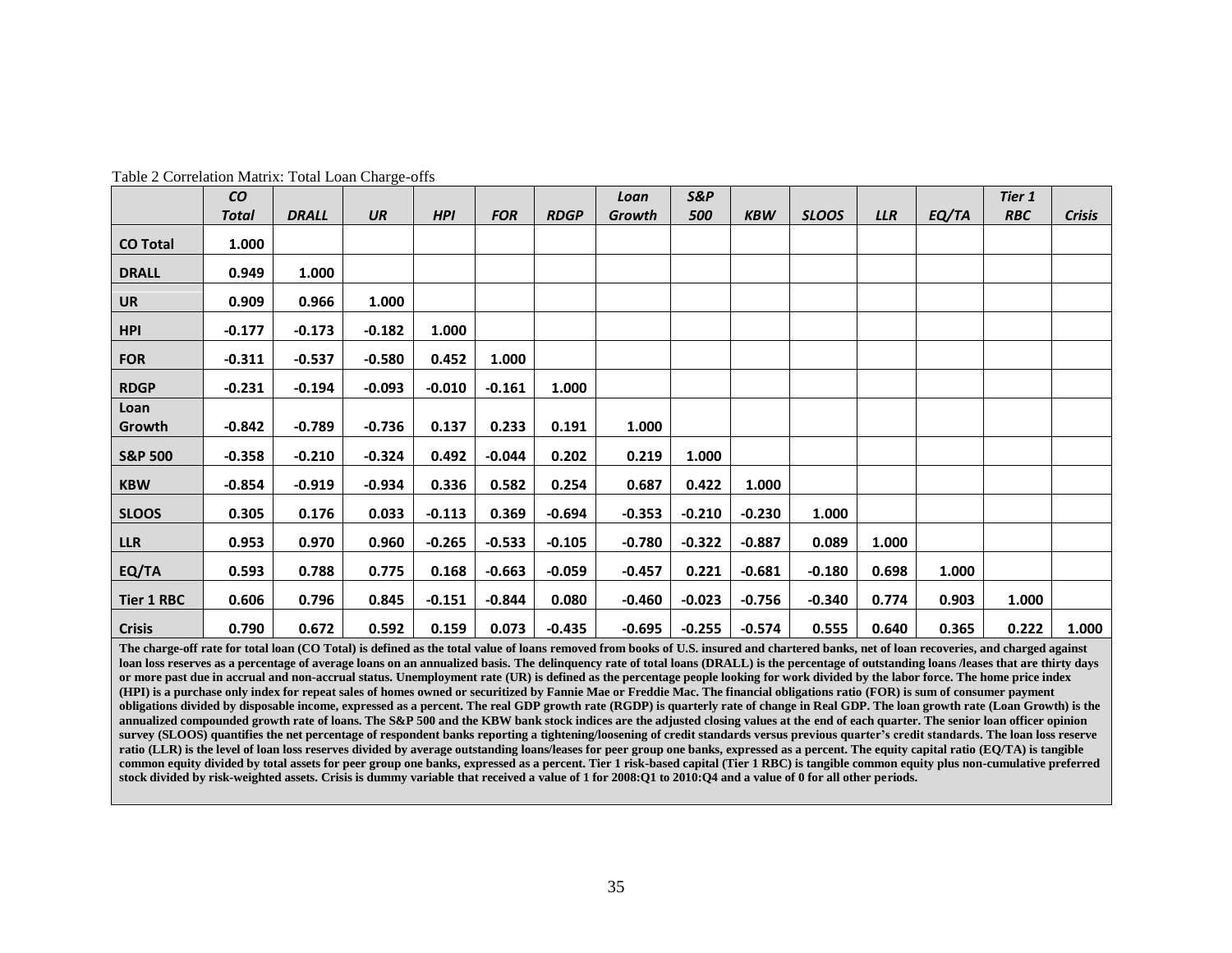|                    |               |               |           |            |            |          |             | Loan     | S&P      |            |              |            |       | Tier 1     |               |
|--------------------|---------------|---------------|-----------|------------|------------|----------|-------------|----------|----------|------------|--------------|------------|-------|------------|---------------|
|                    | <b>CO RRE</b> | <b>DR RRE</b> | <b>UR</b> | <b>HPI</b> | <b>FOR</b> | FOR_HO   | <b>RDGP</b> | Growth   | 500      | <b>KBW</b> | <b>SLOOS</b> | <b>LLR</b> | EQ/TA | <b>RBC</b> | <b>Crisis</b> |
| <b>CO RRE</b>      | 1.000         |               |           |            |            |          |             |          |          |            |              |            |       |            |               |
| DR_RRE             | 0.930         | 1.000         |           |            |            |          |             |          |          |            |              |            |       |            |               |
| <b>UR</b>          | 0.920         | 0.932         | 1.000     |            |            |          |             |          |          |            |              |            |       |            |               |
| <b>HPI</b>         | $-0.008$      | $-0.077$      | $-0.188$  | 1.000      |            |          |             |          |          |            |              |            |       |            |               |
| <b>FOR</b>         | $-0.413$      | $-0.667$      | $-0.577$  | 0.428      | 1.000      |          |             |          |          |            |              |            |       |            |               |
| FOR_HO             | $-0.256$      | $-0.502$      | $-0.444$  | 0.698      | 0.933      | 1.000    |             |          |          |            |              |            |       |            |               |
| <b>RDGP</b>        | $-0.256$      | $-0.135$      | $-0.084$  | -0.009     | $-0.179$   | $-0.161$ | 1.000       |          |          |            |              |            |       |            |               |
| Loan               |               |               |           |            |            |          |             |          |          |            |              |            |       |            |               |
| Growth             | $-0.608$      | $-0.475$      | $-0.418$  | $-0.054$   | 0.088      | 0.008    | 0.335       | 1.000    |          |            |              |            |       |            |               |
| <b>S&amp;P 500</b> | $-0.130$      | 0.009         | $-0.297$  | 0.484      | $-0.104$   | 0.026    | 0.214       | $-0.100$ | 1.000    |            |              |            |       |            |               |
| <b>KBW</b>         | $-0.872$      | $-0.889$      | $-0.932$  | 0.337      | 0.600      | 0.533    | 0.233       | 0.398    | 0.373    | 1.000      |              |            |       |            |               |
| <b>SLOOS</b>       | 0.383         | 0.146         | 0.125     | 0.231      | 0.358      | 0.403    | $-0.654$    | $-0.487$ | $-0.093$ | $-0.233$   | 1.000        |            |       |            |               |
| <b>LLR</b>         | 0.902         | 0.881         | 0.954     | $-0.272$   | $-0.499$   | $-0.409$ | $-0.105$    | $-0.435$ | $-0.317$ | $-0.871$   | 0.126        | 1.000      |       |            |               |
| EQ/TA              | 0.749         | 0.907         | 0.765     | 0.154      | $-0.697$   | $-0.466$ | $-0.031$    | $-0.336$ | 0.264    | $-0.694$   | 0.000        | 0.663      | 1.000 |            |               |
| Tier 1             |               |               |           |            |            |          |             |          |          |            |              |            |       |            |               |
| <b>RBC</b>         | 0.699         | 0.889         | 0.838     | $-0.151$   | $-0.855$   | $-0.687$ | 0.099       | $-0.225$ | 0.027    | $-0.765$   | $-0.236$     | 0.745      | 0.910 | 1.000      |               |
| <b>Crisis</b>      | 0.759         | 0.534         | 0.578     | 0.153      | 0.098      | 0.214    | $-0.439$    | -0.579   | $-0.265$ | -0.547     | 0.677        | 0.638      | 0.319 | 0.191      | 1.000         |

Table 3 Correlation Matrix: Residential Real Estate Charge-offs

<span id="page-43-0"></span>**The charge-off rate for single-family residential real estate loans (CO RRE) is defined as the total value of loans removed from books of U.S. insured and chartered banks, net of loan recoveries,**  and charged against loan loss reserves as a percentage of average loans on an annualized basis. The delinquency rate of single-family residential real estate loans (DR\_RRE) is the percentage of **outstanding loans /leases that are thirty days or more past due in accrual and non-accrual status. Unemployment rate (UR) is defined as the percentage people looking for work divided by the**  labor force. The home price index (HPI) is a purchase only index for repeat sales of homes owned or securitized by Fannie Mae or Freddie Mac. The financial obligations ratio (FOR) is sum of **consumer payment obligations divided by disposable income, expressed as a percent. FOR\_HO is the same ratio, but includes mortgage payments and property taxes. The real GDP growth rate (RGDP) is quarterly rate of change in Real GDP. The loan growth rate (Loan Growth) is the annualized compounded growth rate of single-family residential real estate loans. The S&P 500 and the KBW bank stock indices are the adjusted closing values at the end of each quarter. The senior loan officer opinion survey (SLOOS) quantifies the net percentage of respondent banks**  reporting a tightening/loosening of credit standards versus previous quarter's credit standards for single-family residential real estate loans. The loan loss reserve ratio (LLR) is the level of loan **loss reserves divided by average outstanding loans/leases for peer group one banks, expressed as a percent. The equity capital ratio (EQ/TA) is tangible common equity divided by total assets for peer group one banks, expressed as a percent. Tier 1 risk-based capital (Tier 1 RBC) is tangible common equity plus non-cumulative preferred stock divided by risk-weighted assets. Crisis is dummy variable that received a value of 1 for 2008:Q1 to 2010:Q4 and a value of 0 for all other periods.**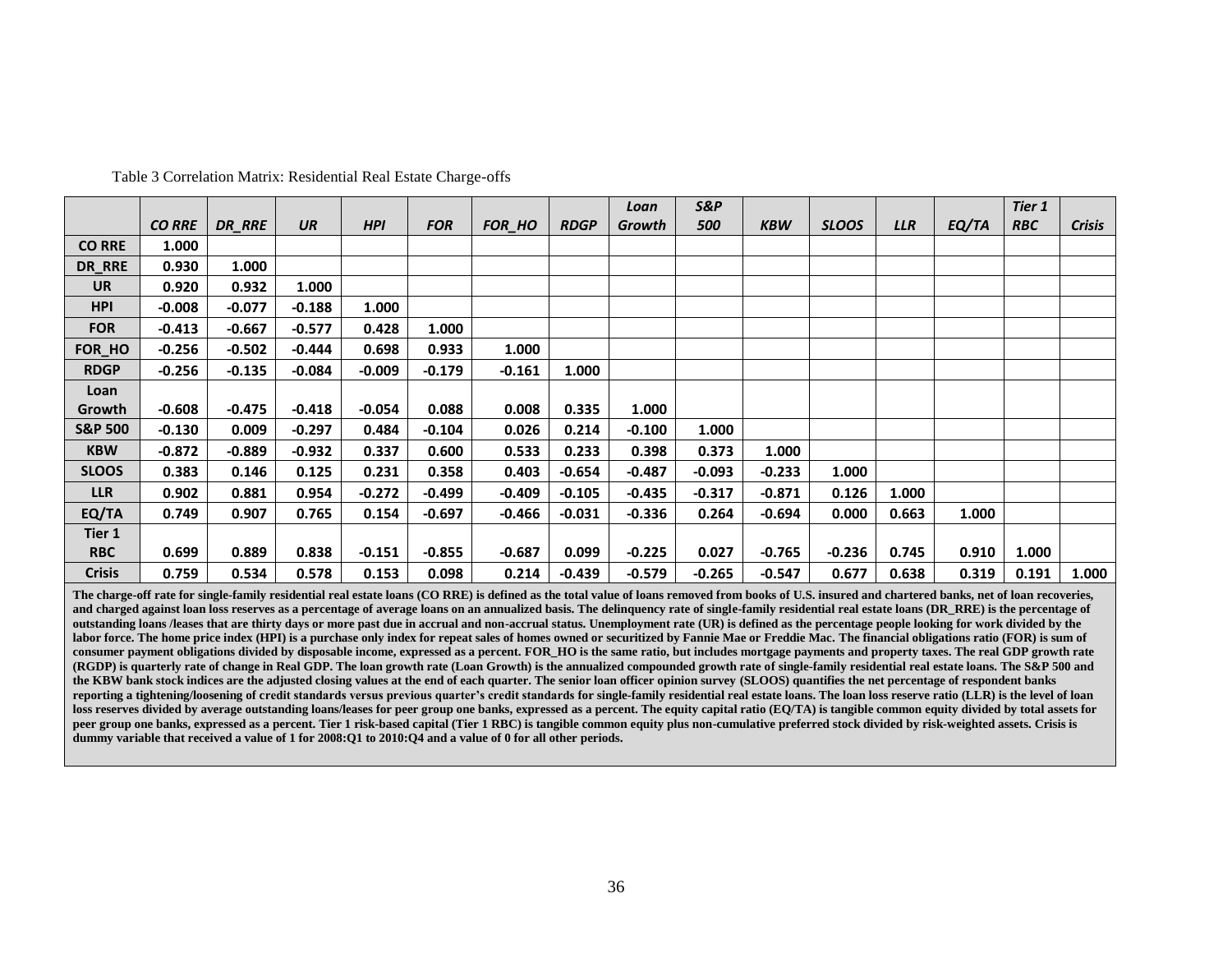|                   |               |          |           |            |            |             | Loan     |                |            |              |            |       | Tier 1     |               |
|-------------------|---------------|----------|-----------|------------|------------|-------------|----------|----------------|------------|--------------|------------|-------|------------|---------------|
|                   | <b>CO CRE</b> | DR_CRE   | <b>UR</b> | <b>HPI</b> | <b>FOR</b> | <b>RDGP</b> | Growth   | <b>S&amp;P</b> | <b>KBW</b> | <b>SLOOS</b> | <b>LLR</b> | EQ/TA | <b>RBC</b> | <b>Crisis</b> |
| <b>CO CRE</b>     | 1.000         |          |           |            |            |             |          |                |            |              |            |       |            |               |
| DR_CRE            | 0.971         | 1.000    |           |            |            |             |          |                |            |              |            |       |            |               |
| <b>UR</b>         | 0.906         | 0.945    | 1.000     |            |            |             |          |                |            |              |            |       |            |               |
| <b>HPI</b>        | $-0.004$      | $-0.056$ | $-0.188$  | 1.000      |            |             |          |                |            |              |            |       |            |               |
| <b>FOR</b>        | $-0.307$      | $-0.467$ | $-0.577$  | 0.428      | 1.000      |             |          |                |            |              |            |       |            |               |
| <b>RDGP</b>       | $-0.255$      | $-0.214$ | $-0.084$  | $-0.009$   | $-0.179$   | 1.000       |          |                |            |              |            |       |            |               |
| Loan              |               |          |           |            |            |             |          |                |            |              |            |       |            |               |
| Growth            | $-0.879$      | $-0.935$ | $-0.918$  | 0.187      | 0.584      | 0.097       | 1.000    |                |            |              |            |       |            |               |
| S&P               | $-0.220$      | $-0.127$ | $-0.297$  | 0.484      | $-0.104$   | 0.214       | 0.073    | 1.000          |            |              |            |       |            |               |
| <b>KBW</b>        | $-0.816$      | $-0.875$ | $-0.932$  | 0.337      | 0.600      | 0.233       | 0.839    | 0.373          | 1.000      |              |            |       |            |               |
| <b>SLOOS</b>      | 0.252         | 0.185    | $-0.007$  | $-0.031$   | 0.456      | $-0.637$    | $-0.084$ | $-0.153$       | $-0.128$   | 1.000        |            |       |            |               |
| <b>LLR</b>        | 0.931         | 0.949    | 0.954     | $-0.272$   | $-0.499$   | -0.105      | $-0.922$ | $-0.317$       | $-0.871$   | 0.082        | 1.000      |       |            |               |
| EQ/TA             | 0.664         | 0.782    | 0.765     | 0.154      | $-0.697$   | $-0.031$    | $-0.771$ | 0.264          | $-0.694$   | $-0.213$     | 0.663      | 1.000 |            |               |
| <b>Tier 1 RBC</b> | 0.635         | 0.752    | 0.838     | $-0.151$   | $-0.855$   | 0.099       | $-0.804$ | 0.027          | $-0.765$   | -0.390       | 0.745      | 0.910 | 1.000      |               |
| <b>Crisis</b>     | 0.811         | 0.720    | 0.578     | 0.153      | 0.098      | $-0.439$    | $-0.561$ | $-0.265$       | $-0.547$   | 0.572        | 0.638      | 0.319 | 0.191      | 1.000         |

Table 4 Correlation Matrix: Commercial Real Estate Charge-offs

<span id="page-44-0"></span>**The charge-off rate for commercial real estate loans (CO CRE) is defined as the total value of loans removed from books of U.S. insured and chartered banks, net of loan recoveries, and charged against loan loss reserves as a percentage of average loans on an annualized basis. The delinquency rate of commercial real estate loans (DR\_CRE) is the percentage of outstanding loans /leases that are thirty days or more past due in accrual and non-accrual status. Unemployment rate (UR) is defined as the percentage people looking for work divided by the labor**  force. The home price index (HPI) is a purchase only index for repeat sales of homes owned or securitized by Fannie Mae or Freddie Mac. The financial obligations ratio (FOR) is sum of **consumer payment obligations divided by disposable income, expressed as a percent. The real GDP growth rate (RGDP) is quarterly rate of change in Real GDP. The loan growth rate (Loan Growth) is the annualized compounded growth rate of commercial real estate loans. The S&P 500 and the KBW bank stock indices are the adjusted closing values at the end of each quarter. The senior loan officer opinion survey (SLOOS) quantifies the net percentage of respondent banks reporting a tightening/loosening of credit standards versus previous quarter's credit standards for commercial real estate loans. The loan loss reserve ratio (LLR) is the level of loan loss reserves divided by average outstanding loans/leases for peer group one banks, expressed as a percent. The equity capital ratio (EQ/TA) is tangible common equity divided by total assets for peer group one banks, expressed as a percent. Tier 1 risk-based capital (Tier 1 RBC) is tangible common equity plus non-cumulative preferred stock divided by risk-weighted assets. Crisis is dummy variable that received a value of 1 for 2008:Q1 to 2010:Q4 and a value of 0 for all other periods.**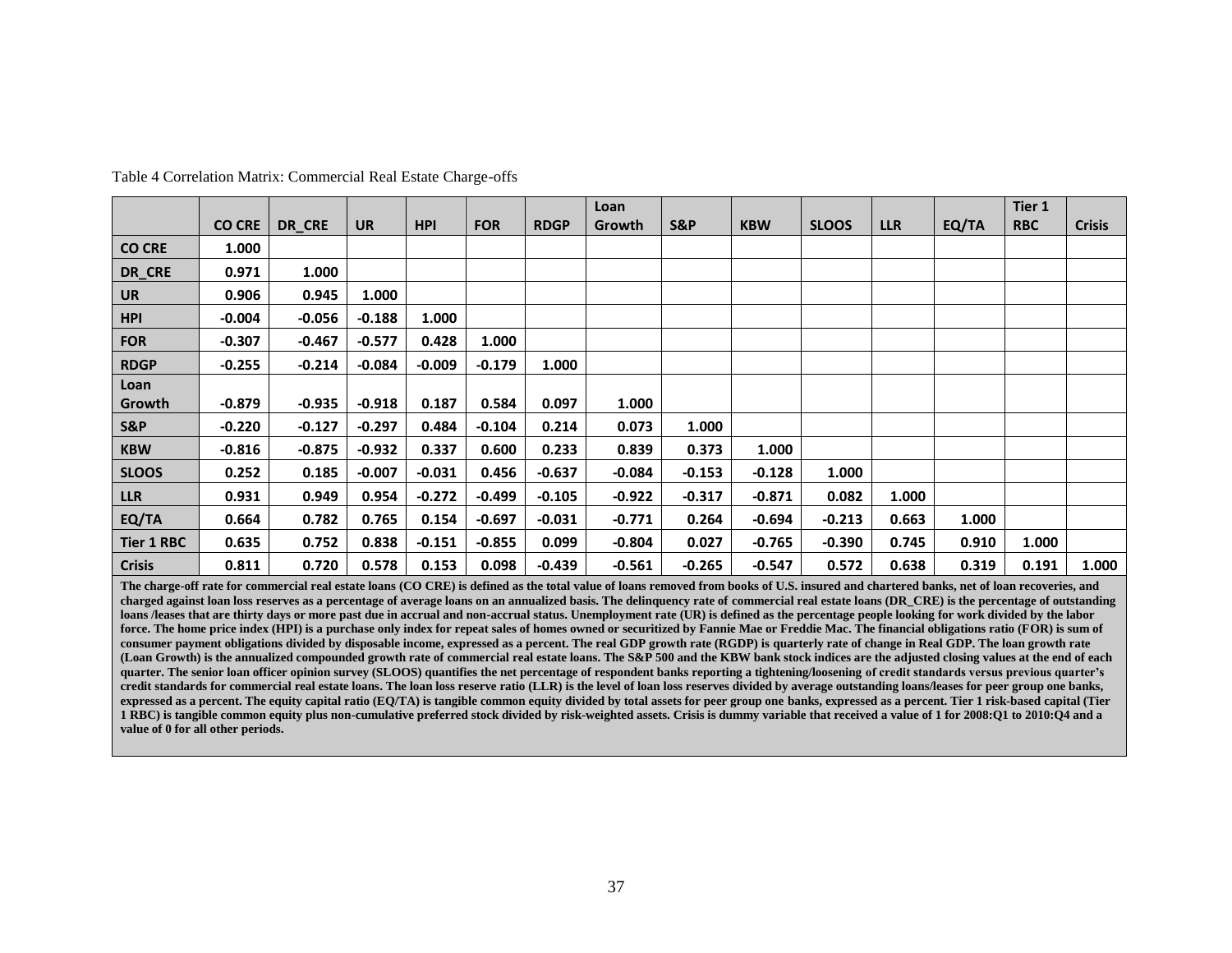|                    |          |                   |           |            |            |             | Loan     |          |            |              |            |       | Tier 1     |               |
|--------------------|----------|-------------------|-----------|------------|------------|-------------|----------|----------|------------|--------------|------------|-------|------------|---------------|
|                    | CO C&I   | <b>DR_C&amp;I</b> | <b>UR</b> | <b>HPI</b> | <b>FOR</b> | <b>RDGP</b> | Growth   | S&P      | <b>KBW</b> | <b>SLOOS</b> | <b>LLR</b> | EQ/TA | <b>RBC</b> | <b>Crisis</b> |
| CO <sub>C</sub> &I | 1.000    |                   |           |            |            |             |          |          |            |              |            |       |            |               |
| DR_C&I             | 0.929    | 1.000             |           |            |            |             |          |          |            |              |            |       |            |               |
| <b>UR</b>          | 0.569    | 0.447             | 1.000     |            |            |             |          |          |            |              |            |       |            |               |
| <b>HPI</b>         | $-0.529$ | $-0.667$          | $-0.188$  | 1.000      |            |             |          |          |            |              |            |       |            |               |
| <b>FOR</b>         | 0.007    | $-0.011$          | $-0.577$  | 0.428      | 1.000      |             |          |          |            |              |            |       |            |               |
| <b>RDGP</b>        | $-0.192$ | $-0.037$          | $-0.084$  | $-0.009$   | $-0.179$   | 1.000       |          |          |            |              |            |       |            |               |
| Loan               |          |                   |           |            |            |             |          |          |            |              |            |       |            |               |
| Growth             | $-0.841$ | $-0.912$          | $-0.454$  | 0.546      | 0.006      | $-0.098$    | 1.000    |          |            |              |            |       |            |               |
| S&P                | $-0.663$ | $-0.780$          | $-0.297$  | 0.484      | $-0.104$   | 0.214       | 0.691    | 1.000    |            |              |            |       |            |               |
| <b>KBW</b>         | $-0.595$ | $-0.456$          | $-0.932$  | 0.337      | 0.600      | 0.233       | 0.426    | 0.373    | 1.000      |              |            |       |            |               |
| <b>SLOOS</b>       | 0.512    | 0.378             | $-0.044$  | $-0.333$   | 0.311      | $-0.647$    | $-0.250$ | $-0.296$ | $-0.185$   | 1.000        |            |       |            |               |
| <b>LLR</b>         | 0.666    | 0.563             | 0.954     | $-0.272$   | $-0.499$   | $-0.105$    | $-0.542$ | $-0.317$ | $-0.871$   | 0.039        | 1.000      |       |            |               |
| EQ/TA              | 0.020    | $-0.154$          | 0.765     | 0.154      | $-0.697$   | $-0.031$    | 0.126    | 0.264    | $-0.694$   | $-0.294$     | 0.663      | 1.000 |            |               |
| <b>Tier 1 RBC</b>  | 0.149    | 0.077             | 0.838     | $-0.151$   | $-0.855$   | 0.099       | $-0.105$ | 0.027    | $-0.765$   | $-0.369$     | 0.745      | 0.910 | 1.000      |               |
| <b>Crisis</b>      | 0.542    | 0.363             | 0.578     | 0.153      | 0.098      | $-0.439$    | $-0.361$ | $-0.265$ | $-0.547$   | 0.399        | 0.638      | 0.319 | 0.191      | 1.000         |

Table 5 Correlation Matrix: Commercial and Industrial Loan Charge-offs

<span id="page-45-0"></span>**The charge-off rate for commercial and industrial loans (CO C&I) is defined as the total value of loans removed from books of U.S. insured and chartered banks, net of loan recoveries,**  and charged against loan loss reserves as a percentage of average loans on an annualized basis. The delinquency rate of commercial and industrial loans (DR\_C&I) is the percentage of **outstanding loans /leases that are thirty days or more past due in accrual and non-accrual status. Unemployment rate (UR) is defined as the percentage people looking for work divided by the labor force. The home price index (HPI) is a purchase only index for repeat sales of homes owned or securitized by Fannie Mae or Freddie Mac. The financial obligations ratio (FOR) is**  sum of consumer payment obligations divided by disposable income, expressed as a percent. The real GDP growth rate (RGDP) is quarterly rate of change in Real GDP. The loan growth **rate (Loan Growth) is the annualized compounded growth rate of commercial and industrial loans. The S&P 500 and the KBW bank stock indices are the adjusted closing values at the end of each quarter. The senior loan officer opinion survey (SLOOS) quantifies the net percentage of respondent banks reporting a tightening/loosening of credit standards versus previous quarter's credit standards for commercial and industrial loans. The loan loss reserve ratio (LLR) is the level of loan loss reserves divided by average outstanding loans/leases for peer group one banks, expressed as a percent. The equity capital ratio (EQ/TA) is tangible common equity divided by total assets for peer group one banks, expressed as a percent. Tier 1 risk**based capital (Tier 1 RBC) is tangible common equity plus non-cumulative preferred stock divided by risk-weighted assets. Crisis is dummy variable that received a value of 1 for 2008:O1 **to 2010:Q4 and a value of 0 for all other periods.**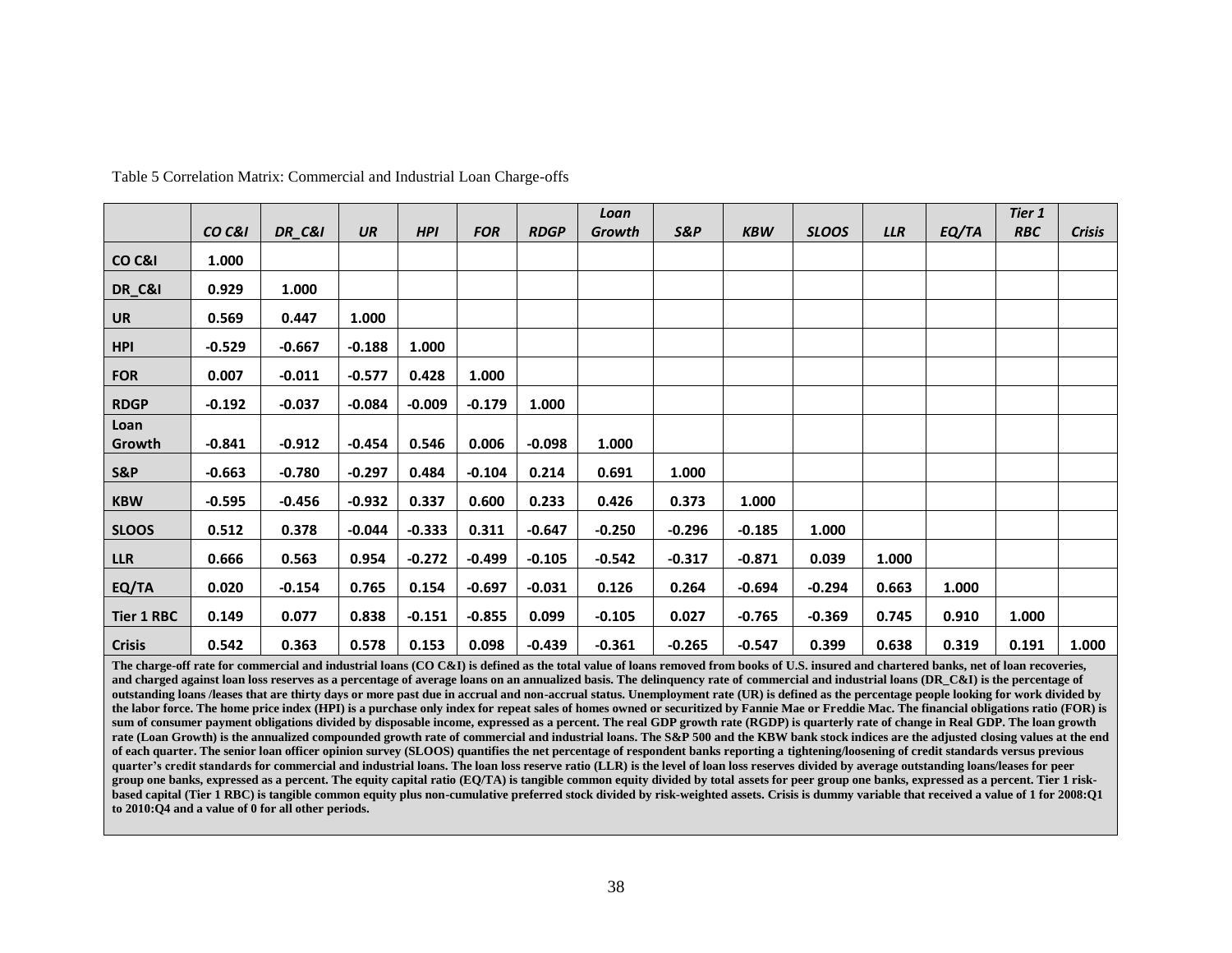## **REFERENCES**

- <span id="page-46-0"></span>Abdus, Samad. "Credit Risk Determinants of Bank Failure: Evidence from US Bank Failure." International Business Research 5.9 (2012)
- Aubuchon, Craig P.; Wheelock, David C. "The Geographic Distribution and Characteristics of U.S. Bank Failures, 2007-2010: Do Bank Failures Still Reflect Local Economic Conditions?" Federal Reserve Bank of St. Louis Review 92.5 (2010) pp. 395-415.
- Benston, George J. "Basel II And Bankers' Propensity to Take or Avoid Excessive Risk." Atlantic Economic Journal 35.4 (2007): 373-382
- Cebula, Richard J. "An Exploratory Empirical Analysis of the Impact of the Federal Deposit Insurance Corporation Improvement Act of 1991 on Bank Failures in the United States." Applied Financial Economics 7.6. (1997): 695-701.
- Cebula, Richard J. "Determinants of Bank Failures in the US Revisited." Applied Economics Letters 17.13 (2010): 1313-1317.
- Cebula, Richard J.; Koch, James V.; Fenili, Robert N. "The Bank Failure Rate, Economic Conditions and Banking Statutes in the U.S., 1970-2009." Atlantic Economic Journal 39.1 (2011): 39-46.
- Furlong, Fred. "Stress Testing and Bank Capital Supervision." Federal Reserve Bank of San Francisco Economic Letter 2011.20 (2011): 1-5.
- Goodman, Laurie S.; Ashworth, Roger; Landy, Brian; Yin, Ke. "Negative Equity Trumps Unemployment in Predicting Defaults". Journal of Fixed Income, 19.4 (2010): 67-72.
- Harada, Kimie; Takatoshi Ito; Shuhei Takahashi. "Is The Distance To Default A Good Measure In Predicting Bank Failures?" Case Studies [Electronic Resource] / Kimie Harada, Takatoshi Ito, Shuhei Takahashi. n.p.: Cambridge, Mass.: National Bureau of Economic Research 2010.
- Jin, Justin Yiqiang; Kanagaretnam, Kiridaran; Lobo, Gerald J. "Ability of Accounting and Audit Quality Variables to Predict Bank Failure During the Financial Crisis." Journal of Banking and Finance 35.11(2011): 2811-2819.
- Johnson, Mark Anthony; Mamun, Abdullah. "The Failure of Lehman Brothers and its Impact on Other Financial Institutions." Applied Financial Economics 22.4-6 (2012): 375-385.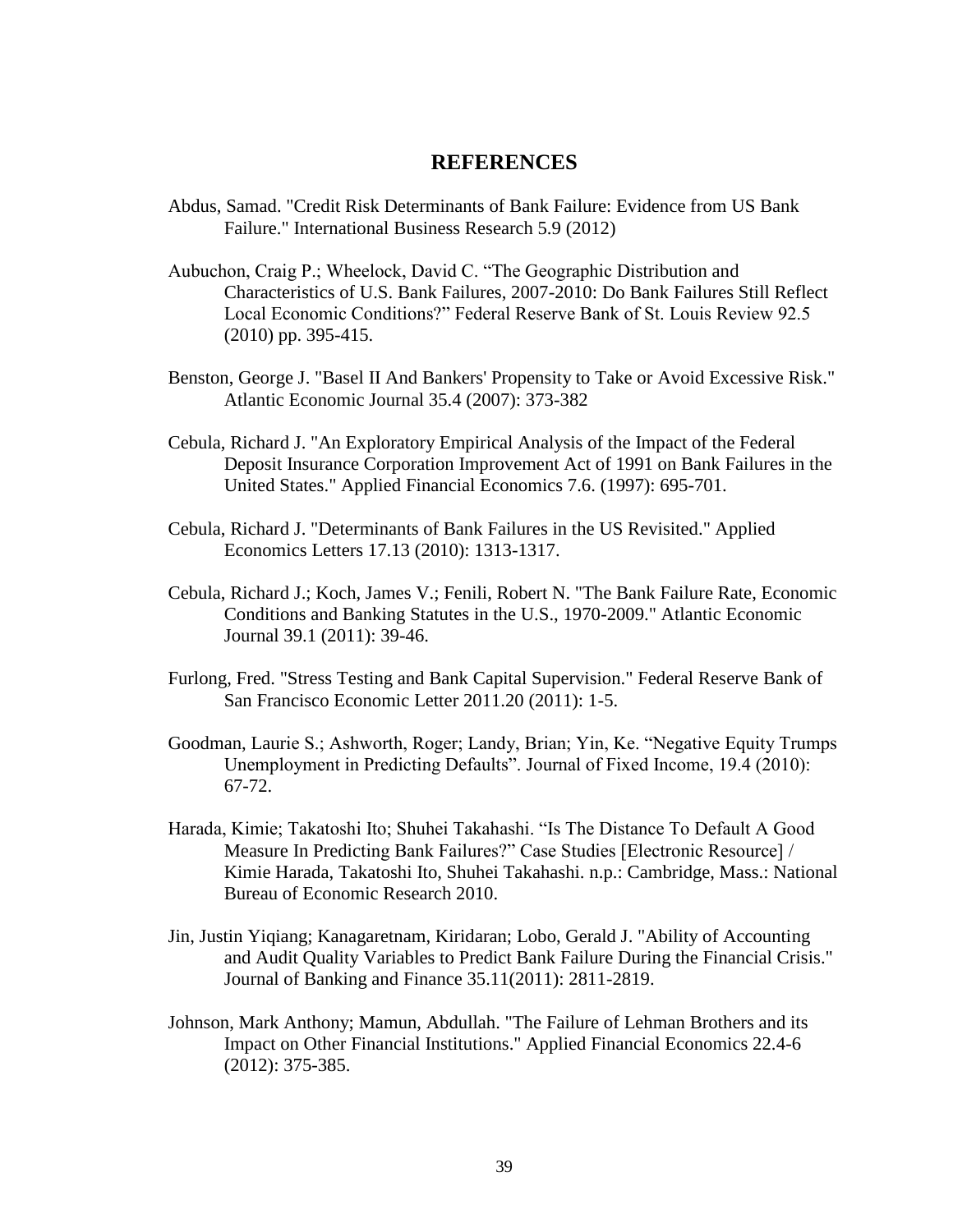- Kliesen, Kevin L.; Owyang, Michael T.; Vermann, E. Katarina. "Disentangling Diverse Measures: A Survey of Financial Stress Indexes" Federal Reserve Bank of St. Louis Review 94.5 (2012): 369-97.
- Kolari, James; Glennon, Dennis; Shin, Hwan; Caputo, Michele. "Predicting Large US Commercial Bank Failures." Journal of Economics and Business 54.4 (2000): 361-387.
- Linsmeier, Thomas J. "Financial Reporting and Financial Crises: The Case for Measuring Financial Instruments at Fair Value in the Financial Statements" Accounting Horizons 25.2 (2010): 409-417.
- Moosa, Imad. "The Myth of Too Big To Fail." Journal of Banking Regulation 11.4 (2010): 319-333.
- Peni, Emilia; Smith, Stanley D.; Vähämma, Sami. "Bank Corporate Governance and Real Estate Lending During the Financial Crisis" Journal of Real Estate Research published on May 2012.
- United States. Department of Commerce. Bureau of Economic Analysis. National Economic Accounts: Gross Domestic Product. Washington, D.C.: Government Printing Office. (GDP and the National Income and Product Account [NIPA] Historical Tables)
- United States. Department of Labor. Bureau of Labor Statistics. Labor Force Statistics from the Current Population Survey. Washington, D.C.: Government Printing Office. (LNS14000000 January, 2013)
- United States. Federal Financial Institutions Examination Council. Federal Financial Institutions Examination Council: Peer Group 1 Uniform Bank Holding Company Performance Reports. Washington, D.C.: Government Printing Office. (January 2001-October 2012)
- United States. Federal Housing Finance Agency. Federal Housing Finance Agency Purchase Only Index. Washington, D.C.: Government Printing Office. January, 2013
- United States. Federal Reserve Board of Governors. Federal Financial Institutions Examination Council (FFIEC) Consolidated Reports of Condition and Income Washington, D.C.: Government Printing Office. February 19, 2013. (1985-2000: FFIEC 031 through 034; 2001-: FFIEC 031 & 041
- United States. Federal Reserve Board of Governors. Household Debt Service and Financial Obligations Ratios. Washington, D.C.: Government Printing Office. March 13, 2013.